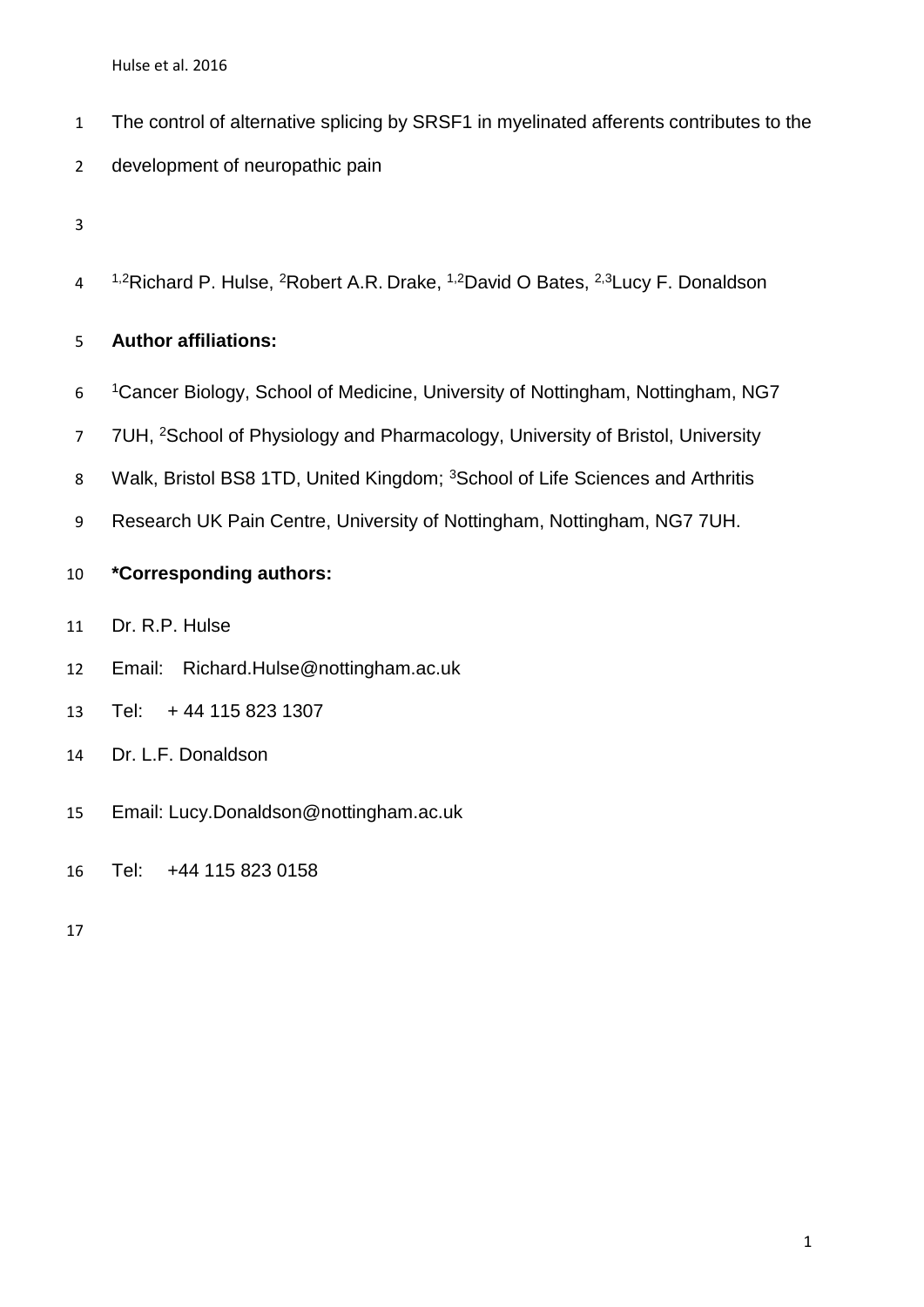## **Highlights**

- 2 Regulation of SRPK1 (Serine Arginine-rich Protein Kinase 1)-SRSF1 (Serine Arginine-rich Splicing Factor 1) mediated alternative RNA splicing in the spinal cord modulates neuropathic pain.
- 5 SRSF1 is located in myelinated sensory afferent terminals.
- Vascular Endothelial Growth Factor-A (VEGF-A) expression regulates chronic pain at the level of the spinal cord.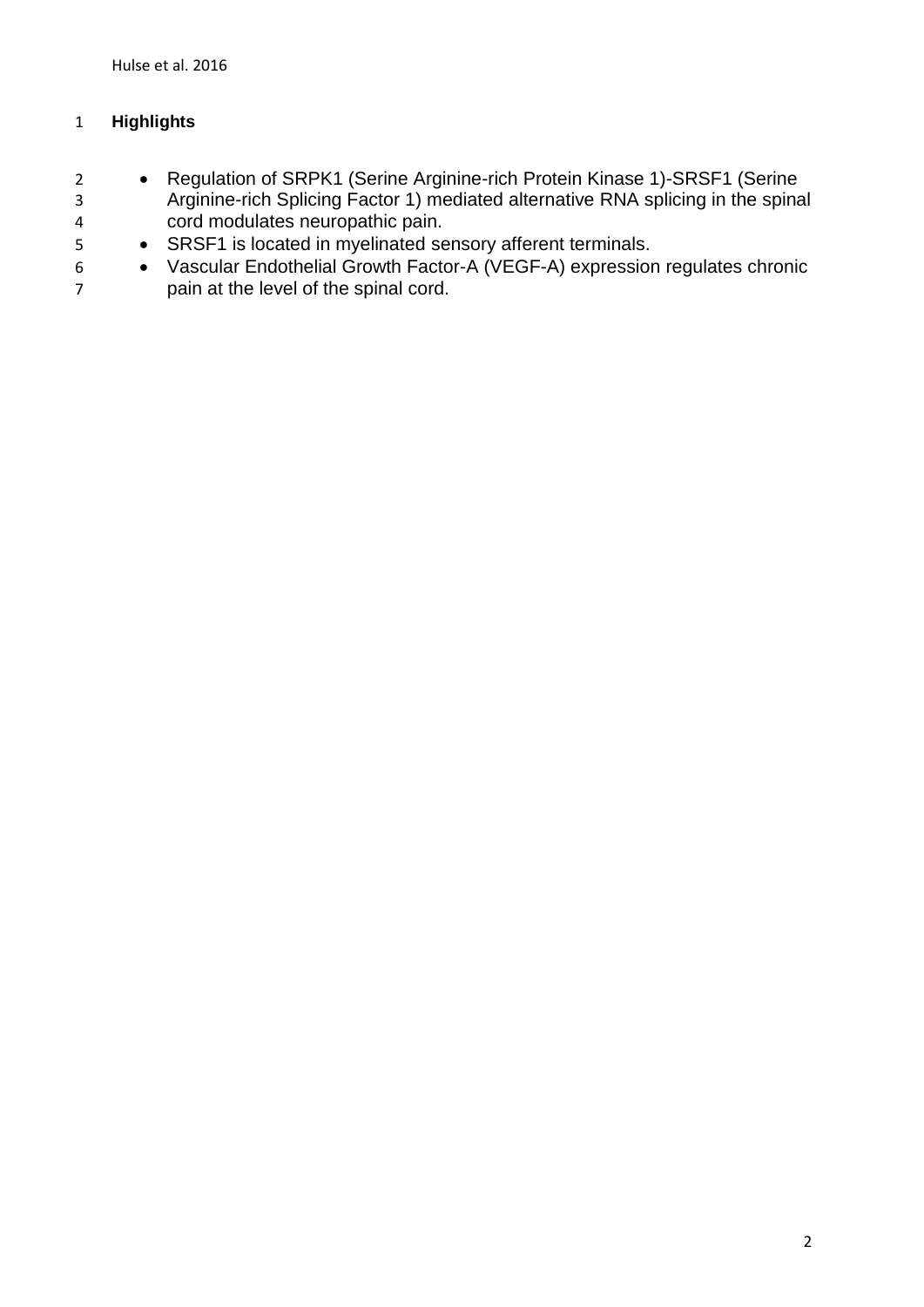Abstract

 Neuropathic pain results from neuroplasticity in nociceptive neuronal networks. Here we demonstrate that control of alternative pre-mRNA splicing, through the splice factor serine-arginine splice factor 1 (SRSF1), is integral to the processing of nociceptive information in the spinal cord.

 Neuropathic pain develops following a partial saphenous nerve ligation injury, at which time SRSF1 is activated in damaged myelinated primary afferent neurons, with minimal found in small diameter (IB<sup>4</sup> positive) dorsal root ganglia neurons. Serine arginine protein kinase 1 (SRPK1) is the principal route of SRSF1 activation. Spinal SRPK1 inhibition attenuated SRSF1 activity, abolished neuropathic pain behaviors and suppressed central sensitization. SRSF1 was principally expressed in large diameter myelinated (NF200-rich) dorsal root ganglia sensory neurons and their excitatory central terminals (vGLUT1+ve) within the dorsal horn of the lumbar spinal cord.

 Expression of pro-nociceptive VEGF-Axxxa within the spinal cord was increased after nerve injury, and this was prevented by SRPK1 inhibition. Additionally, expression of anti-nociceptive VEGF-Axxxb isoforms was elevated, and this was associated with reduced neuropathic pain behaviors. Inhibition of VEGF receptor-2 signaling in the spinal cord attenuated behavioral nociceptive responses to mechanical, heat and formalin stimuli, indicating that spinal VEGF receptor-2 activation has potent pro-21 nociceptive actions. Furthermore, intrathecal VEGF-A<sub>165</sub>a resulted in mechanical and heat hyperalgesia, whereas the sister inhibitory isoform VEGF-A165b resulted in anti- nociception. These results support a role for myelinated fiber pathways, and alternative pre-mRNA splicing of factors such as VEGF-A in the spinal processing of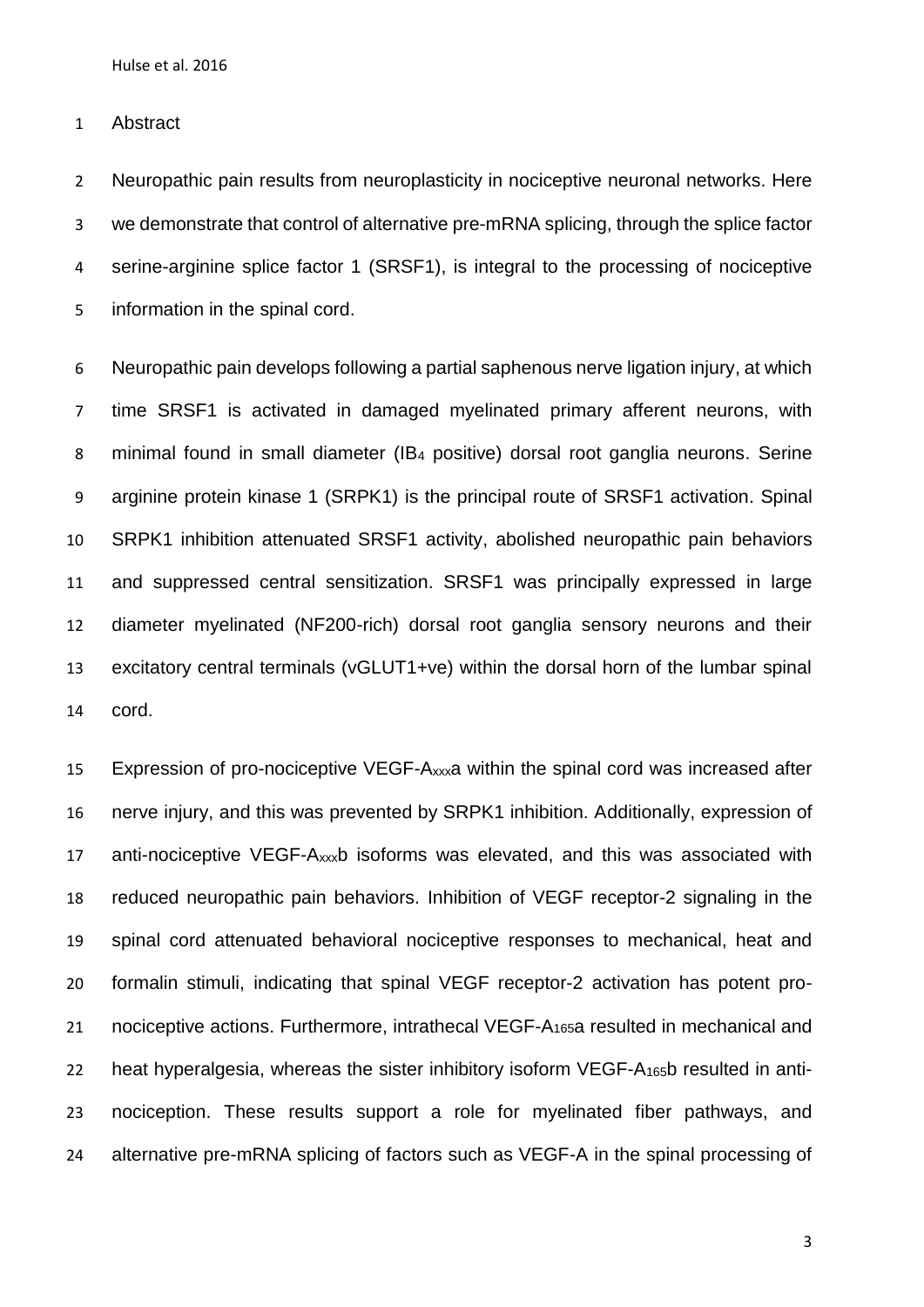- neuropathic pain. They also indicate that targeting pre-mRNA splicing at the spinal
- level could lead to a novel target for analgesic development.

# **Keywords**

VEGF-A, SRPK1, SRSF1, myelinated, spinal cord, neuropathic pain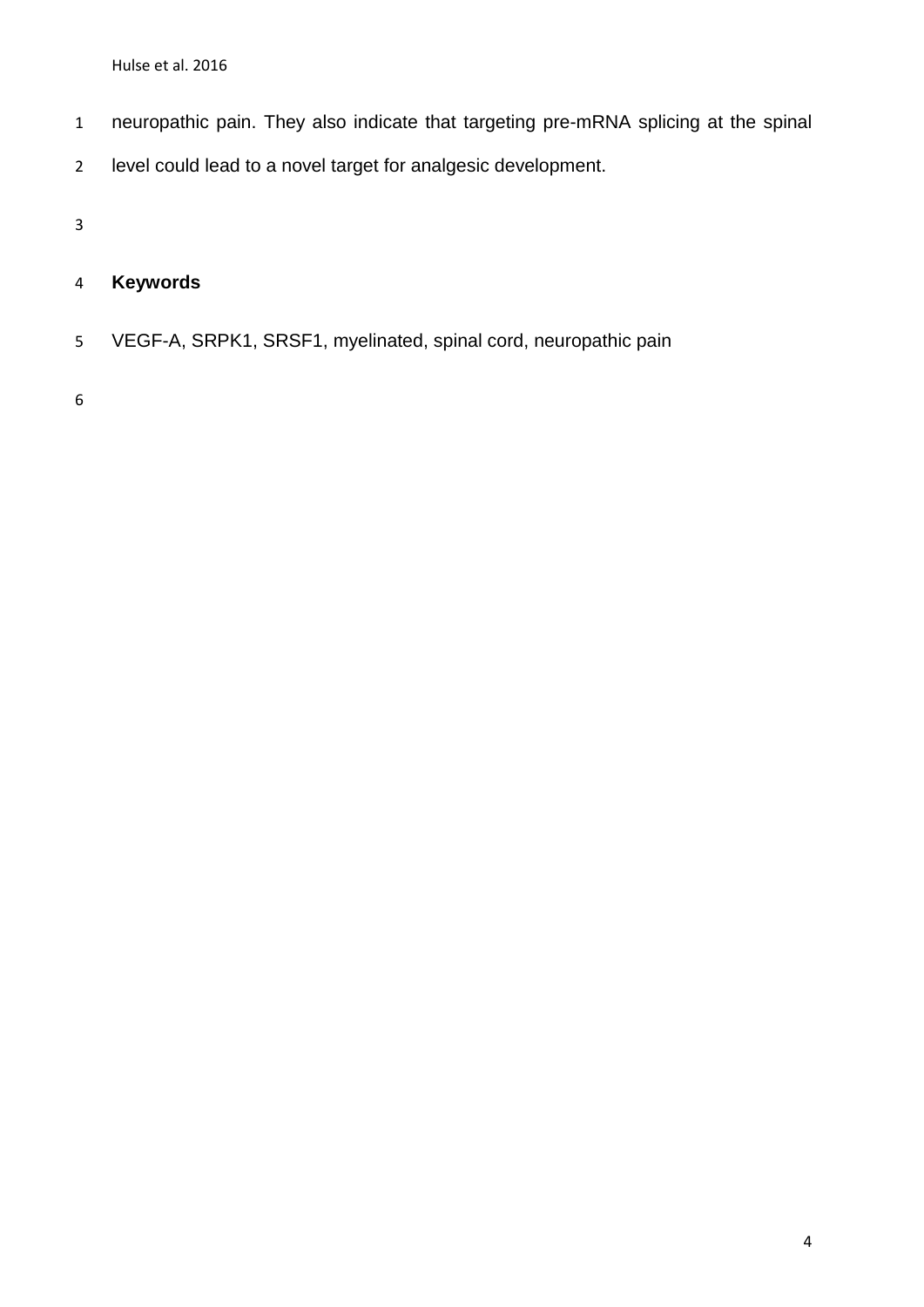# **Abbreviations**

- VEGF-A = Vascular Endothelial Growth Factor A
- SRSF1 = Serine Arginine-rich Splicing Factor 1
- SRPK1 = Serine Arginine-rich Protein Kinase 1
- VEGFR2 = Vascular Endothelial Growth Factor Receptor 2
- PSNI = Partial Saphenous Nerve Ligation Injury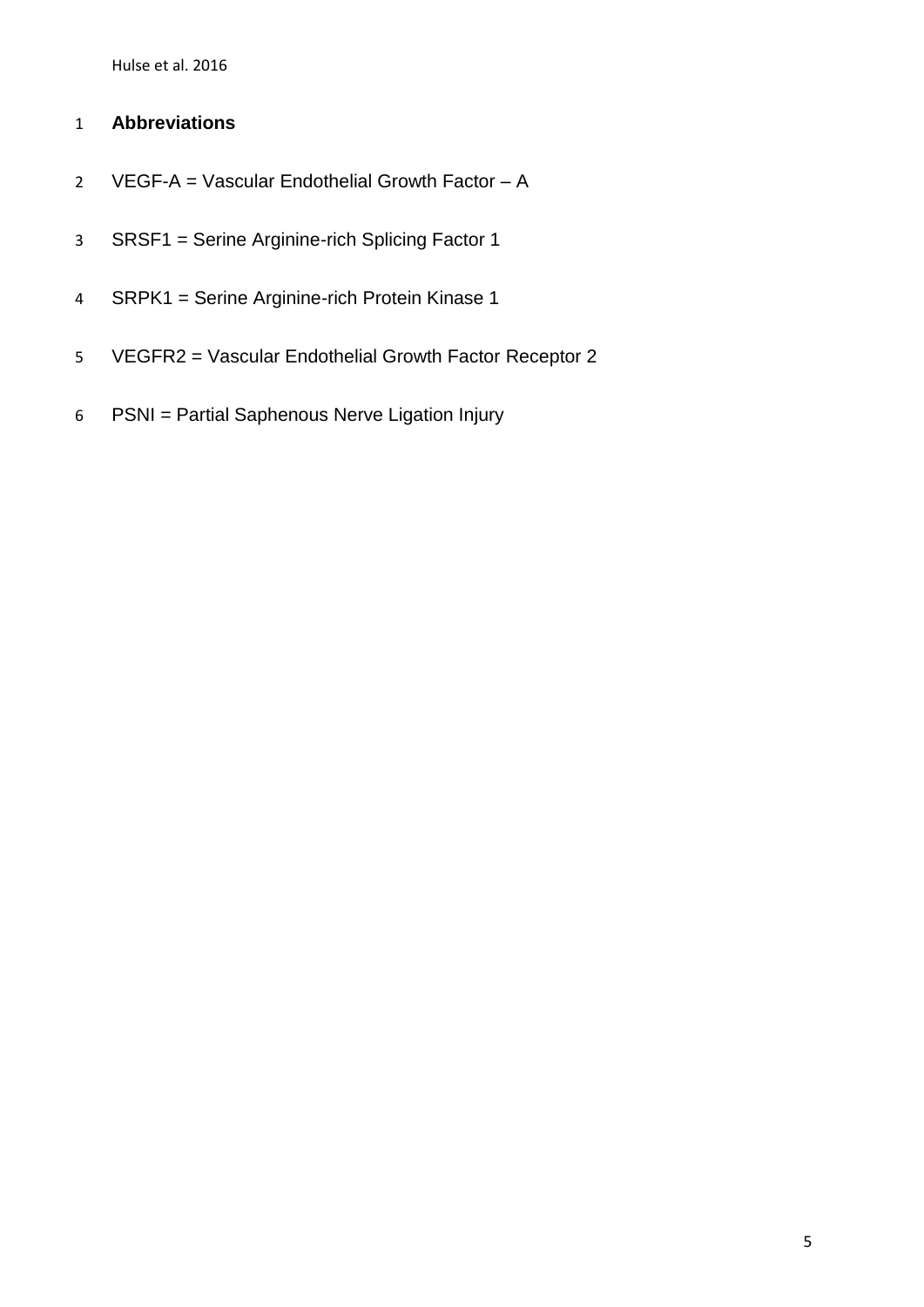Introduction

 Insults to the peripheral nervous system usually result in pain and hypersensitivity to noxious (hyperalgesia) and innocuous (allodynia) stimuli. These abnormal sensations arise due to neuronal plasticity leading to alterations in sensory neuronal excitability. These alterations include peripheral sensitization [\[20\]](#page-32-0), with enhanced evoked and on- going activity in primary afferents, and central sensitization, responsible for the generation and maintenance of chronic pain. The most widely accepted model for establishment of central sensitization is that ectopic firing/increased activity in C- nociceptive afferents drives altered spinal sensory processing, particularly the processing of A-fiber inputs, resulting in secondary hyperalgesia and allodynia (pain remote from an area of damage) [\[46](#page-36-0)[,89](#page-42-0)[,90\]](#page-42-1) [\[42](#page-35-0)[,74](#page-40-0)[,97\]](#page-43-0). C-nociceptor changes are reported in the majority of studies of animal or human neuropathies [\[1](#page-30-0)[,14,](#page-32-1)[20](#page-32-0)[,38](#page-35-1)[,40,](#page-35-2)[68-](#page-39-0) [70](#page-39-0)[,96\]](#page-43-1) (although not all e.g. [\[14,](#page-32-1)[38\]](#page-35-1)). Central sensitization can also occur through neuro-immune interactions, following injury-induced local immune cell infiltration and cytokine production/release [\[80\]](#page-40-1). After nerve injury there is activation of spinal glia, disruption of the blood-spinal cord barrier, and consequent infiltration of immune cells [\[16\]](#page-32-2). These events can alter the central processing of peripheral inputs, implicated in the development of chronic pain [\[27](#page-33-0)[,39](#page-35-3)[,76\]](#page-40-2). There is, however still debate on how the processing of A or C fiber inputs is differentially regulated to form the neuronal basis of chronic pain.

 During chronic pain, changes in the complement of proteins result in alterations in sensory neuron excitability, as recently demonstrated whereby expression of voltage 23 gated potassium channels in the DRG is altered in ATF3 positive sensory neurons following nerve injury [\[79\]](#page-40-3). Furthermore, alternative mRNA splicing allows for functionally distinct proteins to arise from a single gene. This provides a vast repertoire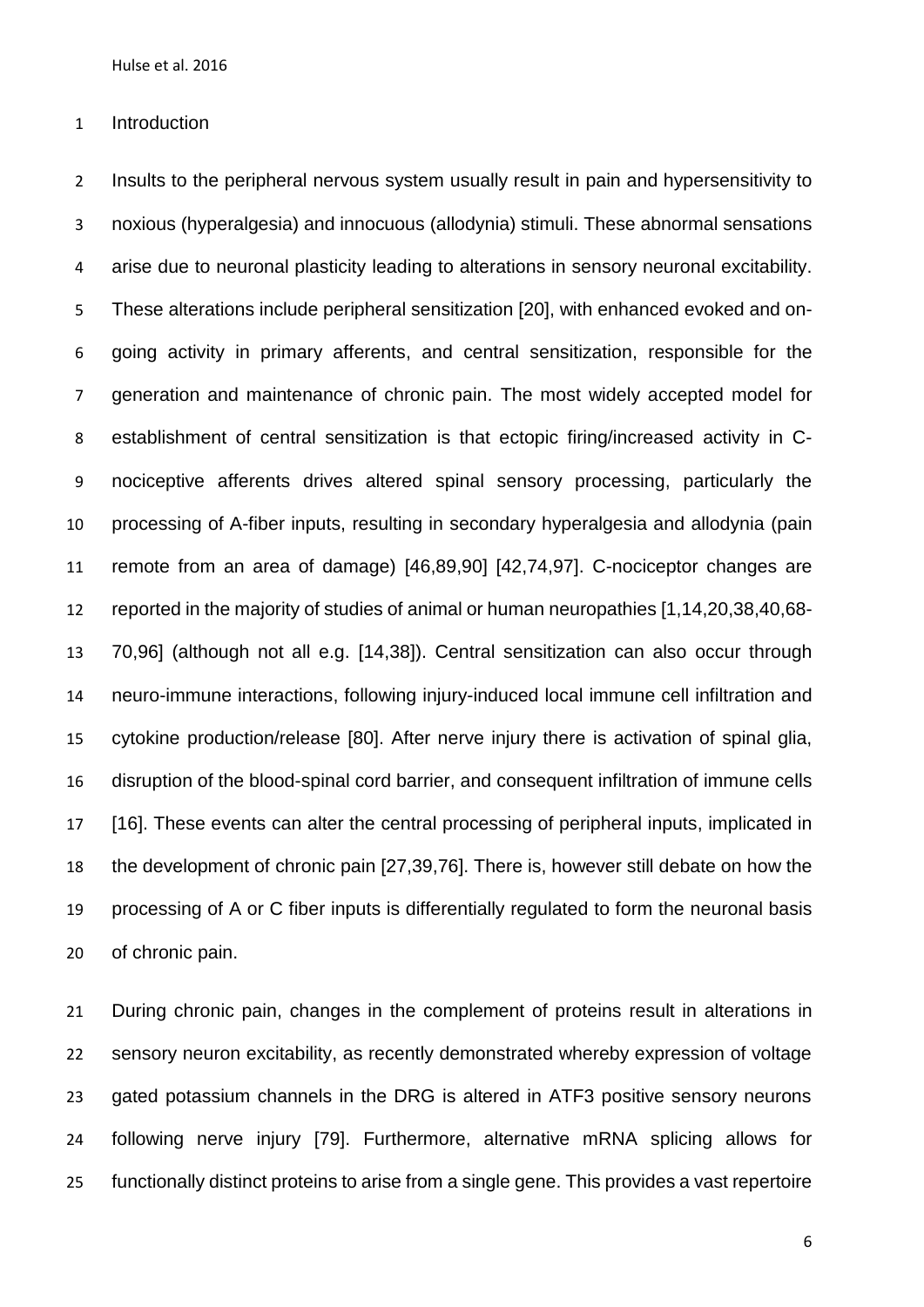of actions from a limited source of transcripts, allowing for cell-specific and stimulus- induced alteration in cellular function. Targeting regulation and expression of alternative RNA transcripts, and hence proteins, has been proposed as a potential route for novel drug discovery [\[73\]](#page-39-1), but this has not been widely investigated with respect to nociception/analgesia.

 We recently demonstrated the analgesic effect of targeting alternative mRNA splicing, by inhibition of peripheral serine-arginine rich protein kinase 1, SRPK1 [\[35\]](#page-34-0). SRPK1 controls phosphorylation of serine-arginine rich splice factor 1 (SRSF1), which is fundamental to the control of the vascular endothelial growth factor A (VEGF-A) family alternative splicing [\[2,](#page-30-1)[8,](#page-31-0)[59](#page-37-0)[,60\]](#page-38-0). Inactive SRSF1 is located in the cytoplasm, but when phosphorylated by SRPK1 it translocates to the nucleus. There are two VEGF-A isoform families, VEGF-Axxxa and VEGF-Axxxb [\[31\]](#page-34-1) where xxx refers to the number of amino acids encoded, and a and b denote the terminal amino acid sequence. SRSF1 phosphorylation results in preferential production of the proximal splice site isoforms, VEGF-Axxxa [\[59\]](#page-37-0). Little is understood about the contribution of VEGF-A proteins to nociceptive processing. VEGF receptor-2 (VEGFR2), the principal receptor activated by both isoform families, has been implicated in nociceptive processing in animal [\[29,](#page-33-1)[35](#page-34-0)[,50\]](#page-36-1), and clinical studies [\[43\]](#page-35-4). VEGF-A isoforms and VEGFR2 are present in the spinal cord [\[6\]](#page-30-2), and contribute to neuroregeneration and neuroprotection [\[83\]](#page-41-0).

 We therefore tested the hypothesis that the SRPK1/SRSF1 system contributes to spinal nociceptive processing in rodent models of neuropathic pain, concentrating on the effects of SRPK1 inhibition, and VEGF-Axxxa/VEGFR2 signaling in central terminals of myelinated afferents.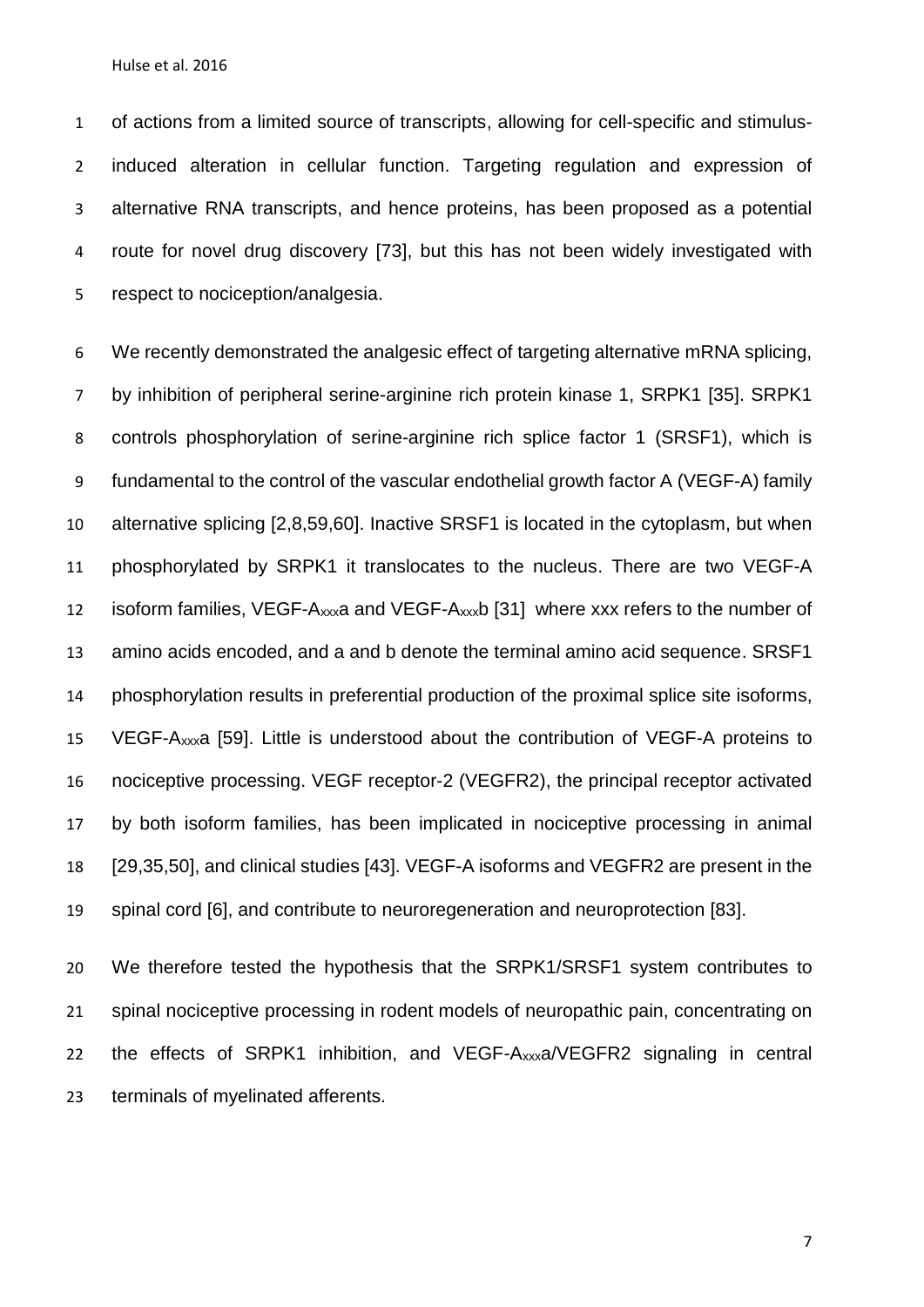## Materials and Methods

Animals

 Adult male Wistar rats (total 72; 250-350g, Harlan UK) and adult male 129Ola mice (total 20; 25-30g inbred strain) were used. Animals were provided food and water ad libitum. All animal procedures were carried out in laboratories at the University of Bristol in accordance with the U.K. Animals (Scientific Procedures) Act 1986 plus associated U.K. Home Office guidance, EU Directive 2010/63/EU, with the approval of the University of Bristol Ethical Review Group.

Nociceptive Behavior

 Nociceptive behavioral testing was carried out as previously described [\[35\]](#page-34-0). All animals were habituated to both handling by the tester and the testing environment on the day prior to testing. Two days of baseline testing were carried out prior to any intervention (either drug or surgical) followed by testing post-intervention at discrete time-points as detailed in each experiment. Stimuli were applied to the partially innervated medial aspect of the plantar surface of the hindpaw, an area innervated by the saphenous nerve. Mechanical withdrawal thresholds were calculated from von Frey hair force response curves. Animals were housed in Perspex holding chambers with metal mesh floors (Ugo Basile) and allowed to habituate for 10 minutes. A range of calibrated von Frey hairs were applied to the plantar surface of the hindpaw (for a maximum of five seconds or until paw withdrawal), with a total of five applications per weighted hair. From these data, force response curves were generated and withdrawal values were calculated as the weight at which withdrawal frequency = 50%. Tactile allodynia was assessed in the metal mesh floored enclosures using a brush moved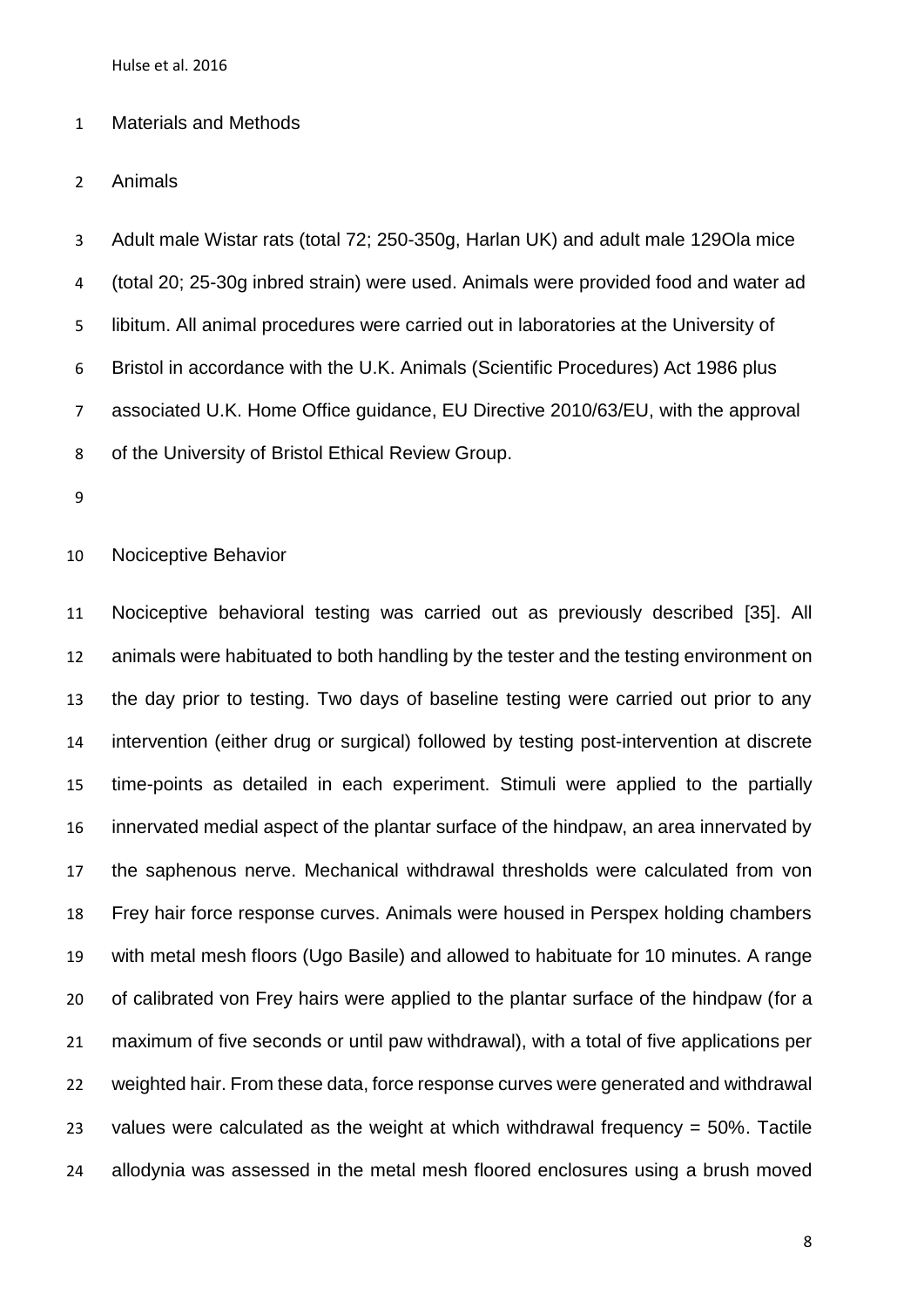across the plantar surface of the hindpaw where a withdrawal scored one, with no response zero. This was repeated a total of five times giving a maximum score of five per session. Cold allodynia: a single drop of acetone was applied to the plantar surface of the hindpaw using a 1ml syringe a maximum of five times giving a maximum score of five if the animal exhibited licking/shaking behavior in response to each application. Thermal hyperalgesia (Hargreaves test[\[30\]](#page-34-2)): animals were held in Perspex enclosures with a glass floor. A radiant heat source was positioned under the hindpaw, and the latency was recorded for the time taken for the animal to move the hindpaw away from the stimulus. This was repeated three times and a mean value calculated for each test.

 Formalin Testing: animals were habituated to glass floored testing enclosures as above. A single 50µl injection of 5% formalin was administered to the plantar surface of the right hindpaw by intradermal injection. Immediately following formalin injection, animals were placed into the testing enclosures. Time (seconds) spent exhibiting pain- like behaviors and the total number of pain-like behaviors was recorded in five minute bins for sixty minutes. Data are shown as the classical biphasic response with behavioral responses pooled for the first phase 0-15 minutes and second phase 20- 60 minutes. Blinding of nociceptive behavoural studies are routine in the laboratory however where animal welfare/experimental design prohibits this, it cannot be implemented. For instance, in nerve-injured animals blinding is not possible as controls are naïve. The lack of blinding may have introduced some subjective bias into these experiments, which is in part mitigated by behavioural data is supported by the inclusion of experiments in which measurements are not subjective (e.g. *in vivo* noxious e.m.g. recording, expression analysis, and neuronal activation using c-fos).

Electromyographic Experiments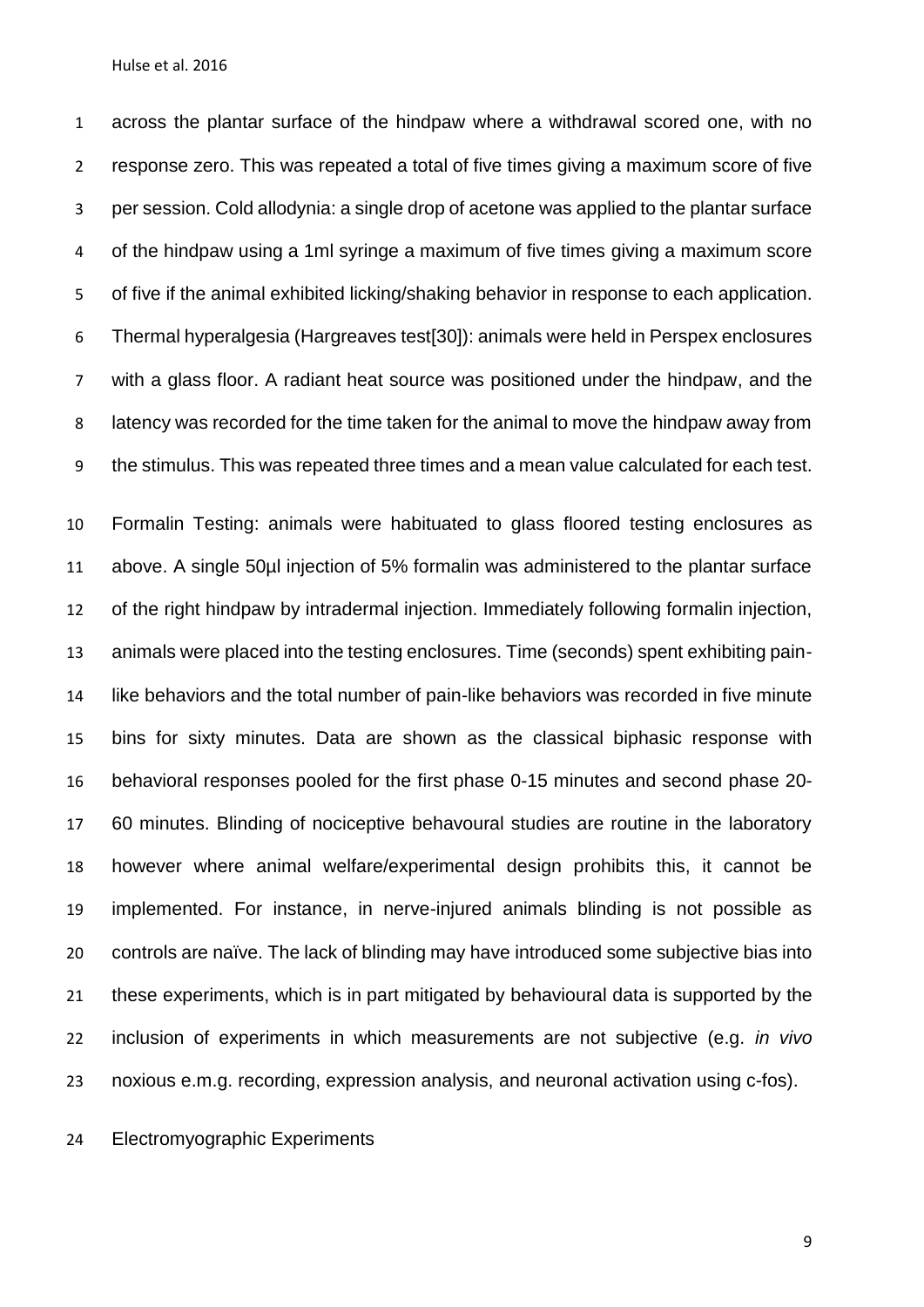A well-defined method for minimally invasive preferential selection of either C- or A- fibre mediated nociceptive pathways was used [\[93](#page-42-2)[,94\]](#page-42-3). Noxious withdrawal responses to A- and C-nociceptor selective stimulation were carried out as previously described [\[44,](#page-35-5)[45](#page-35-6)[,53\]](#page-37-1), by measurement of electromyographic activity in biceps femoris. Animals were anaesthetized using isoflurane induction (4% in oxygen), and the external jugular vein and trachea were cannulated to allow maintenance of airway and anesthesia. Following surgery, anesthesia was switched to alfaxalone (~30mg/kg/hr i.v.), and animals were maintained at a steady level of anesthesia by continuous pump perfusion via the jugular vein for the remainder of the experiment. Bipolar electrodes were made with Teflon coated stainless steel wire (Advent Research Materials, Oxford UK) implanted into the bicep femoris. EMG recordings were amplified and filtered by a combination of in-house built and Neurolog preamplifier and band pass filters (Digitimer Neurolog System). Animals were maintained at a depth of anesthesia where a weak withdrawal to noxious pinch could be elicited for the duration of the experiment. A- and C-cutaneous nociceptors were preferentially activated to elicit withdrawal reflex EMGs using a well-characterized contact heating protocol [\[44](#page-35-5)[,45,](#page-35-6)[53\]](#page-37-1). Two different 17 rates of heating  $(2.5^{\circ}\text{C/s}$  and  $7.5^{\circ}\text{C/s}$ ) were applied to the dorsal surface of the left 18 hindpaw as these are known to preferentially activate slow/C-nociceptors  $(2.5^{\circ}C \cdot s^{-1})$ 19 and fast/A nociceptors  $(7.5^{\circ}C \cdot s^{-1})$  respectively. Contact skin temperature at the time of onset of the EMG response was taken as the threshold. A cutoff of  $58^{\circ}$ C for A- nociceptors,  $55^{\circ}$ C for C-nociceptors was put in place to prevent sensitization if no response was elicited. If a withdrawal response was not elicited, threshold was taken 23 as cut-off  $+2$  <sup>o</sup>C [\[22\]](#page-32-3). Three baseline recordings were performed before i.t. drug injection with a minimum 8 minutes inter-stimulus interval, and alternating heating rates, to prevent sensitization or damage to the paw. Digitized data acquisition, digital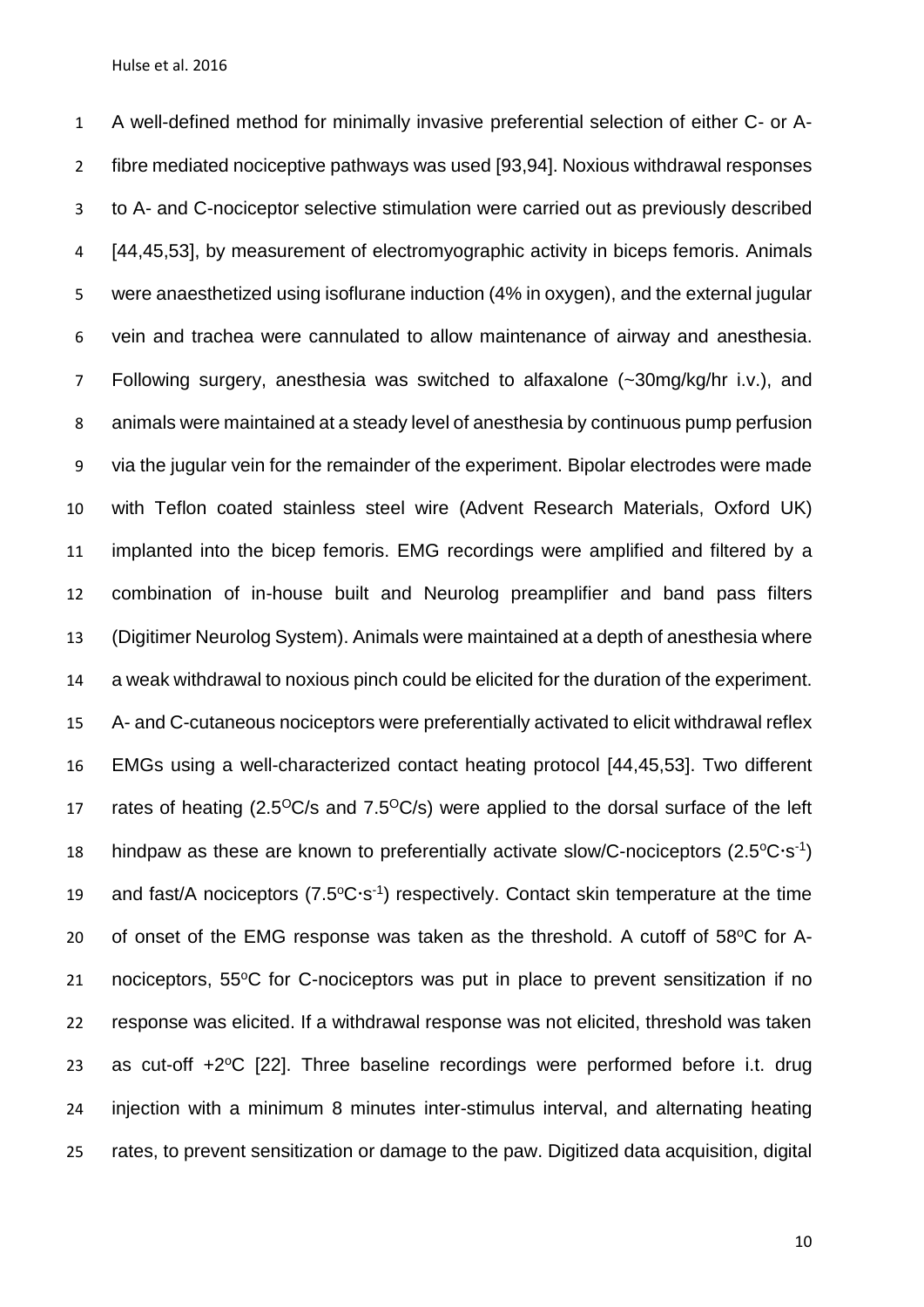to analogue conversion, and offline analyses were performed using a CED Micro1401

Mark III and Spike2 version 7 software (Cambridge Electronic Design, UK).

Nerve injury model

 The partial saphenous nerve ligation injury (PSNI) model was used to induce mechanical and cold allodynia, as described previously [\[34](#page-34-3)[,84\]](#page-41-1). Under isoflurane 6 anesthesia (3% in  $O_2$ ), the saphenous nerve was exposed via an incision made along the inguinal fossa region of the right hind leg. Approximately 50% of the nerve was isolated and tightly ligated using 4.0 silk suture, and the incision was closed using size 4.0 sterile silk suture.

Drugs and drug delivery

 I.t. injections were carried out under isoflurane (4% in oxygen) anesthesia, using 0.5ml insulin syringes (29 gauge, Terumo) in rats and mice. For i.t. administration, 10 µl injections were made in the midline of the vertebral column through the intervertebral space between lumbar vertebrae five and six. The injection was deemed to be in the correct place when it evoked a tail flick response. Rats were used for i.t. anti-VEGF- Axxxb experiments, as the 56/1 mouse monoclonal antibody had not been validated in mice at that time. All nociceptive behavioural testing was carried out one hour after intrathecal injection as initial experiments indicated that responses to i.t. PTK peaked at 1 hour, and returned to normal by 2 hours after injection.

 All drugs were made up as stock concentrations and then diluted to working concentration in phosphate buffered saline (PBS) as described in each experiment. Vehicle controls were used for each drug. PTK787 (LC laboratories, USA) was dissolved in polyethylene glycol (PEG) 300/PBS, with the final PEG 300 concentration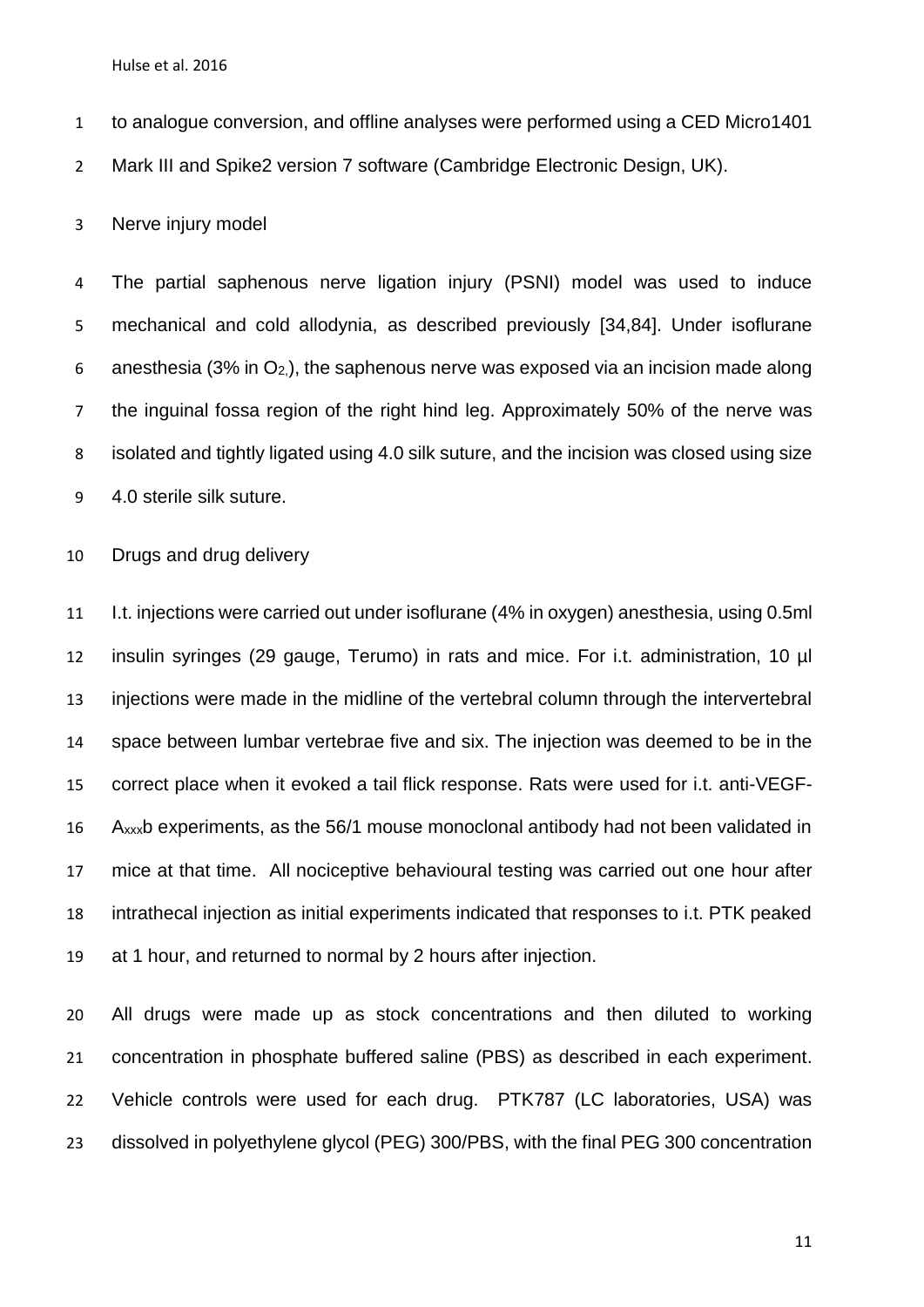at 0.002%. ZM323881 (Tocris, UK) was made up in DMSO/PBS and given intrathecally at a final concentration of 100nM ZM323881/0.001% DMSO. Mouse monoclonal VEGF-A165b antibody 56/1 (AbCam ab14994; MRVL56/1), recombinant 4 human (rh) VEGF-A<sub>165</sub>A (R&D systems, UK) and rh VEGF-A<sub>165</sub>b (R&D Systems UK) were all dissolved in PBS. SRPIN340 (N-[2-(1-piperidinyl)-5-(trifluoromethyl)phenyl] iso nicotinamide; SRPK inhibitor [\[25\]](#page-33-2) purchased from Ascent Scientific, Bristol, UK) was dissolved in DMSO and diluted to final concentrations in PBS (to a final DMSO concentration of 0.03%). All peptides and concentrations used have been previously shown to exert functional effects in neurons and/or other biological systems [\[9](#page-31-1)[,35](#page-34-0)[,63\]](#page-38-1). SRPIN340 has been used in several other studies, different pathological states, and 11 was used at a known functional concentration (10µM), as previously described [\[2](#page-30-1)[,35,](#page-34-0)[51\]](#page-36-2).

Immunohistochemistry

 Rats were terminally anesthetized with sodium pentobarbital overdose (i.p. 60mg/kg) and were perfused transcardially with saline followed by 4% paraformaldehyde. The L3-4 segments of the lumbar enlargement, containing the central terminals of saphenous nerve neurons [\[64\]](#page-38-2), and L3-L4 dorsal root ganglia were removed, post fixed in 4% paraformaldehyde for 2 hours and cryoprotected in 30% sucrose for 12 h. 19 Tissue was stored in OCT embedding medium at -80°C until processing. A cryostat was used to cut spinal cord (20µm) and dorsal root ganglia (8µm) sections that were thaw mounted onto electrostatic glass slides. Slides were washed in phosphate buffered saline (PBS) solution 3 times for 5 minutes per incubation, and incubated in PBS 0.2% Triton X-100 for 5 minutes. Sections were blocked (5% bovine serum albumin, 10% fetal bovine serum, 0.2% Triton X-100 in PBS) for 2 hours at room temperature, and then incubated in primary antibodies diluted in blocking solution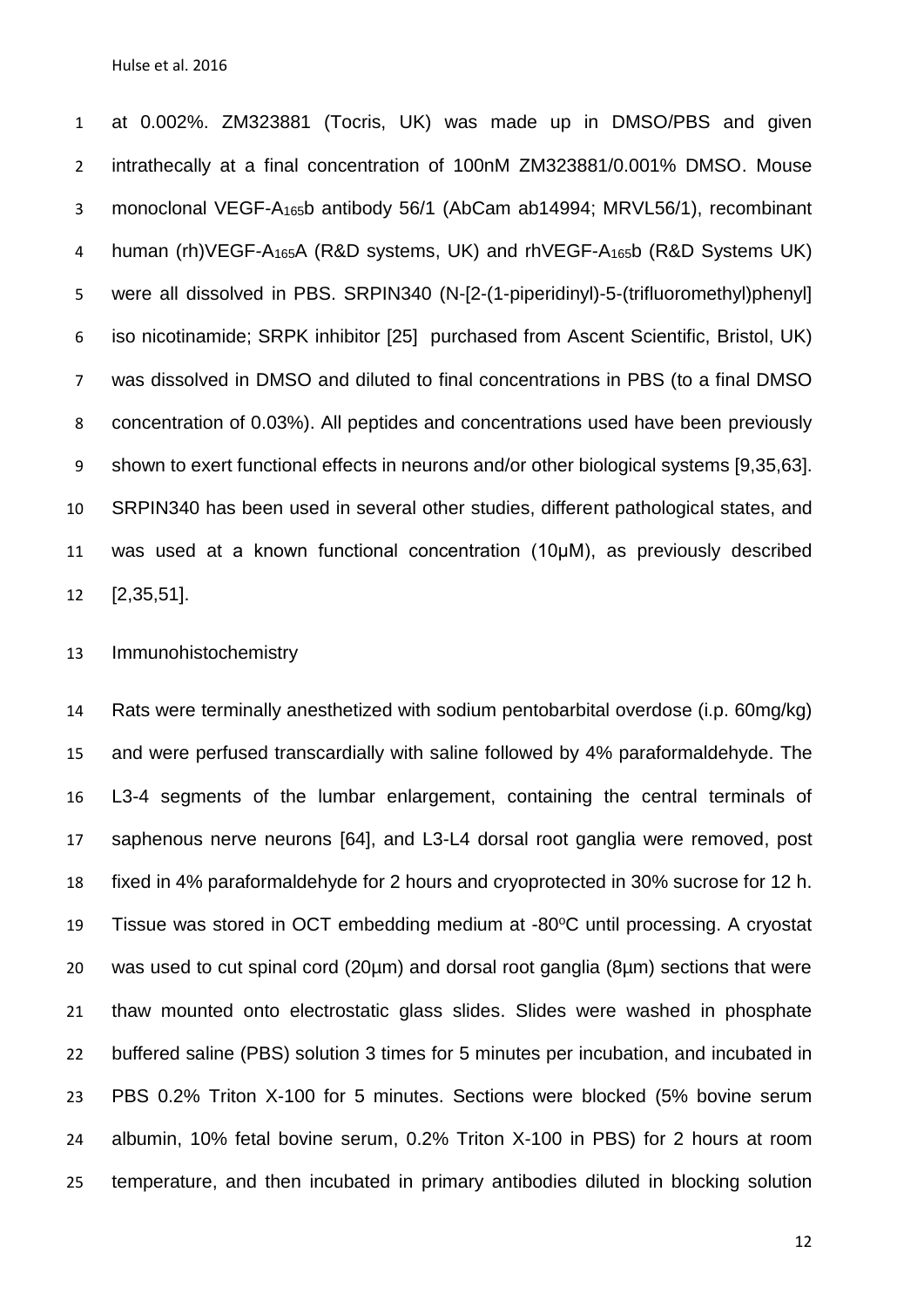1 overnight at 4°C. Sections were washed three times in PBS washes and incubated for 2 h in secondary antibody (e.g. biotinylated or alexafluor-conjugated; 0.2% Triton X- 100 in PBS). For the third stage (i.e. streptavidin-alexfluor conjugate), incubations and washes were as described for the secondary antibody. Slides were washed in PBS 3 times prior to coverslipping in Vectorshield (H1000 or H1200 containing DAPI for nuclear staining, Vector Laboratories). Images were acquired on either Nikon Eclipse E400 and a DN100 camera or Leica TCS SPE confocal microscope using Leica application suite (Tumor and Vascular Biology Laboratories' imaging suite UoN).

 Primary antibodies used were as previously reported [\[2](#page-30-1)[,59\]](#page-37-0): anti-ATF3 (rabbit polyclonal; 2μg/ml: Santa Cruz), anti-c-fos (rabbit polyclonal; 2μg/ml: Santa Cruz), anti-SRSF1 (goal polyclonal; 2μg/ml; sc-10255 Santa Cruz), anti-vGLUT1 (rabbit polyclonal, 60pg/ml, Synaptic Systems), anti-NF200 (mouse monoclonal; 1.4μg/ml; N0142 Sigma-Aldrich), anti-NeuN (mouse monoclonal, 1 in 100, Millipore). Use of anti- VEGF-A and SRSF1 antibodies for both immunolocalisation and immunoblotting has been previously reported [\[2](#page-30-1)[,8\]](#page-31-0). Secondary antibodies (1 in 1000 dilution and from Invitrogen unless stated): Alexafluor 488 goat anti-mouse, Alexafluor 488 chicken anti- goat, Alexafluor 555 donkey anti-goat, Alexafluor 555 donkey anti-rabbit; biotinylated anti-rabbit (Stratech Scientific), Extravidin CY3 (Sigma-Aldrich). Dorsal root ganglia neuronal cell counts were performed using ImageJ analysis to measure neuronal area ( $\mu$ m<sup>2</sup>) [\[67\]](#page-39-2). The saphenous nerve is approximately equally derived from lumbar DRGs 3 and 4 in rat and human [\[5](#page-30-3)[,64,](#page-38-2)[95\]](#page-43-2); the mean number of neurons per section was quantified from 10 non-sequential random L4 DRG sections per animal. Data are presented as the mean number of neurons per section and the experimental unit is the animal. The number of activated SRSF1-positive neurons (defined as those showing nuclear localization of SRSF1) was calculated as a percentage of total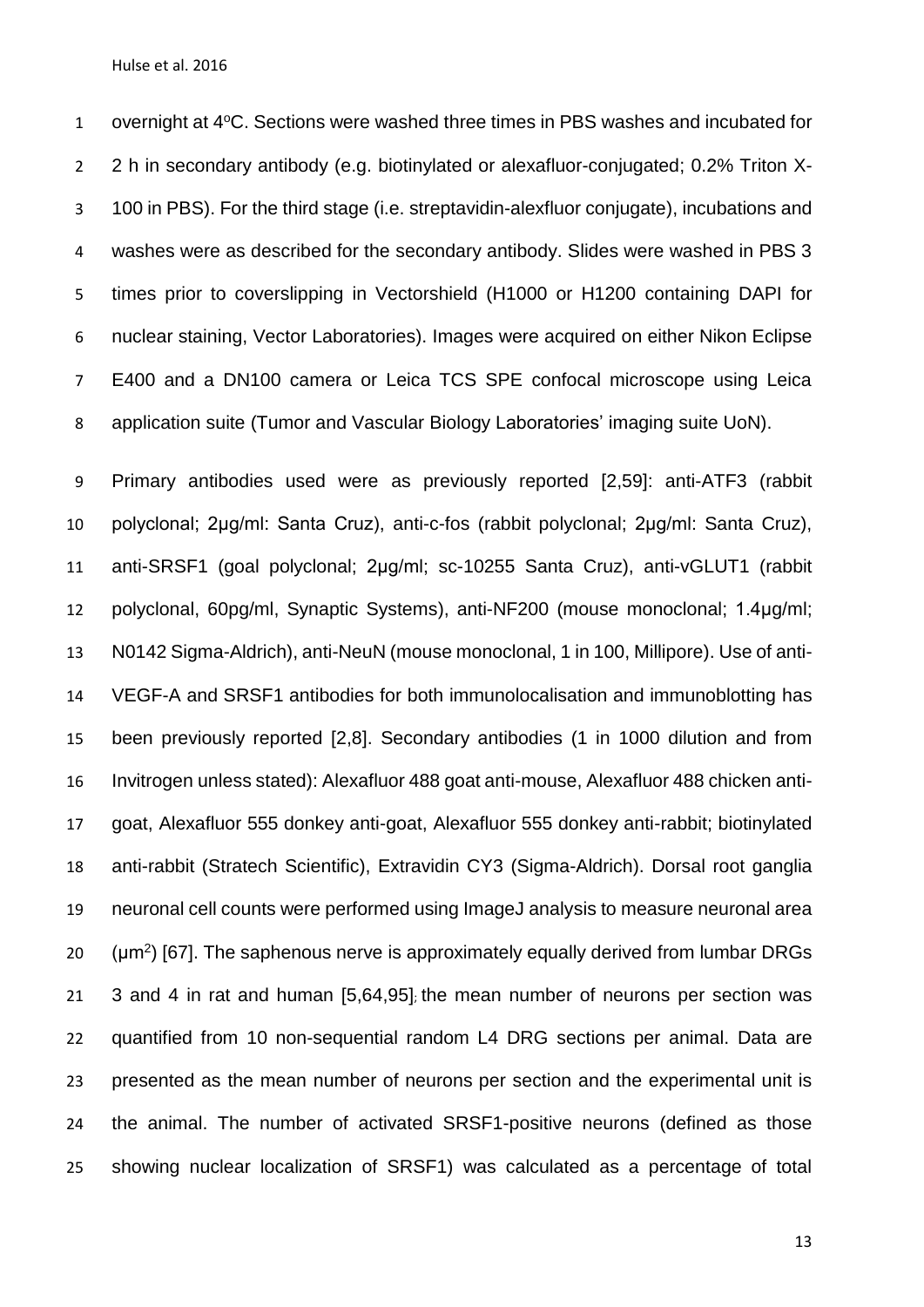1 neurons as designated by size (small<600 $\mu$ m<sup>2</sup>, medium 600 $\mu$ m<sup>2</sup>-1200 $\mu$ m<sup>2</sup>, 2 large>1200 $\mu$ m<sup>2</sup>) [\[79\]](#page-40-3). The total number of DRG neurons quantified was  $\sim$ 5000 (100 neurons per section, 10 per animal, 3 per group). Determination of SRSF1 spinal cord expression/localization was determined from 5 non-sequential random spinal cord sections per animal using Image J analysis. Images were converted to an 8- bit/grayscale image then thresholding was applied across all acquired images to determine the area of positive staining. Areas of positive staining were then quantified across all sections and groups. Colocalisation was determined via coloc2 plugin in ImageJ. Controls for VEGF-A and SRSF1 immunofluorescence consisted of incubation with only secondary antibody ('no primary' control) or substitution of the primary antibody with a species matched IgG.

### Western blotting

 Naïve and PSNI rats (treated with i.t. vehicle or SRPIN340) were terminally anesthetized (i.p. 60mg/kg sodium pentobarbital) and perfused with saline solution. The lumbar region of the spinal cord was extracted and frozen immediately on dry ice, 16 then stored at -80 $\degree$ C. Protein lysates (80µg/well) were prepared using lysis buffer (RIPA buffer, Sigma-Aldrich) with protease inhibitors (Sigma-Aldrich) and samples 18 were homogenized. Protein extracts were stored at -80°C until required. Samples were run on a 4% stacking gel/12 % running SDS-PAGE gel (90V, 1hr 30min) and transferred (wet transfer) to nitrocellulose membrane for 1hr @ 100V. Membranes were then incubated with either α-SRPK1 (mouse; 1μg/ml; Sigma-Aldrich), α-SRSF1 (ASF/SF2; rabbit; 0.5μg/ml; Abcam), α-SRSF1 (ASF/SF2; mouse; 0.5μg/ml; SantaCruz), α-Actin (SantaCruz; 2μg/ml) α-VEGF-A165b (mouse; 4μg/ml; Abcam;), α- pan-VEGF-A (rabbit; Santa Cruz A20; 2μg/ml) or α-tubulin (mouse; 1 in 4000; Sigma-Aldrich) antibodies and visualized with Femto chemoilluminescence kit (exposure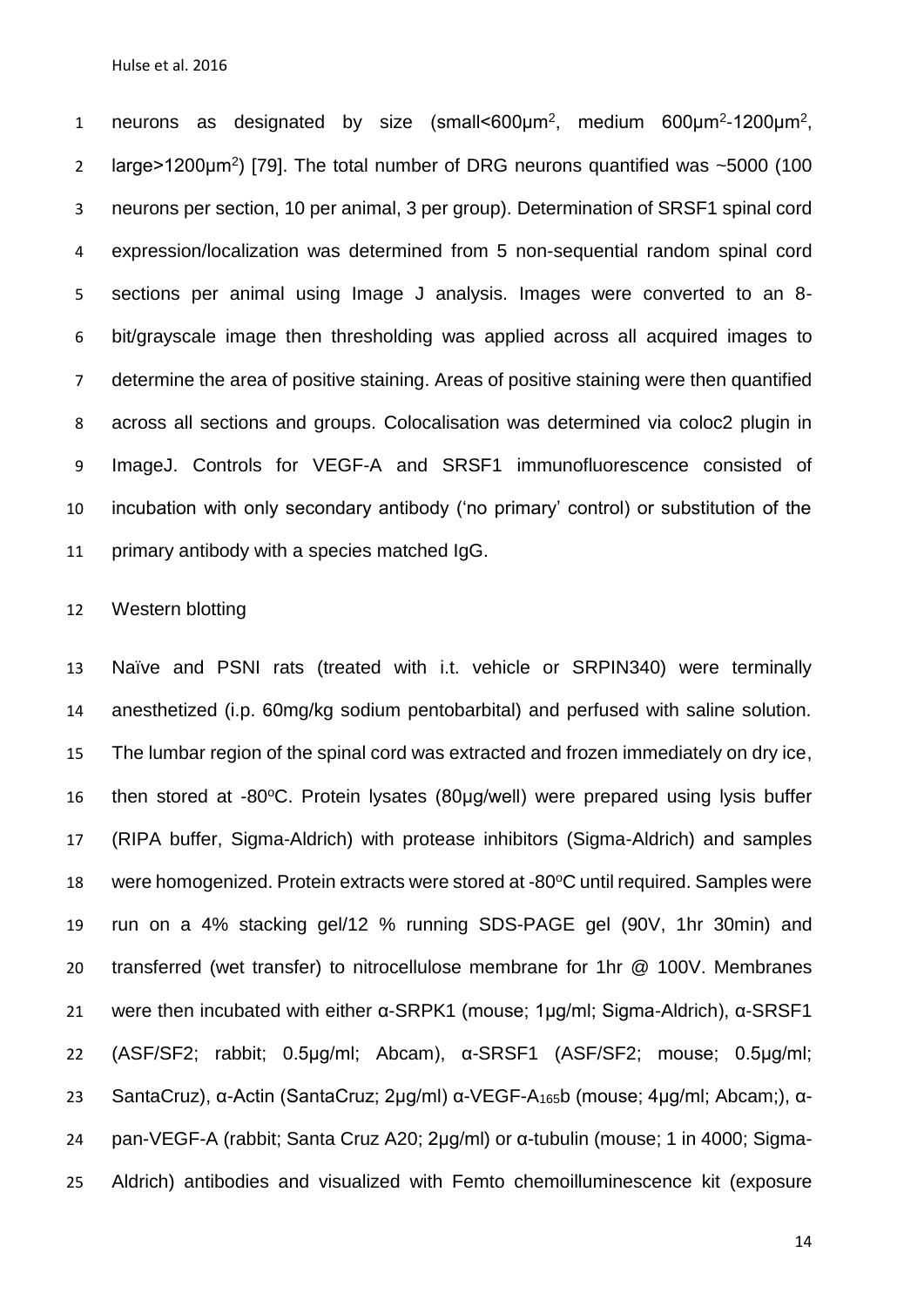between 1 second and 1 minute,Thermo Scientific) or Licor IRdye secondary antibodies (as previously reported [\[2,](#page-30-1)[25](#page-33-2)[,59\]](#page-37-0))

Statistical Analysis

4 All data are represented as means ± SEM. Data were extracted and analyzed using Microsoft Excel 2010, Graphpad Prism v6 and ImageJ [\[67\]](#page-39-2). Nociceptive behavioral analyses were between-subjects designs comparing effects of drugs by two way ANOVA with post-hoc Bonferroni tests. In those experiments involving intrathecal and intraperitoneal administration of drugs in naïve animals, both hind paws were included in the analysis as replicates. EMG experiments used a within-subjects design and immunofluorescence experiments a between-subjects design with the effects of drug treatment compared to baseline values using one-way ANOVA with post-hoc Bonferroni tests. Immunofluorescence analysis of spinal cord (c-fos quantification) was taken from entirety of dorsal horn. DRG (SRSF1+ve) and spinal cord (c-fos) neuron counts were ascertained from multiple representative images, at least 10 per animal and the mean value of those 10 calculated. Coloc2 analysis (Image J plugin) was used to ascertain the pixel intensity spatial correlation (co-localization) of SRSF1 and vGLUT1 staining in the spinal cord. This provides an automated measure of the correlation of pixel intensity for the two independent immunofluorescence channels for each sample, given as the Pearson's correlation co-efficient [\[17](#page-32-4)[,47\]](#page-36-3). Western blot analyses of SRSF1 and VEGF-A family expression were determined from ImageJ densitometry analysis (gel analysis plug in) and compared using Mann Whitney U tests. All F test statistics are described as a column factor with reference to drug/experimental grouping. NS designates not significant.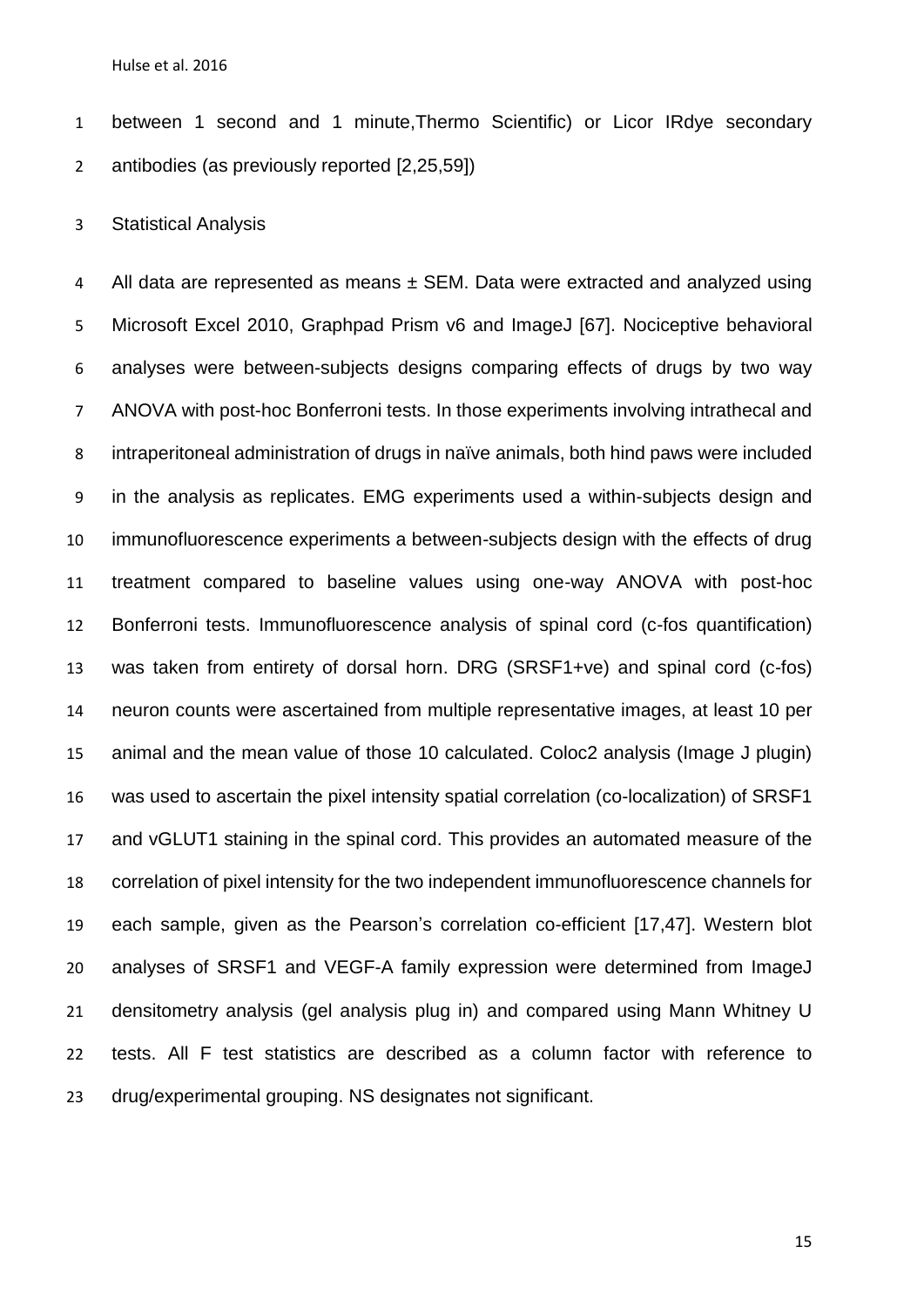Results

### **SRSF1 is predominantly expressed in myelinated neurons in rats**

3 SRPK1 and SRSF1 are key factors in the control of VEGF-A<sub>xxx</sub>a preferential splicing particularly in disease [\[2,](#page-30-1)[59\]](#page-37-0). SRSF1 is expressed in the cytoplasm of dorsal root ganglia (DRG) neurons in naïve animals [\[35\]](#page-34-0)(Fig. 1A-C). Upon activation (phosphorylation), SRSF1 is known to translocate from the cytoplasm to the nucleus [\[2](#page-30-1)[,59\]](#page-37-0), where it is involved in pre-mRNA processing. Following PSNI, SRSF1 immunoreactivity in sensory DRG neurons was found to be nuclear (Fig. 1E-G) in some but not all neurons. Matched IgG (Fig. 1D) and omission of primary antibody (Fig.1H) controls showed no signal. PSNI injury induces activating transcription factor 3 (ATF3) expression in injured DRG sensory neurons [\[9\]](#page-31-1). There was an increase in ATF3-positive DRG neurons after PSNI (Fig. 1I-K), with 43% of DRG neurons expressing ATF3 post-PSNI compared to only 1% in naïve animals (Fig. 1K). After PSNI, all nuclear localized SRSF1-positive (Fig 1L) DRG neurons (Fig 1M) were also ATF3 positive (Fig 1N), indicating nuclear SRSF1 was exclusively found in damaged neurons (Fig. 1O). This represents that 45% of ATF3 -positive neurons were also SRSF1 positive, with the remaining 55% of ATF3 positive neurons negative for SRSF1.

 SRSF1 was expressed predominantly in the cytoplasm of 96% of larger (cross sectional area >1200μm<sup>2</sup>) neurofilament-200 (NF200) positive DRG neurons in naïve 21 animals (Fig. 2A-C, L), and 71% of medium (area  $601-1200 \mu m^2$ ) neurons, but was in 22 only a small proportion (14%) of neurons of area  $<600 \mu m^2$  (small,  $<30 \mu m$  diameter). NF200 is a marker for myelinated neurons indicating that SRSF1 expression is principally found in the somata of A-fiber DRG neuronal population, but it was also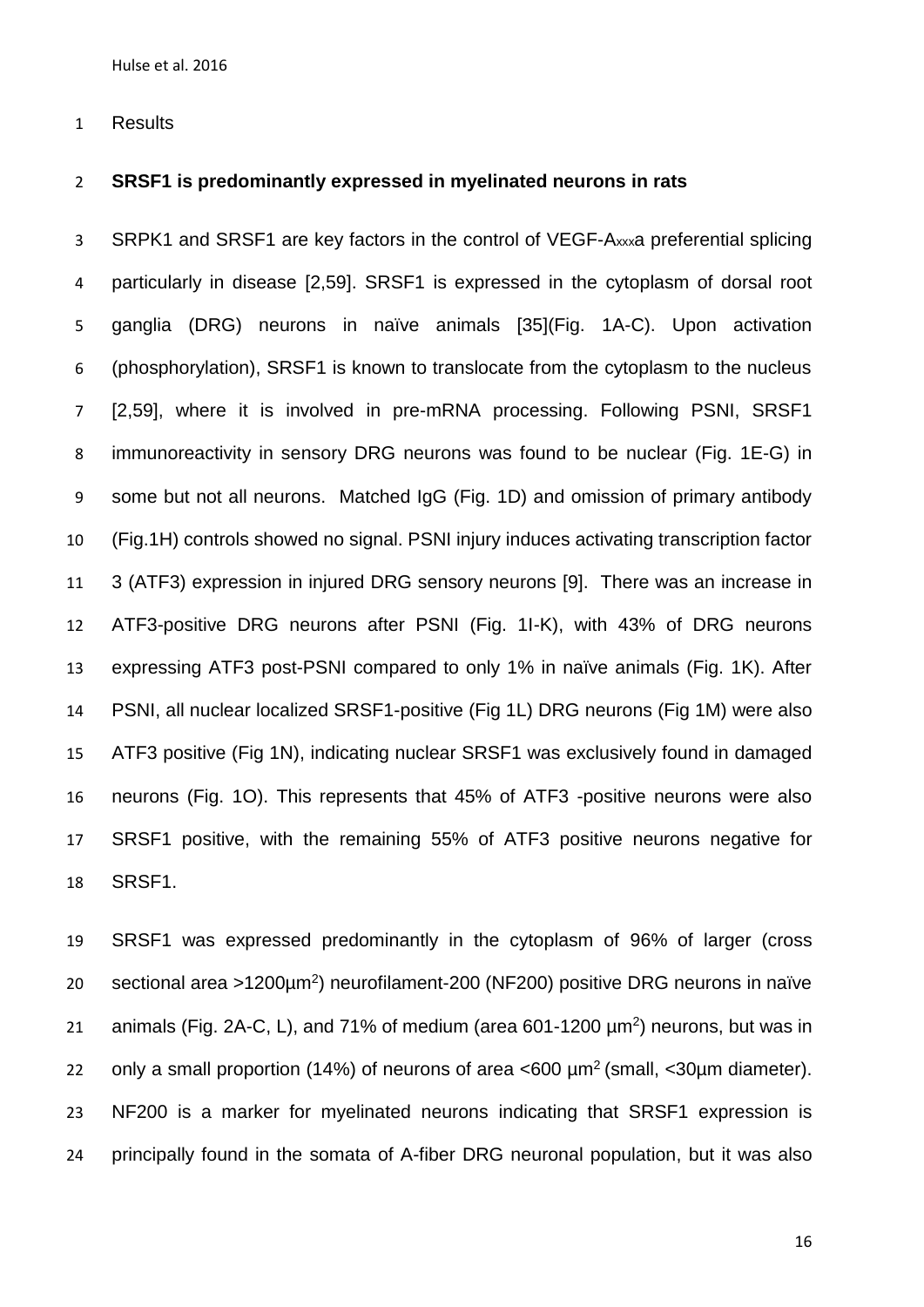found in peripheral sensory nerve fibers in PSNI animals (Fig. 2I-K). Following PSNI, activated (nuclear) SRSF1 co-localized with ATF3 and NF200 in DRG sensory neurons (Fig. 2D-F), The size distribution of activated (nuclear) SRSF1 in injured neurons was similar to that in naives, - 69% of large cells, 21.5% of medium cells but a small proportion (1.7%) of small neurons. In contrast, only a minority of the IB4- binding, largely unmyelinated DRG neurons from nerve-injured animals were positive for SRSF1 (Fig. 2G-H). The size distribution profile of DRG sensory neurons indicated that SRSF1-positive neurons are medium/large in size (Fig. 2L).

 SRSF1 immunofluorescence was also identified in the lumbar region of the spinal cord of PSNI rats, where it was co-localized with the marker of myelinated primary afferent central terminals, the vesicular glutamate transporter 1 (vGLUT1, Fig. 3A-C) [\[11,](#page-31-2)[58](#page-37-2)[,92\]](#page-42-4). There was an increase in SRSF1 expression in the central sensory terminals 2 days after PSNI, as assessed by immunofluorescence (Fig. 3D-I) and quantified by Western blot (Fig. 3J-K; p=0.055). Co-localization analysis of vGLUT1 and SRSF1 staining showed a stronger colocalization in the PSNI animals (indicative of increased SRSF1 expression) in PSNI (Fig. 3L). vGLUT1 is found in large diameter myelinated neurons, and is not found in either the peptidergic or IB4-binding C- nociceptor populations [\[11](#page-31-2)[,62\]](#page-38-3). Furthermore, SRSF1 (Fig. 3M) was co-localized with vGLUT1 (Fig. 3M-O) in DRG sensory neurons. There was no SRSF1 expression in 21 the contralateral dorsal horn of either naïve or PSNI rats, although vGLUT1 expression was evident, indicating that the increased spinal SRSF1 expression was associated with injury to peripheral neurons and not a systemic response (Fig. 3P-S).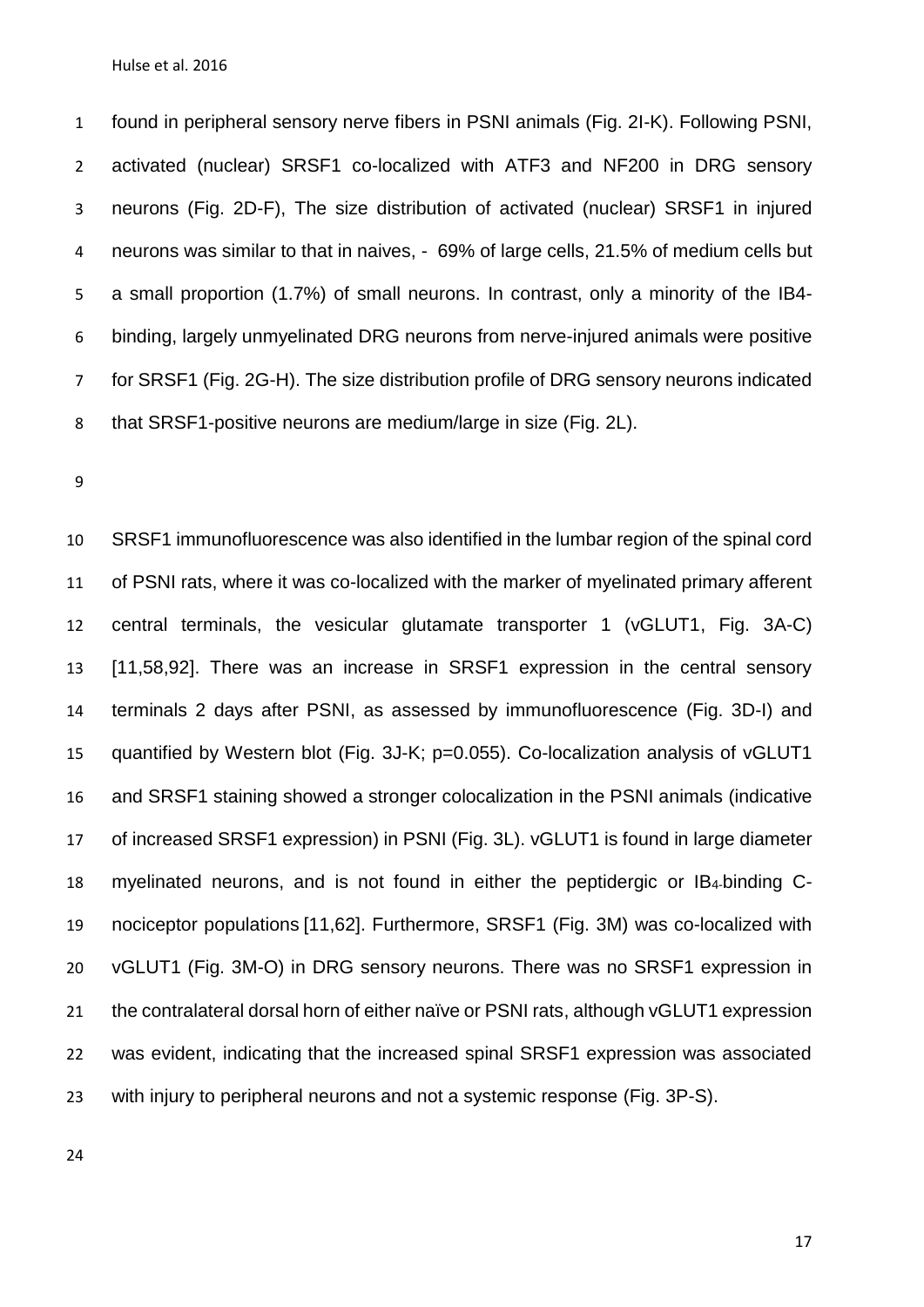# **Attenuation of SRSF1 mediated alternative splicing prevents A-nociceptor mediated neuropathic pain in rats**

 The increased SRSF1 immunoreactivity in vGLUT1-positive central terminals after PSNI (Fig. 3) was accompanied by an increase in total VEGF-A expression in spinal cord (Fig. 4A-F) assessed with the pan-VEGF-A antibody A20 [\[2\]](#page-30-1)). VEGF-A was also co-localized with SRSF1 in some, but not all central terminals (Fig. 4G-I). VEGF-Axxxb remained unchanged in spinal cord after PSNI whereas total (pan)-VEGF-A significantly increased (Fig. 4J&K). This indicates an increase in the expression of VEGF-Axxxa isoforms, resulting in a decrease in VEGF-Axxxb as a proportion of total-VEGF-A (Fig. 4L).

 These results suggest that SRSF1 phosphorylation and activation at the level of the spinal cord is induced by PSNI, and is accompanied by a change of the balance of VEGF isoforms toward VEGF-Axxxa. As VEGF-A165a has been shown to be pro- nociceptive, and VEGF-A165b anti-nociceptive [\[35\]](#page-34-0), it is therefore possible that changes in SRSF1 and VEGF-A expression at the level of the spinal cord are associated with the development of neuropathic pain behaviors. SRSF1 activity is activated through phosphorylation by serine-arginine-rich protein kinase SRPK1 [\[2\]](#page-30-1). To test the hypothesis that PSNI neuropathic pain is dependent upon SRSF1 activation, we inhibited SRPK1 in the spinal cord of rats, with intrathecal (i.t) injection of the SRPK1 antagonist, SRPIN340 (N-[2-(1-piperidinyl)-5-(trifluoromethyl)phenyl] isonicotinamide, Ascent Scientific, Bristol UK) [\[24\]](#page-33-3) (10µM i.t. injection) at the time of nerve injury surgery (time point day 0). SRPIN340 has been used extensively to inhibit SRPK1 activity and a multitude of studies have demonstrated its involvement with controlling alternative splicing for VEGF-A isoforms [\[2](#page-30-1)[,51](#page-36-2)[,59\]](#page-37-0), through suppression of SR protein phosphorylation and stabilization [\[24\]](#page-33-3). SRPIN340 inhibits both SRPK1 and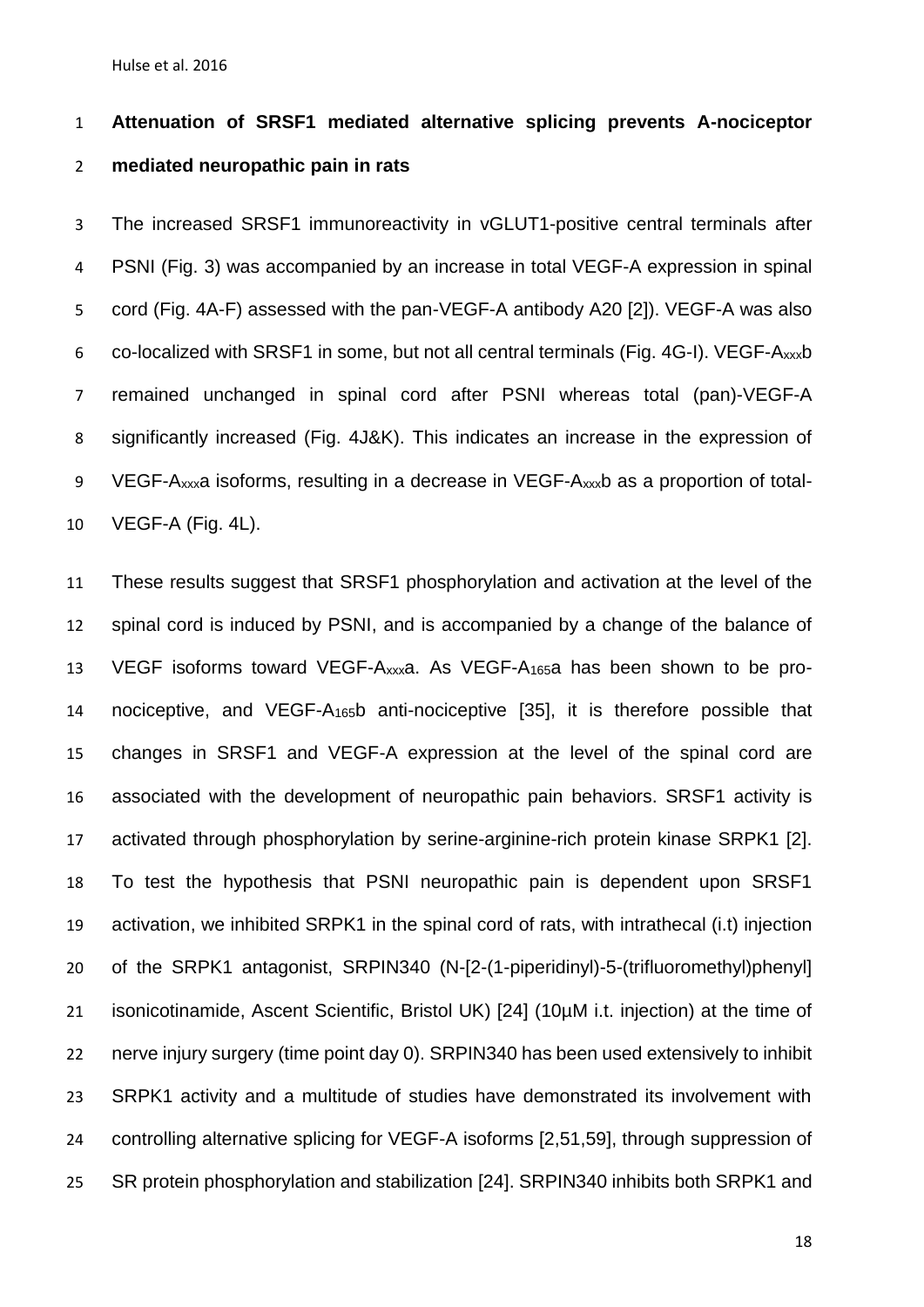SRPK2 at concentrations equal or less than 10μM [\[24\]](#page-33-3), and this has been shown previously to inhibit VEGF-Axxxa production *in vitro* [\[59\]](#page-37-0) and *in vivo* [\[2\]](#page-30-1). PSNI induced a reduction in mechanical withdrawal thresholds in the ipsilateral hindpaw as expected, and this was blocked by i.t. SRPIN340 (Fig. 5A; PSNI+vehicle n=9, PSNI+SRPIN n=6). Tactile and cooling allodynia which also developed in the ipsilateral hindpaw (Figs. 5B & C) were also inhibited by SRPIN340. Contralateral hindpaws from vehicle and SRPIN340 treated groups did not differ from each other, indicating no effect of central SRPK1 inhibition on noxious processing from uninjured tissue. The PSNI model does not in itself lead to the development of heat hyperalgesia [\[34\]](#page-34-3), but Hargreaves latencies did increase as a result of SRPIN340 treatment compared to vehicle treated PSNI animals, both ipsilateral (Fig. 5D) and contralateral (Fig. 5E) to the nerve injury, indicating a possible contribution of SRPK1/SRSF1 in normal nociceptive processing. SRPIN340 treatment also resulted in a significant inhibition of the increase in SRSF1 immunoreactivity in the central terminals of the dorsal horn of the spinal cord induced by PSNI (Fig. 6A-H). Furthermore, the administration of SRPIN340 resulted in increased distal splice site, anti-nociceptive isoform VEGF-Axxxb with no overall change in total VEGF-A expression (Fig. 7A), indicating a switch from proximal to distal splice site transcripts following SRPIN treatment in peripheral nerve injury (Fig. 7B-C). Intrathecal SRPIN340 not only blocked the development of nociceptive behaviors and altered alternative splicing in the dorsal horn, it also blocked indicators of central sensitization. The number of c-fos positive neurons in the spinal cord, a marker of central sensitization [\[36\]](#page-34-4) as assessed by immunofluorescent staining (Fig. 7D), was increased after PSNI and was significantly reduced by i.t. SRPIN340 (Fig. 7E-F). SRPK1 protein expression within the spinal cord was not significantly altered following nerve injury alone (Fig. 6G)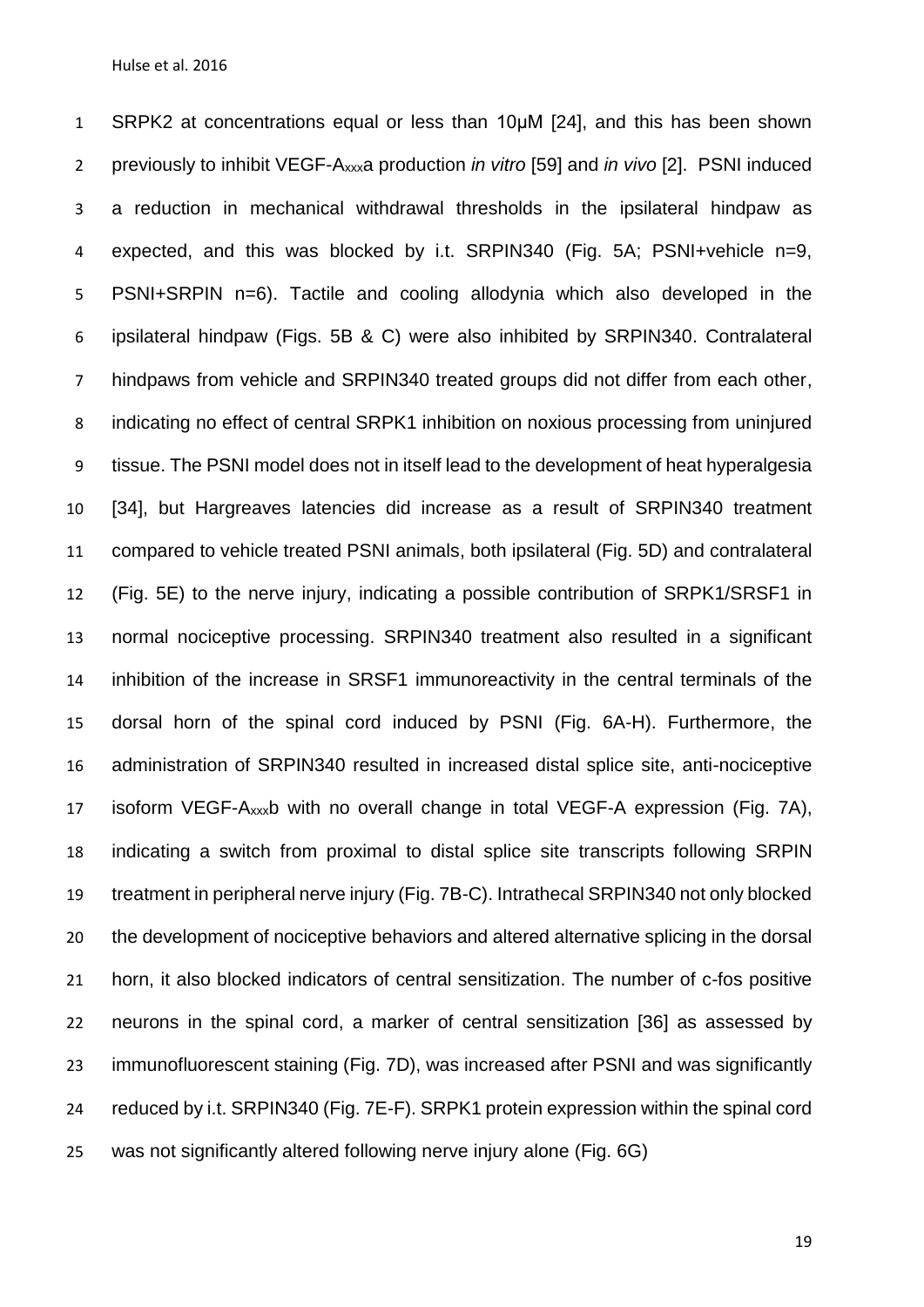# **VEGF-R2 activation at the level of spinal cord contributes to nociceptive processing**

4 VEGF-Axxxa and VEGF-Axxxb differ only in their terminal 6 amino acids. The C-terminal sequence determines the efficacy of VEGFR2 signaling of the isoforms and their functional properties [\[13\]](#page-31-3). On binding to VEGFR2, VEGF-Axxxa leads to full phosphorylation and activation of VEGFR2, whereas VEGF-Axxxb activates only partial VEGFR2 phosphorylation, leading to receptor degradation [\[4\]](#page-30-4). VEGF-A165b also antagonizes VEGF-Axxxa binding [\[88\]](#page-42-5). The different C-terminal sequences also determine the anti- or pro-nociceptive effects of the VEGF-A165b and VEGF-A165a isoforms respectively [\[35\]](#page-34-0) but both isoforms promote neuroprotection [\[9](#page-31-1)[,71\]](#page-39-3). Our findings above show that VEGF-A alternative splicing is altered in neuropathic states (Fig. 3-5), and this is associated with pain behaviors. These results suggest that spinal cord VEGFR2 activation by different VEGF isoforms could contribute to nociceptive processing. Despite evidence from clinical studies that demonstrate an involvement of VEGF receptors in pain [\[43](#page-35-4)[,52\]](#page-36-4), and experimental evidence showing that spinal VEGF levels are associated with pain [\[57\]](#page-37-3), there are few published findings on the effects of VEGF-A in spinal nociceptive processing. As spinal VEGF-A splicing and isoform expression, and therefore by inference VEGFR2 activation, were altered in PSNI we determined the effect of VEGFR antagonism on central nociceptive processing.

 PTK787 (or vatalanib) is a tyrosine kinase inhibitor that has non-selective inhibitory actions on VEGFR1 and 2. It is 18-fold more selective for VEGFR1 and 2 over 23 VEGFR3, and has slight selectivity for VEGFR2 (IC<sub>50</sub> <50nM) over VEGFR1 (IC<sub>50</sub> ~100nM) [\[86\]](#page-41-2). In naïve rats, systemic VEGFR antagonism with PTK787 (30mg/kg, i.p.)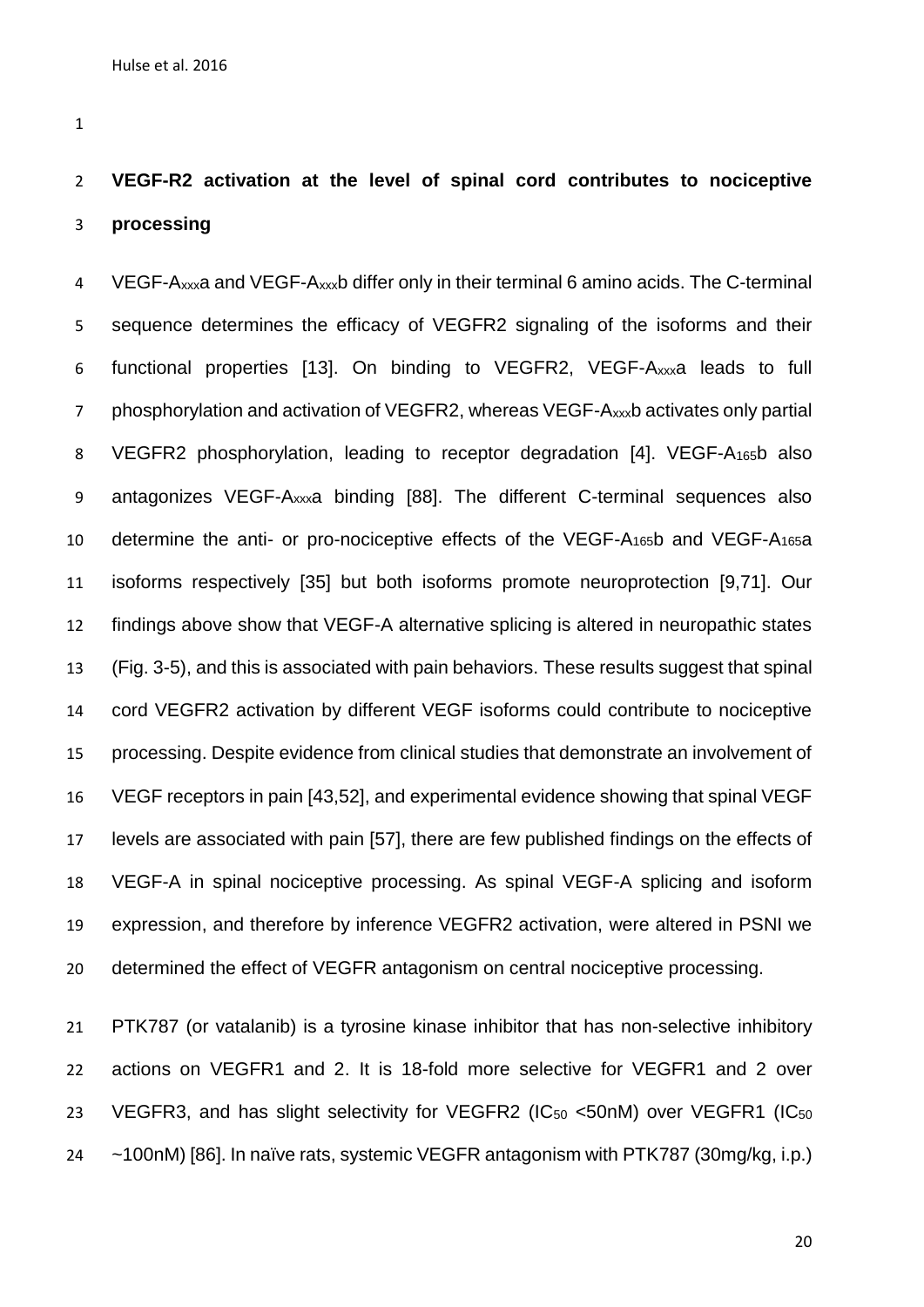increased thermal withdrawal latencies to heat (Fig. 8A n=5/group) indicating an analgesic effect. To determine the effect of PTK787 on one aspect of central nociceptive processing, we used the formalin test. Injection of formalin into the hind paw allows for the investigation of two distinct phases of acute nociceptive behavior. The initial phase (0-15min) is largely mediated by peripheral nerve activation, whereas the second has both a peripheral and central component. One hour prior to formalin injection, rats were treated with either (i.p.) vehicle or PTK787. The acute phase was unaffected (0-15min) by PTK787 treatment (Fig. 8B-E; n=7/group). In contrast the second phase (20-60 min) was significantly reduced by systemic PTK787 treatment for both the time of flinching (Fig. 8B& D) and the number of flinches (Fig. 8C & E). These results suggest a central component of VEGFR inhibition. To determine the targets of VEGF-A/VEGFR signaling in naïve rats, given the effects of the VEGFR antagonist on the second phase of the formalin test, we recorded electromyographic nociceptive withdrawals to selective nociceptor activation. Fast heating (fast heating 15 rates  $\sim$ 7.5 $\degree$ C/s) preferentially activates myelinated A-nociceptors and slow heating activates unmyelinated C-nociceptors, both inducing a withdrawal from the stimulus. To determine VEGFR2 specific actions, ZM323881 (5-[[7-(benzyloxy) quinazolin-4- yl]amino]-4-fluoro-2-methylphenol) was used locally. ZM323881 which has sub- nanomolar potency and specificity for VEGFR2 (IC50<2nM) [\[85\]](#page-41-3), with an IC<sup>50</sup> greater than 50μM for VEGFR1 and PDGFR [\[85\]](#page-41-3). I.t. ZM323881 (100nM, specific VEGFR2 inhibitor, [\[85\]](#page-41-3)) led to a prolonged (up to 60 min) increase in the temperature at which the rats withdrew during A-nociceptor stimulation (Fig. 8F, n=3-5 per group). ZM323881 did not have a significant effect on C-nociceptor withdrawals (Fig. 8F). These results show that VEGFR2 signaling is mediated, at last in part, by A-nociceptor activation in the spinal cord.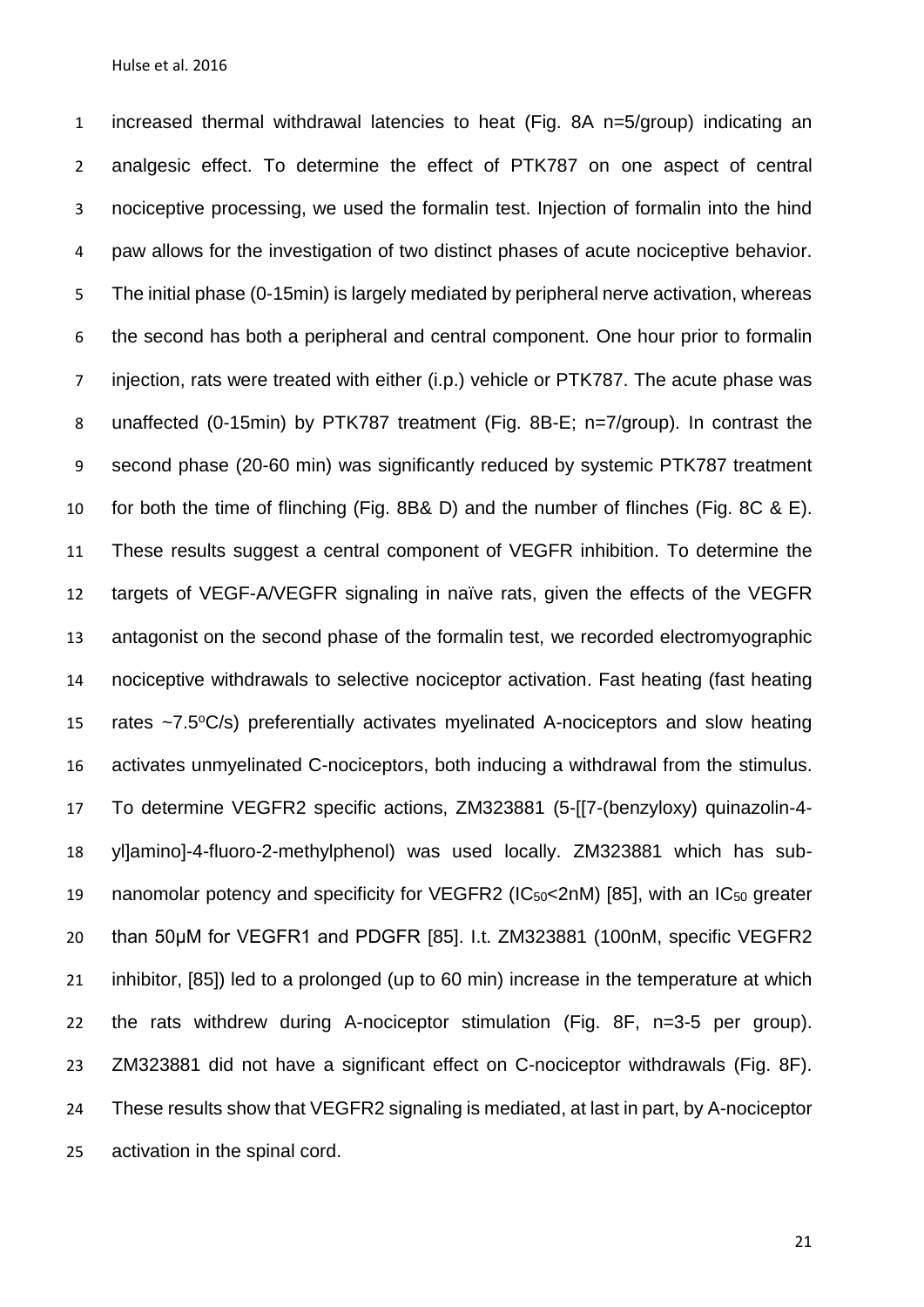Taken together, these results are consistent with the hypothesis that the VEGF-A isoforms may have different functions in the spinal cord, as in the periphery [\[35\]](#page-34-0). We tested this by giving VEGF agonists and antagonists intrathecally (i.t.), and measuring pain behaviors in mice and rats. PTK787 increased both mechanical withdrawal thresholds (Fig. 9A; n=3 mice/group, 6 hind-paws treated as replicates) and heat nociceptive withdrawal time (Fig. 9B) compared with vehicle treated mice. In contrast injection of 2.5nM VEGF-A165a reduced mechanical withdrawal thresholds (Fig. 9C; n=4 mice/group, 8 hind-paws treated as replicates) and heat withdrawal latencies (Fig. 9D), indicating a central pro-nociceptive action of VEGF-A165a in naïve mice. Conversely, 2.5nM VEGF-A165b increased mechanical thresholds (Fig. 9E n=4 mice group, 8 hind-paws treated as replicates) and heat withdrawal latencies (Fig. 9F) indicating a central anti-nociceptive effect. In rats, administration of a neutralizing antibody against VEGF-Axxxb had a similar effect to that of VEGF-A165a, decreasing withdrawal thresholds to mechanical stimulation (Fig. 9G; n=3 rats group, 6 hind-paws treated as replicates) and the time taken for withdrawal from heat (Fig. 9H), indicating 16 that loss of endogenous VEGF- $A_{xxx}$ b from the spinal cord is painful in naïve animals.

## **Attenuation of central VEGFR2 signaling leads to alleviation of neuropathic pain**

 We mimicked the effect of spinal SRPK1 inhibition by increasing the proportion of spinal VEGF-A165b with exogenous protein, 2 days after the onset of neuropathic pain 21 behavior in rats. Intrathecal VEGF-A<sub>165</sub>b reversed both mechanical (Fig. 10A) and cold allodynia (Fig. 10B) and increased thermal withdrawal latencies both ipsilaterally (Fig. 10C) and contralaterally (Fig. 10D). IP (30mg/kg) PTK787 led to the increase in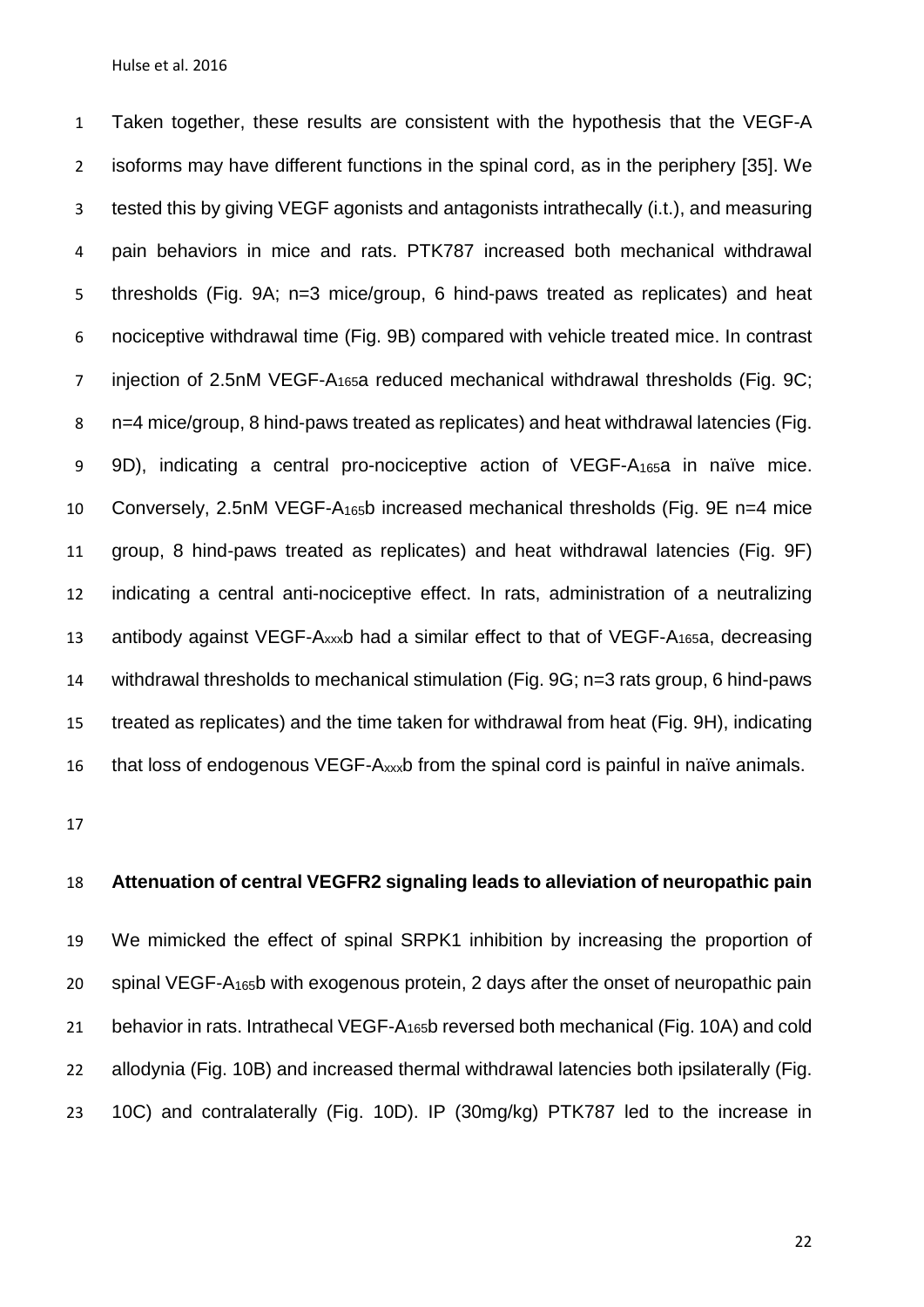- withdrawal latencies to heat both ipsilateral (Fig. 10E) and contralateral (Fig. 10F) in
- PSNI injured rats.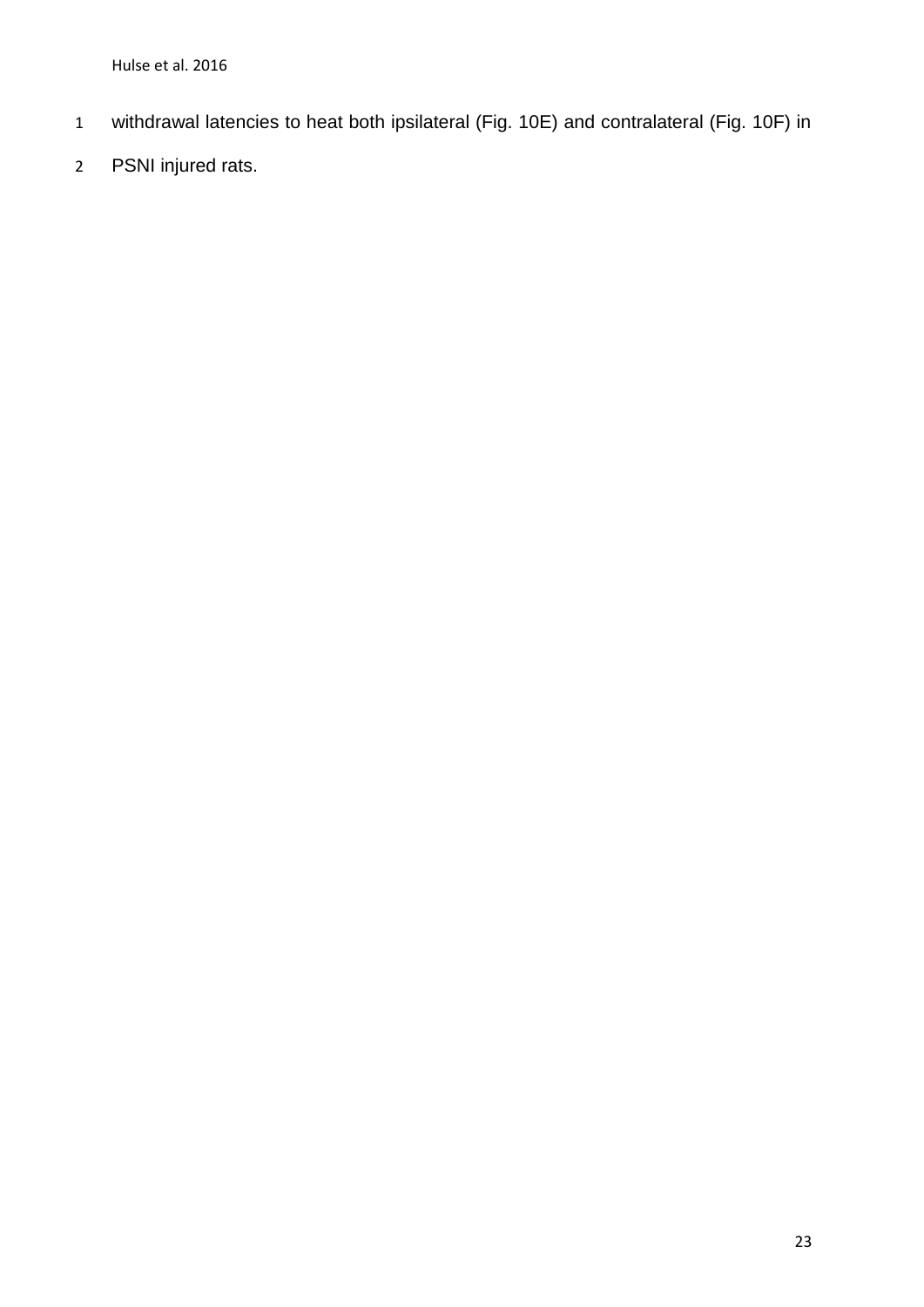### **Discussion**

 We show that the splicing factor kinase SRPK1 is a key regulator of spinal nociceptive processing in naïve and nerve injured animals. We present evidence for a novel mechanism in which altered SRSF1 localization/function in neuropathic pain results in sensitization of spinal cord neurons. Inhibiting the splicing factor kinase SRPK1 can control alternative splicing of VEGF-A isoforms in spinal cord, and can prevent the development of neuropathic pain.

## **Alternative splicing and pain**

 The development of neuropathic pain and associated neuronal excitation, results from alterations in neuromodulatory protein function, leading to sensitization of peripheral and central nociceptive systems. Both short and long term changes occur in the expression and function of ion channels, receptors, excitatory and inhibitory neurotransmitters/modulators and second/third messenger systems [\[15,](#page-32-5)[78](#page-40-4)[,79\]](#page-40-3) leading to the regulation of neuronal excitability through modulation of excitatory and/or inhibitory networks. Many of these alterations can be attributable to altered protein expression (e.g. [\[61](#page-38-4)[,66\]](#page-39-4)). Alternative pre-mRNA splicing is a rapid, dynamic process, recognised to be important in many physiological processes, including in nociception [\[37\]](#page-34-5). Such splicing of many channels and receptors particularly calcium channels, is altered in pain states [\[3](#page-30-5)[,56\]](#page-37-4), but prior to our studies the control of mechanisms of alternative pre-mRNA splicing had not been considered as a contributory factor in nociceptive processing [\[35\]](#page-34-0).

**Inhibition of SRPK1 alleviates neuropathic pain and reduces SRSF1 activation.**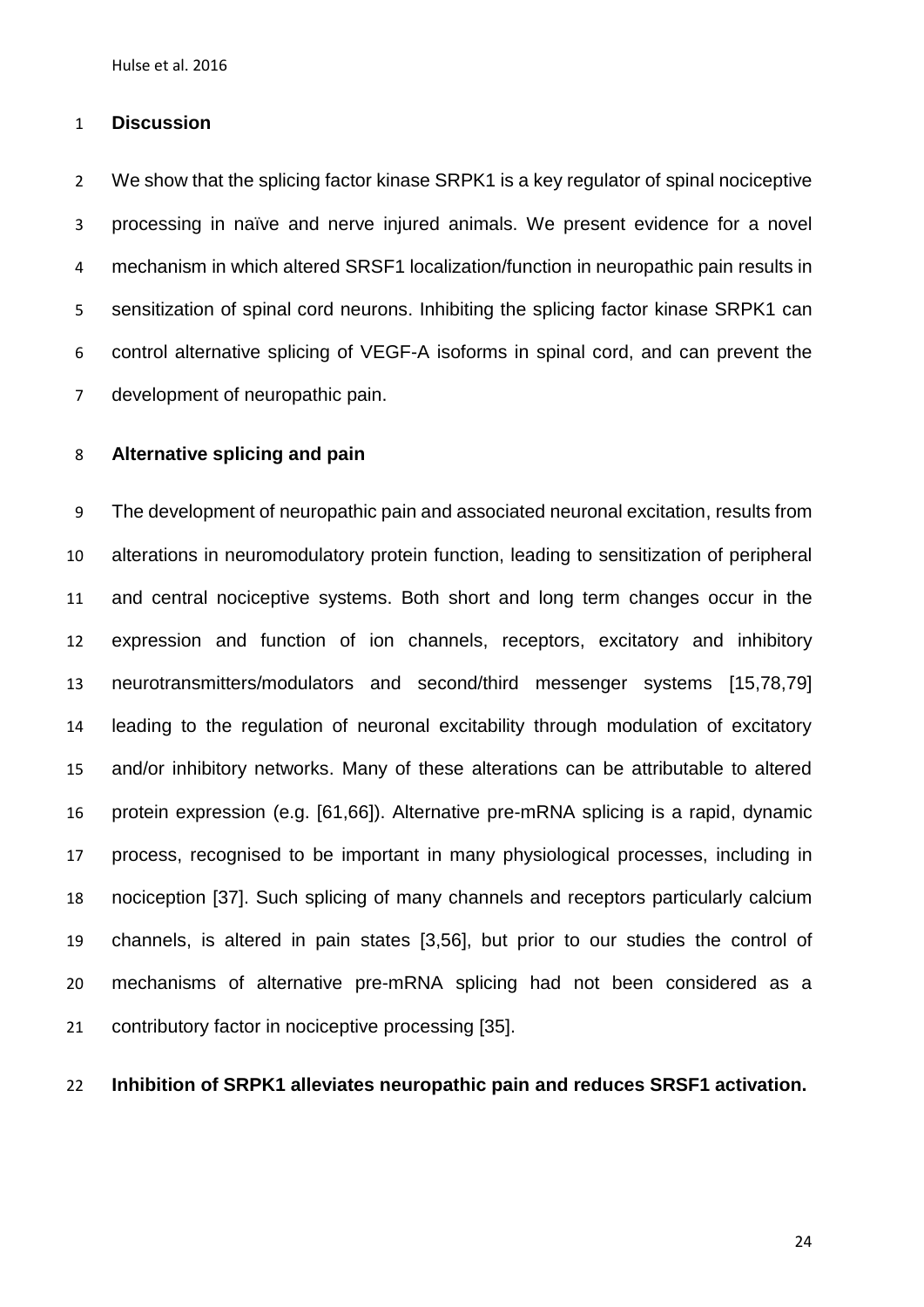The splicing kinase SRPK1, a member of the serine-arginine-rich kinases, controls alternative pre-mRNA splicing of a relatively small number of identified RNAs [\[35\]](#page-34-0). To date, there is strong evidence for the involvement of only one of these, VEGF-A, in nociception [\[35](#page-34-0)[,49](#page-36-5)[,50](#page-36-1)[,65](#page-38-5)[,83\]](#page-41-0). SRPK1 controls the activity of splice factor SRSF1 that is fundamental to the processing of pre-mRNA transcripts [\[28\]](#page-33-4), their cellular localization/transport [\[10\]](#page-31-4), and it may also be involved in translational repression [\[19\]](#page-32-6). Phosphorylation and activation of SRSF1 results in nuclear translocation in a number of cell types [\[2,](#page-30-1)[59\]](#page-37-0). After nerve injury activated SRSF1 was only found in the nuclei of injured (ATF-3 positive) large excitatory (vGLUT1 positive) neurofilament-rich DRG neurons whereas it was found in the cytoplasm of uninjured DRG neurons. Interestingly, SRSF1 was also seen in the central terminals of myelinated neurons after injury, but was not in central terminals in naïve animals. The nuclear localization suggests that neuronal SRSF1 is activated in mRNA processing in injured myelinated neurons [\[2\]](#page-30-1). The redistribution of cytoplasmic SRSF1 to central terminals may reflect a change in neuronal function or mRNA transport [\[77\]](#page-40-5). Little is understood of this function of SRSF1 in sensory neurons, although mRNA transport is closely linked to splicing, and specific mRNA splice variants can be targeted to axons [\[54\]](#page-37-5).

 After traumatic nerve injury, injured DRG neurons (e.g. ATF3 positive) demonstrate ectopic and/or increased evoked activity. These neuronal phenomena arise due to expression changes in key mediators of sensory neuronal excitability, ultimately underlying chronic pain phenotypes [\[20,](#page-32-0)[79\]](#page-40-3). Local neuro-immune interactions resulting from damage to neurons alter the properties of adjacent 'uninjured' afferents [\[20,](#page-32-0)[79\]](#page-40-3), including sensitization of A-fiber afferents [\[96\]](#page-43-1), and together these drive excitability changes in the spinal cord [\[18\]](#page-32-7). Mechanisms such as SRPK1/SRSF1- mediated alternative pre-mRNA splicing could underpin this 'phenotypic switch'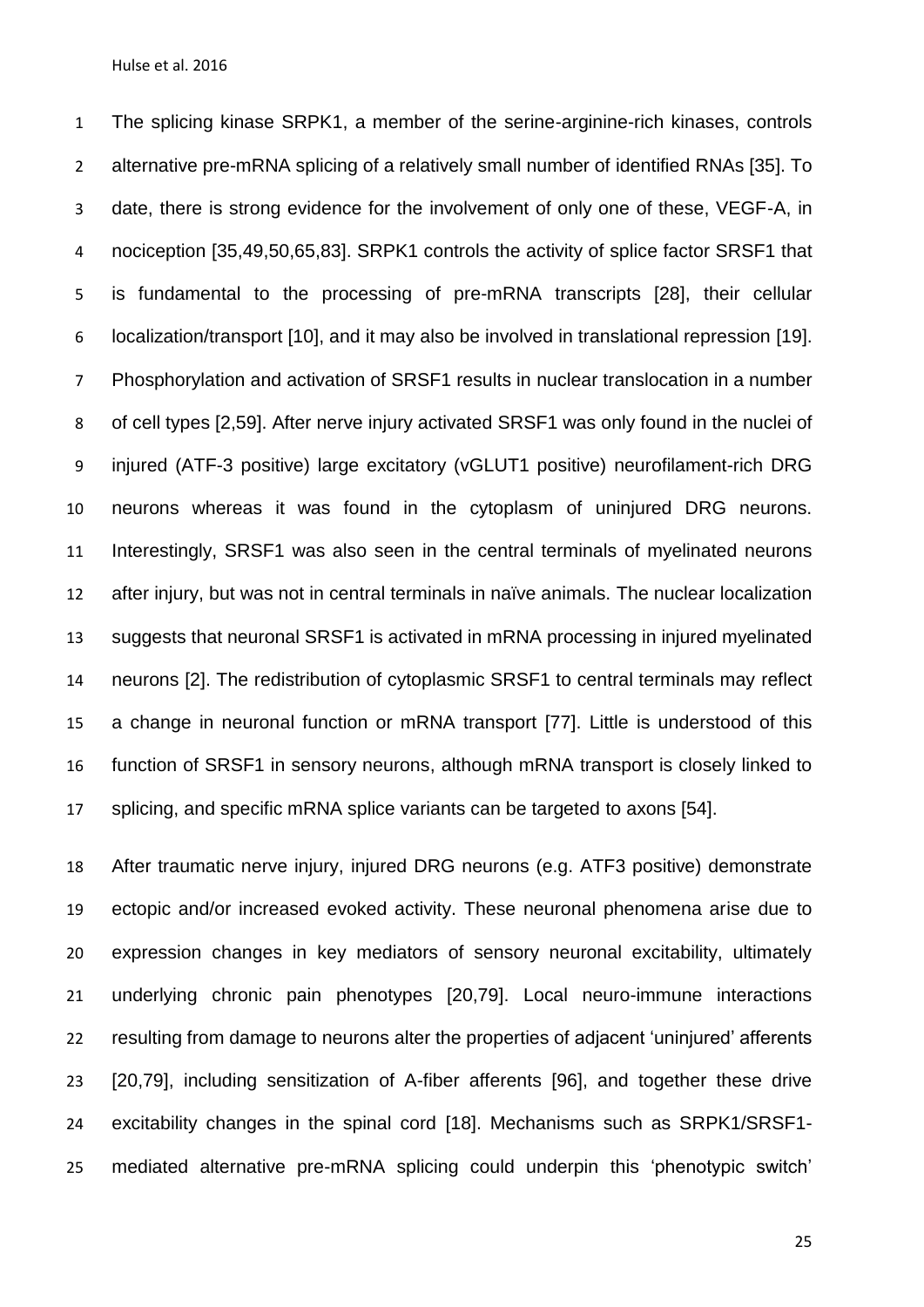change in properties, for example by controlling relative expression of ion channel splice variants in damaged neurons [\[3](#page-30-5)[,79\]](#page-40-3). Increased release of neurotransmitters and modulators from primary afferent central terminals is seen in the spinal cord following nerve injury [\[26\]](#page-33-5). The cellular SRSF1 redistribution also suggests that phosphorylated 5 SRSF1 could act to transport RNAs to the central terminals in nerve injury, and hence enable translation of specific isoforms (e.g. VEGF-A165a) in the nerve terminals [\[26\]](#page-33-5). This reduction in the amount of SRSF1 present in afferent central terminals following intrathecal SRPK1 inhibition could be due to increased degradation of the SRPK1- SRSF1 complex and/or reductions in transport of mRNA to the central terminals of primary afferents.

 In addition to peripheral sensitization, PSNI results in mechanical and cold hypersensitivity [\[34\]](#page-34-3) and central sensitization [\[84\]](#page-41-1). Intrathecal administration of the SRPK1 inhibitor SRPIN340 abolished pain behaviors including mechanical allodynia and hyperalgesia, and cold allodynia, and the central sensitization indicated by spinal c-fos expression. Central hyperalgesic priming of primary afferent nociceptors is dependent on local protein translation in central terminals [\[23\]](#page-33-6), so we speculate that SRPK1/SRSF1 actions on RNA localization or protein translation [\[10](#page-31-4)[,19\]](#page-32-6) may also contribute to this sensitization mechanism. As heat hyperalgesia was also reduced but PSNI animals did not display sensitization to radiant heat [\[33](#page-34-6)[,84\]](#page-41-1), this suggests that central SRPK1 inhibition not only prevents central sensitization, but also reduces activation of non-sensitized spinal nociceptive networks.

**VEGF splicing and VEGF-dependent nociceptive processing in spinal cord.** 

 SRPK1/SRSF1 controls the splice site choice in the alternative splicing of the vascular endothelial growth factor A (VEGF-A) family, leading to increased expression of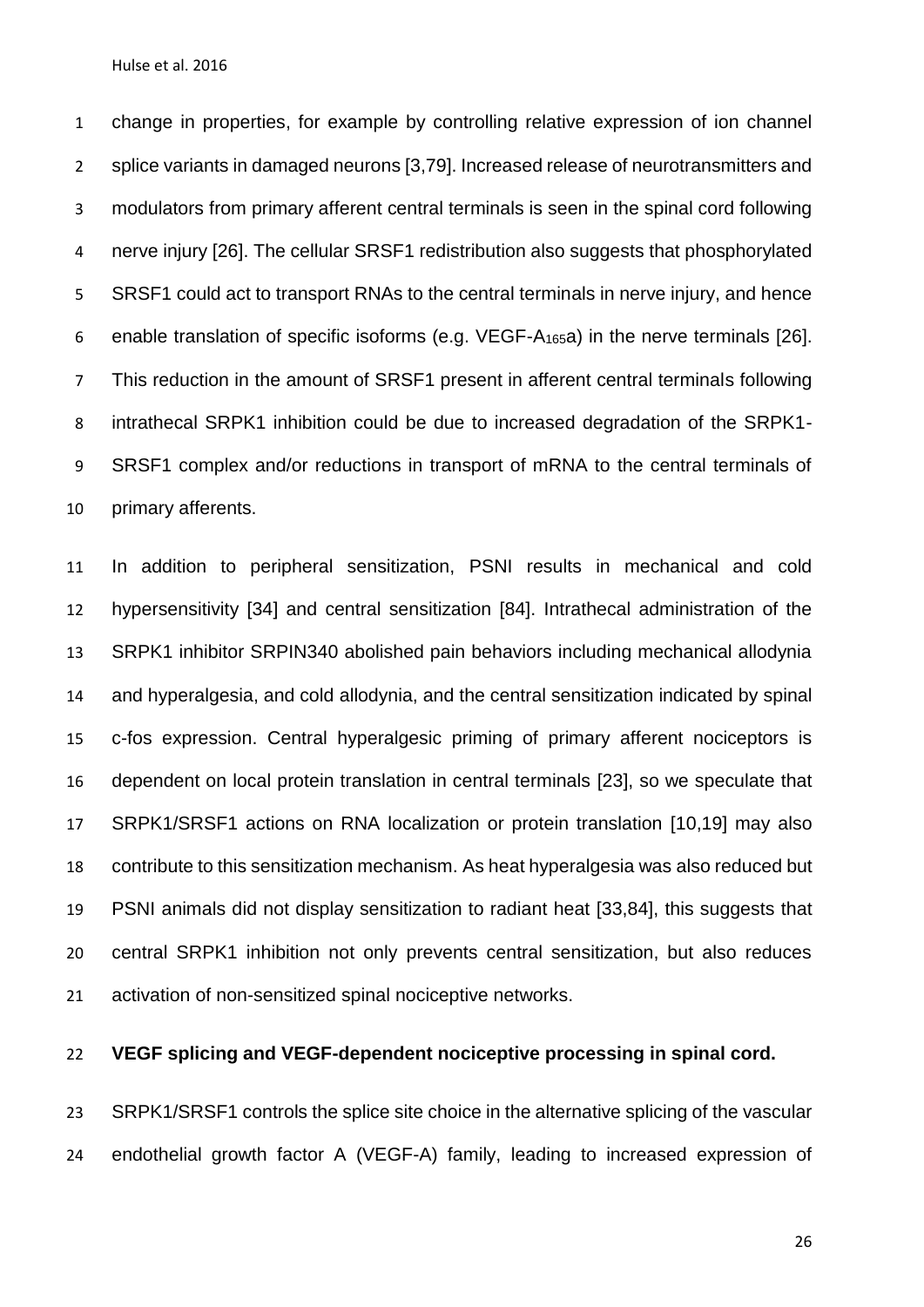VEGF-Axxxa isoforms [\[2](#page-30-1)[,25](#page-33-2)[,59\]](#page-37-0). VEGF-Axxxa isoforms are widely known as pro- angiogenic/cytoprotective factors and this splicing pathway is strongly associated with solid tumor development [\[2\]](#page-30-1). Peripheral administration of VEGF-A165a resulted in pain, as did, somewhat surprisingly, VEGFR2 blockade [\[35\]](#page-34-0). These findings are supported by observations that systemic VEGF-A receptor blockers result in pain in clinical studies [\[12](#page-31-5)[,43\]](#page-35-4) and painful experimental neuropathy [\[83\]](#page-41-0). In contrast, given intrathecally, the VEGF-R2 antagonist, PTK787 *decreased* hypersensitivity in naïve and neuropathic rodents (Fig. 8, and [\[50\]](#page-36-1)), but VEGF-A165a again increased hypersensitivity in naïve (Fig. 8) and spinal cord injury rats [\[57\]](#page-37-3). This latter increase in pain was associated with aberrant myelinated fiber sprouting in dorsal horn and dorsal columns that may be VEGF-A dependent [\[57\]](#page-37-3). In contrast, van Neervan and colleagues [\[82\]](#page-41-4) found only very small anti-nociceptive effects of intrathecal VEGF- A165a on pain, and no effect on neuronal function. Observed differences in VEGF-A effects could be attributable to different concentrations used, the source of VEGF- A165a, the degree of injury, or different endogenous isoform complement [\[6\]](#page-30-2). Clinically, elevated levels of VEGF-A in the spinal cord of neuropathic pain patients correlate with reported pain [\[52\]](#page-36-4). VEGF-A and VEGF-A receptor 2 are present in both peripheral and central nervous systems including spinal cord [\[7](#page-31-6)[,9](#page-31-1)[,72\]](#page-39-5). rhVEGF-A165a has consistent pro-nociceptive actions peripherally [\[35\]](#page-34-0) and centrally, and our findings demonstrate that the different VEGF-A isoform subtypes have opposing actions on 21 nociception in the spinal cord, as they do in the periphery [\[35\]](#page-34-0). We are the first to show that the alternatively spliced isoform, VEGF-A165b has anti-nociceptive actions in the spinal cord.

 Taken together our observations of: increased spinal splicing factor expression, 25 increased spinal pro-nociceptive VEGF- $A_{165}$ a but unchanged VEGF- $A_{165}$ b expression,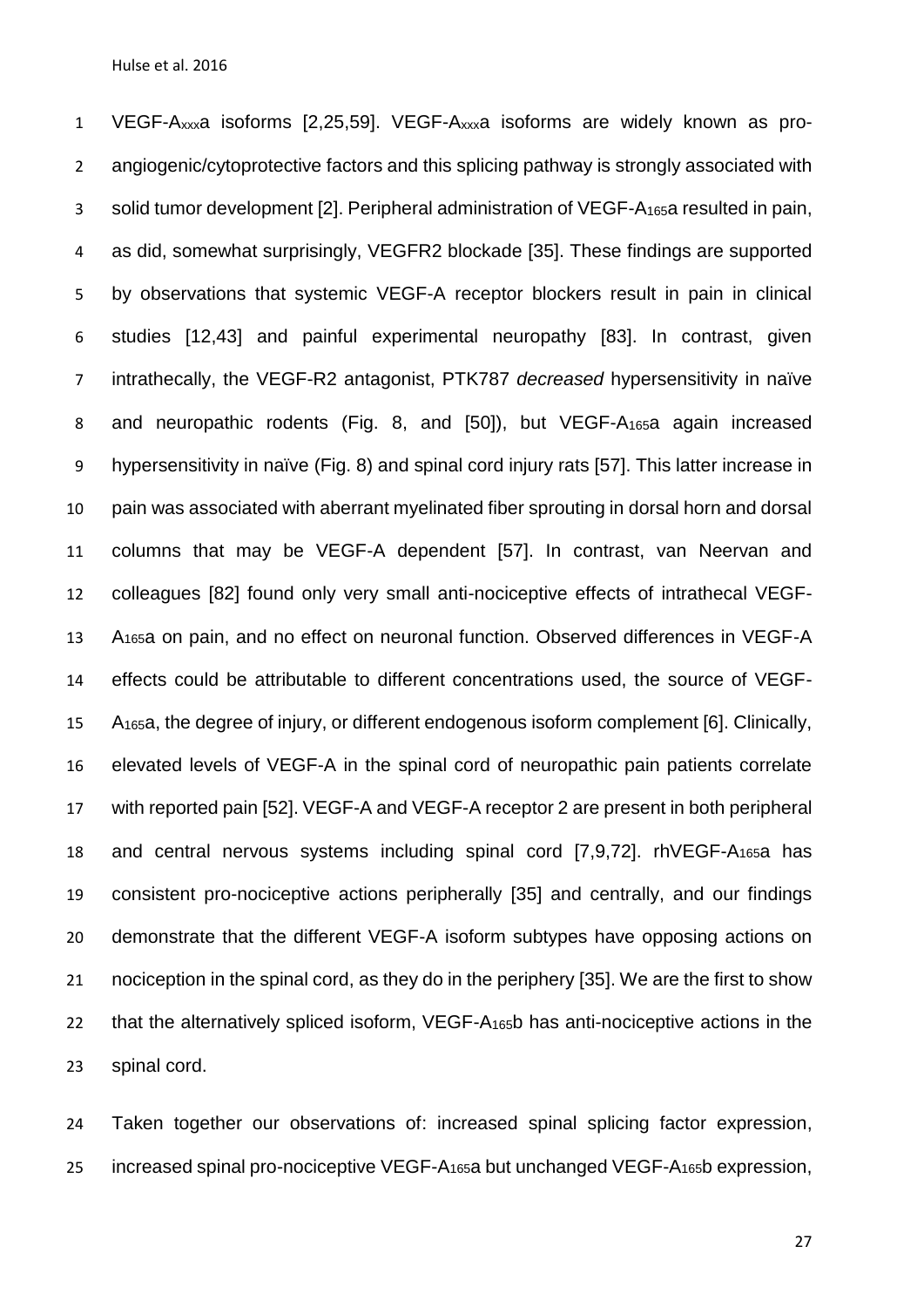and blockade of pain behavior and VEGF-A expression changes by SPRK1 inhibition, suggest that exogenous and endogenous VEGF-A isoforms modulate spinal nociceptive processing in naïve animals and after peripheral nerve injury. The sites of ligand/receptor expression, the differences in peripheral and central administration, and the current clinical use of many anti-VEGF treatments to treat varied diseases highlight the importance of recognizing the different functions and sites of action of the alternative VEGF-A isoforms.

## **Myelinated afferents and neuropathic pain.**

 We found that VEGFR2 blockade resulted in inhibition of A fiber nociceptor-mediated nociception, suggesting that endogenous VEGF is involved in spinal processing of A fiber nociceptor inputs. Irrespective of the animal model or human condition of neuropathic pain, the prevailing evidence is that afferents are sensitized [\[20](#page-32-0)[,34\]](#page-34-3) both C-fiber [\[1](#page-30-0)[,14,](#page-32-1)[20,](#page-32-0)[38](#page-35-1)[,40](#page-35-2)[,68-70](#page-39-0)[,96\]](#page-43-1) and A-fiber nociceptors [\[81,](#page-40-6)[96\]](#page-43-1), increasing the afferent barrage to the spinal cord through enhanced stimulus-evoked responses and/or increases in spontaneous/ongoing firing. Other mechanisms, such as neuro- immune interactions, can also contribute to changes in spinal excitability [\[80\]](#page-40-1). The result of increased input to and excitability of spinal neurons is central sensitization [\[46\]](#page-36-0) leading to hyperalgesia and allodynia. It has been hypothesized that central sensitization allows low threshold A-fiber afferents to "access" pain pathways [\[48](#page-36-6)[,79\]](#page-40-3) 20 although precise mechanisms are unknown. Early reports of low threshold A $\beta$  fiber mechanoreceptors (LTMs) sprouting into superficial laminae [\[91\]](#page-42-6) are still debated [\[32,](#page-34-7)[87\]](#page-41-5). A-fiber nociceptive afferents, as opposed to LTMs, have similar central terminals in superficial dorsal horn laminae (I and IIo) in both naïve and nerve injured animals [\[87\]](#page-41-5) and may represent the afferents expressing SRSF1. What is clear is that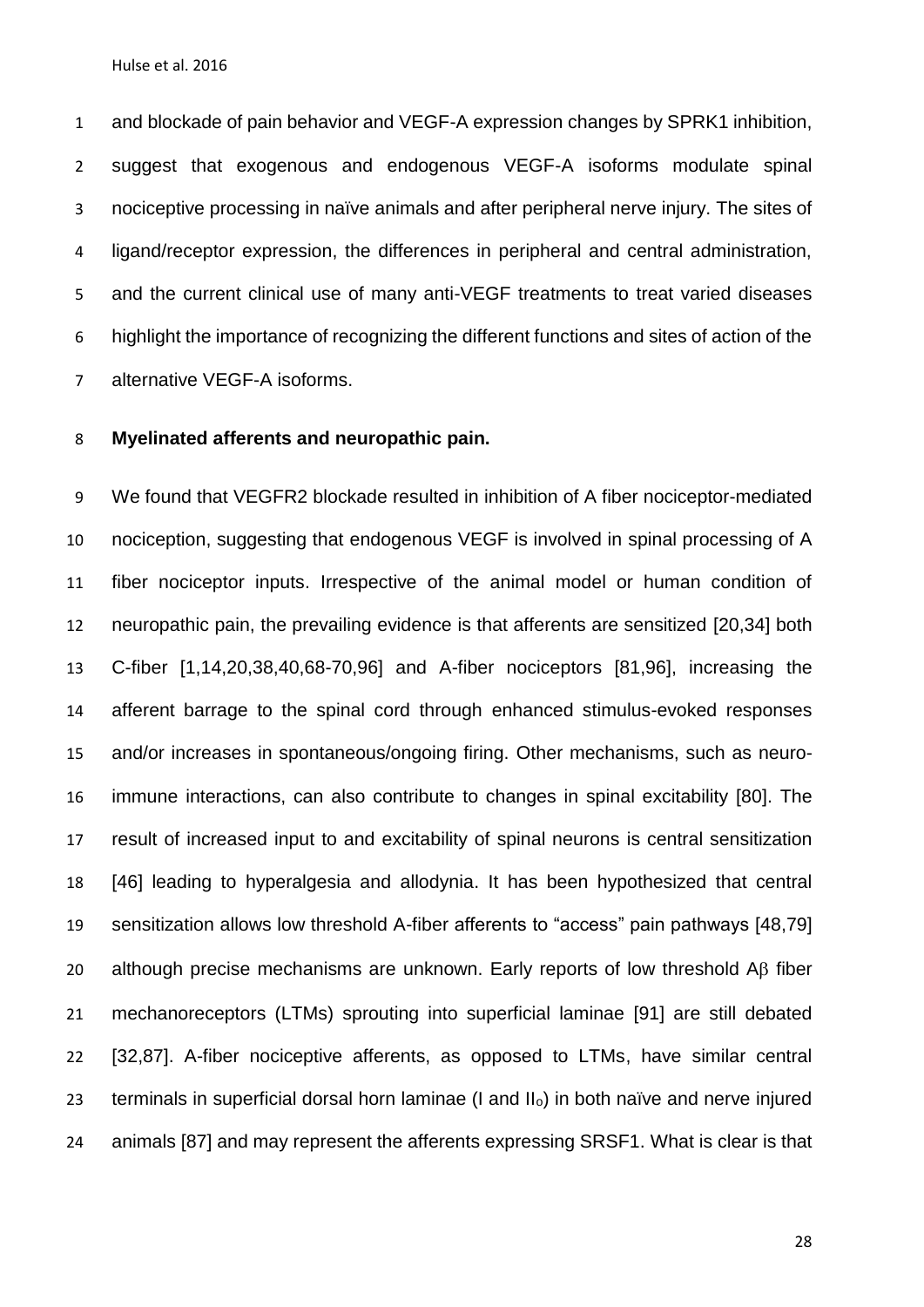altered central processing of myelinated nociceptor information contributes to neuropathic pain [\[55](#page-37-6)[,75,](#page-40-7)[98\]](#page-43-3), such as secondary dynamic allodynia [\[41\]](#page-35-7). Both C-fiber (unmyelinated) and A-fiber (myelinated) pathways can contribute to chronic pain [\[48,](#page-36-6)[98\]](#page-43-3), but this is the first time that VEGFR2 has been implicated in the processing of information in these pathways. If VEGFR2 is involved in A-fiber nociceptive pathways, then this provides a potential new mechanism for the modulation of nociception.

Conclusion

 Here we identify a novel pathway of nociceptive processing through a SRPK1-SRSF1- VEGF-Axxxa axis in myelinated nociceptors that is involved in nociception at the level of the spinal cord. During neuropathic pain development SRPK1 drives expression of pro-nociceptive VEGF-Axxxa at the level of the spinal cord. Therefore the development of SRPK1 targeted therapy, or other controls for alternative splicing, would be interesting targets for novel analgesic agent development [\[21\]](#page-32-8). These findings highlight the importance of understanding control of RNA function, including alternative splicing in relation to pain, and considering specific interactions of splice factors in excitatory networks following peripheral nerve trauma.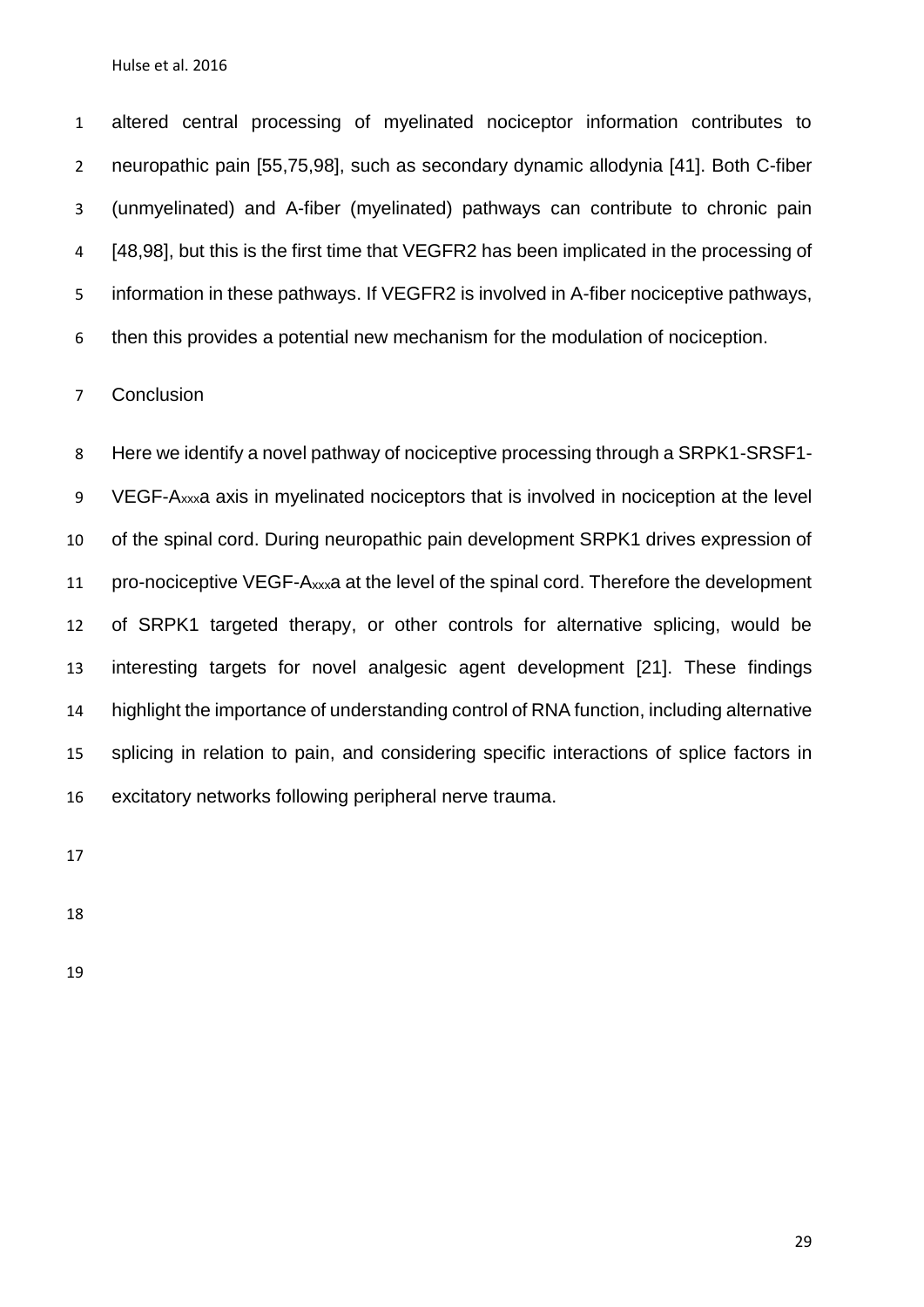Acknowledgements

 All authors have read and approved final version of the manuscript. RPH, RARD performed research, RPH, DOB & LFD designed the research and analyzed data. RPH, DOB and LFD wrote the manuscript with contributions from RARD and final approval from all authors.

 This work was supported by Diabetes UK (11/0004192), the Wellcome Trust (079736) and The Richard Bright VEGF Research Trust (UK Registered Charity 1095785).

 LFD and DOB are co-inventors on patents protecting VEGF-A165b and alternative RNA splicing control for therapeutic application in a number of different conditions. LFD and DOB are founder equity holders in, and DOB is director and CSO of Exonate Ltd, a company with a focus on development of alternative RNA splicing control for therapeutic application in a number of different conditions, including diabetic complications. The authors have no other conflicts of interest to declare.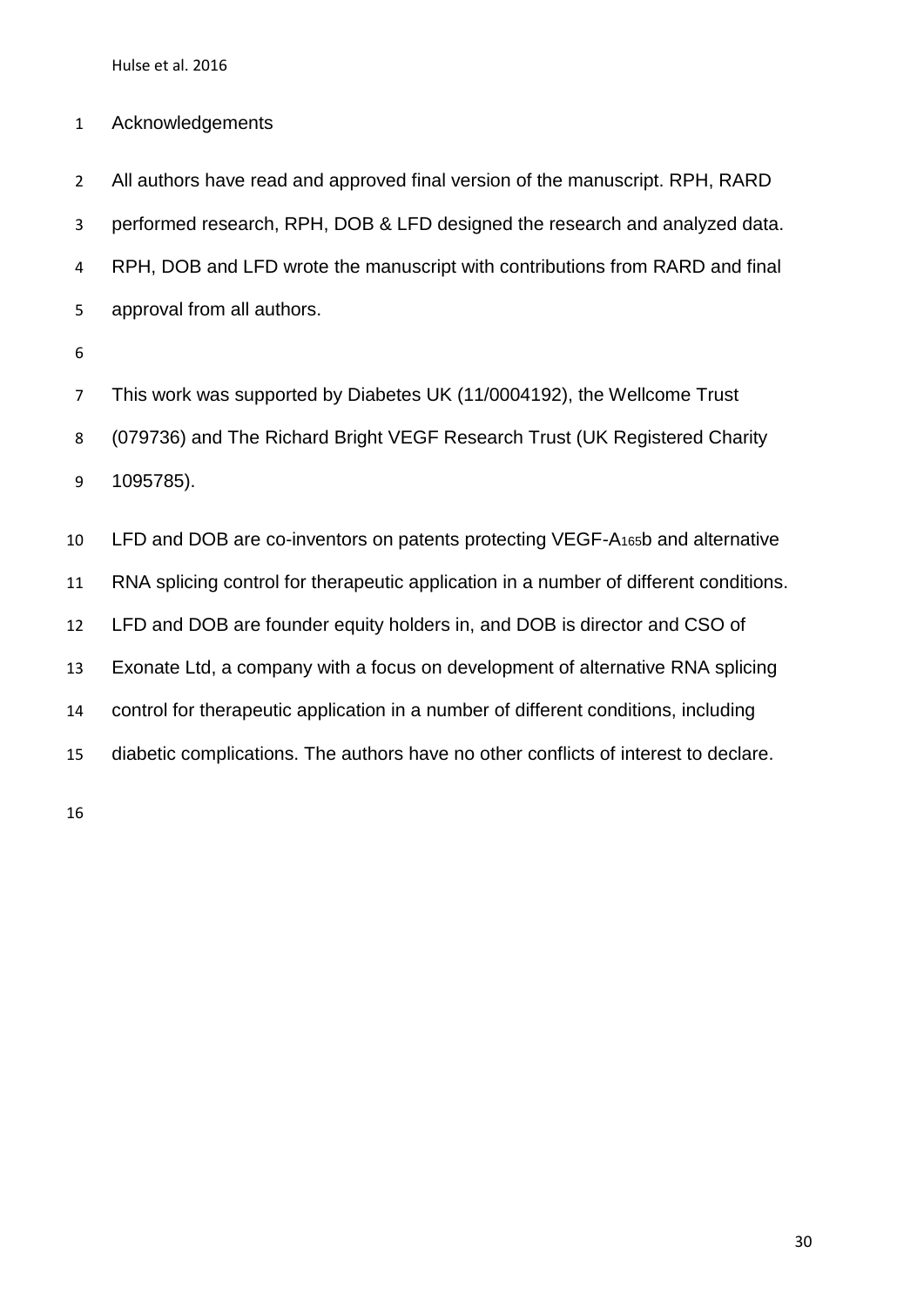# References

<span id="page-30-5"></span><span id="page-30-4"></span><span id="page-30-3"></span><span id="page-30-2"></span><span id="page-30-1"></span><span id="page-30-0"></span>

| $\overline{2}$ | [1] Ali Z, Ringkamp M, Hartke TV, Chien HF, Flavahan NA, Campbell JN, Meyer RA.    |
|----------------|------------------------------------------------------------------------------------|
| 3              | Uninjured C-fiber nociceptors develop spontaneous activity and alpha-              |
| 4              | adrenergic sensitivity following L6 spinal nerve ligation in monkey. J             |
| 5              | Neurophysiol 1999;81(2):455-466.                                                   |
| 6              | [2] Amin EM, Oltean S, Hua J, Gammons MV, Hamdollah-Zadeh M, Welsh GI,             |
| $\overline{7}$ | Cheung MK, Ni L, Kase S, Rennel ES, Symonds KE, Nowak DG, Royer-                   |
| 8              | Pokora B, Saleem MA, Hagiwara M, Schumacher VA, Harper SJ, Hinton DR,              |
| 9              | Bates DO, Ladomery MR. WT1 mutants reveal SRPK1 to be a downstream                 |
| 10             | angiogenesis target by altering VEGF splicing. Cancer cell 2011;20(6):768-         |
| 11             | 780.                                                                               |
| 12             | [3] Asadi S, Javan M, Ahmadiani A, Sanati MH. Alternative splicing in the synaptic |
| 13             | protein interaction site of rat Ca(v)2.2 (alpha (1B)) calcium channels: changes    |
| 14             | induced by chronic inflammatory pain. Journal of molecular neuroscience :          |
| 15             | MN 2009;39(1-2):40-48.                                                             |
| 16             | [4] Ballmer-Hofer K, Andersson AE, Ratcliffe LE, Berger P. Neuropilin-1 promotes   |
| 17             | VEGFR-2 trafficking through Rab11 vesicles thereby specifying signal output.       |
| 18             | Blood 2011;118(3):816-826.                                                         |
| 19             | [5] Baron R, Janig W, Kollmann W. Sympathetic and afferent somata projecting in    |
| 20             | hindlimb nerves and the anatomical organization of the lumbar sympathetic          |
| 21             | nervous system of the rat. J Comp Neurol 1988;275(3):460-468.                      |
| 22             | [6] Bates D, Cui T, Doughty J, Winkler M, Sugiono M, Shields J, Peat D, Gillatt D, |
| 23             | Harper S. VEGF165b, an inhibitory splice variant of vascular endothelial           |
| 24             | growth factor, is down-regulated in renal cell carcinoma. Cancer research          |
| 25             | 2002;62(15):4123-4131.                                                             |
|                |                                                                                    |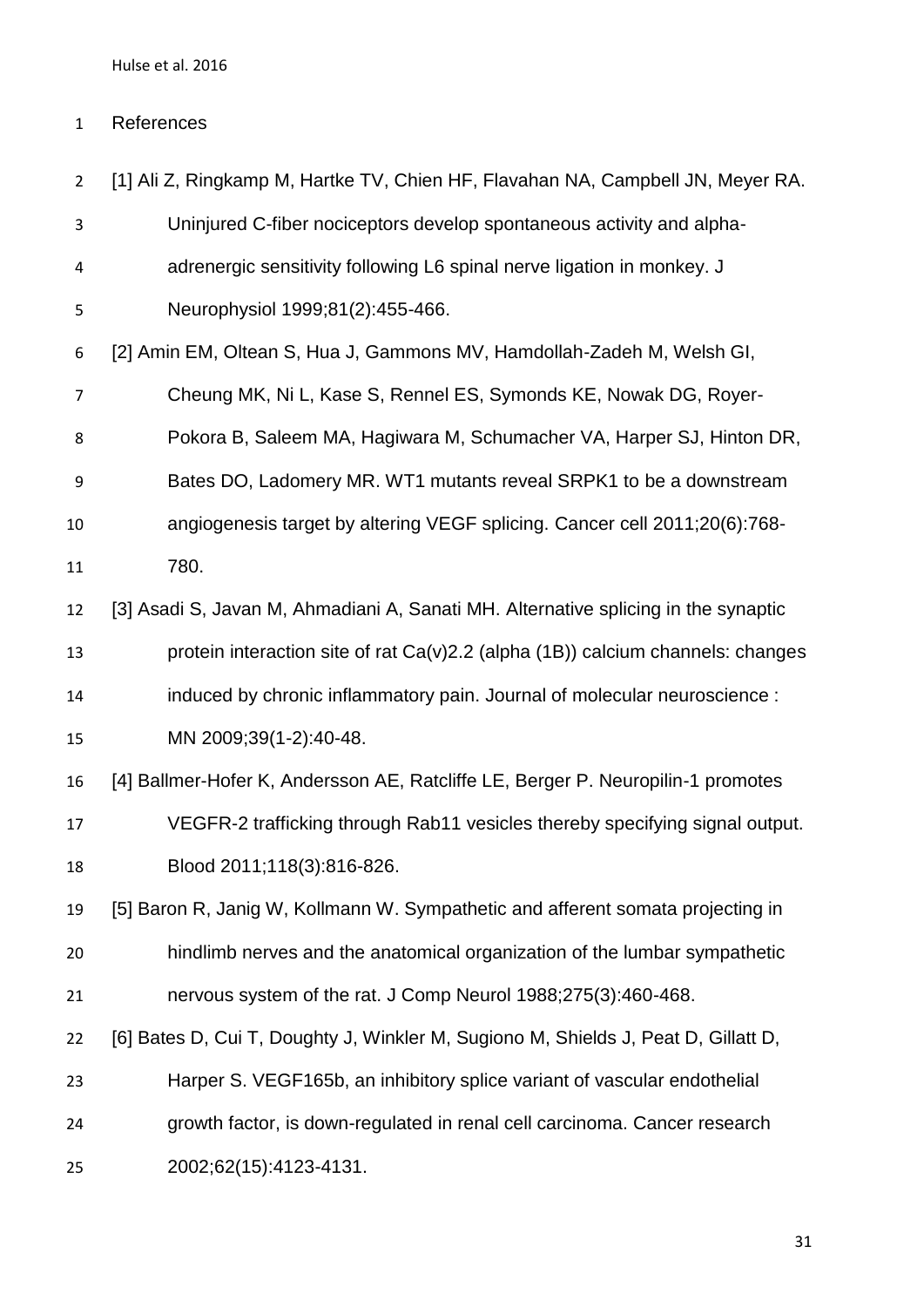<span id="page-31-6"></span><span id="page-31-5"></span><span id="page-31-4"></span><span id="page-31-3"></span><span id="page-31-2"></span><span id="page-31-1"></span><span id="page-31-0"></span>

| $\mathbf{1}$   | [7] Bates DO, Cui TG, Doughty JM, Winkler M, Sugiono M, Shields JD, Peat D,           |
|----------------|---------------------------------------------------------------------------------------|
| $\overline{2}$ | Gillatt D, Harper SJ. VEGF165b, an inhibitory splice variant of vascular              |
| 3              | endothelial growth factor, is down-regulated in renal cell carcinoma. Cancer          |
| 4              | research 2002;62(14):4123-4131.                                                       |
| 5              | [8] Bates DO, Mavrou A, Qiu Y, Carter JG, Hamdollah-Zadeh M, Barratt S,               |
| 6              | Gammons MV, Millar AB, Salmon AH, Oltean S, Harper SJ. Detection of                   |
| $\overline{7}$ | VEGF-Axxxb Isoforms in Human Tissues. PLoS ONE 2013;8(7):e68399.                      |
| 8              | [9] Beazley-Long N, Hua J, Jehle T, Hulse RP, Dersch R, Lehrling C, Bevan H, Qiu      |
| 9              | Y, Lagreze WA, Wynick D, Churchill AJ, Kehoe P, Harper SJ, Bates DO,                  |
| 10             | Donaldson LF. VEGF-A <sub>165</sub> b Is an endogenous neuroprotective splice isoform |
| 11             | of vascular endothelial growth factor A in vivo and in vitro. The American            |
| 12             | journal of pathology 2013;183(3):918-929.                                             |
| 13             | [10] Bjork P, Jin S, Zhao J, Singh OP, Persson JO, Hellman U, Wieslander L.           |
| 14             | Specific combinations of SR proteins associate with single pre-messenger              |
| 15             | RNAs in vivo and contribute different functions. J Cell Biol 2009;184(4):555-         |
| 16             | 568.                                                                                  |
| 17             | [11] Brumovsky P WM, Hökfelt T. Expression of the vesicular glutamate transporters-   |
| 18             | 1 and -2 in adult mouse dorsal root ganglia and spinal cord and their                 |
| 19             | regulation by nerve injury. Neuroscience 2007;147(2):469-490.                         |
| 20             | [12] Burger RA, Sill MW, Monk BJ, Greer BE, Sorosky JI. Phase II trial of             |
| 21             | bevacizumab in persistent or recurrent epithelial ovarian cancer or primary           |
| 22             | peritoneal cancer: a Gynecologic Oncology Group Study. J Clin Oncol                   |
| 23             | 2007;25(33):5165-5171.                                                                |
| 24             | [13] Cébe Suarez S PM, Cariolato L, Arn S, Hoffmann U, Bogucki A, Manlius C,          |
| 25             | Wood J, Ballmer-Hofer K. A VEGF-A splice variant defective for heparan                |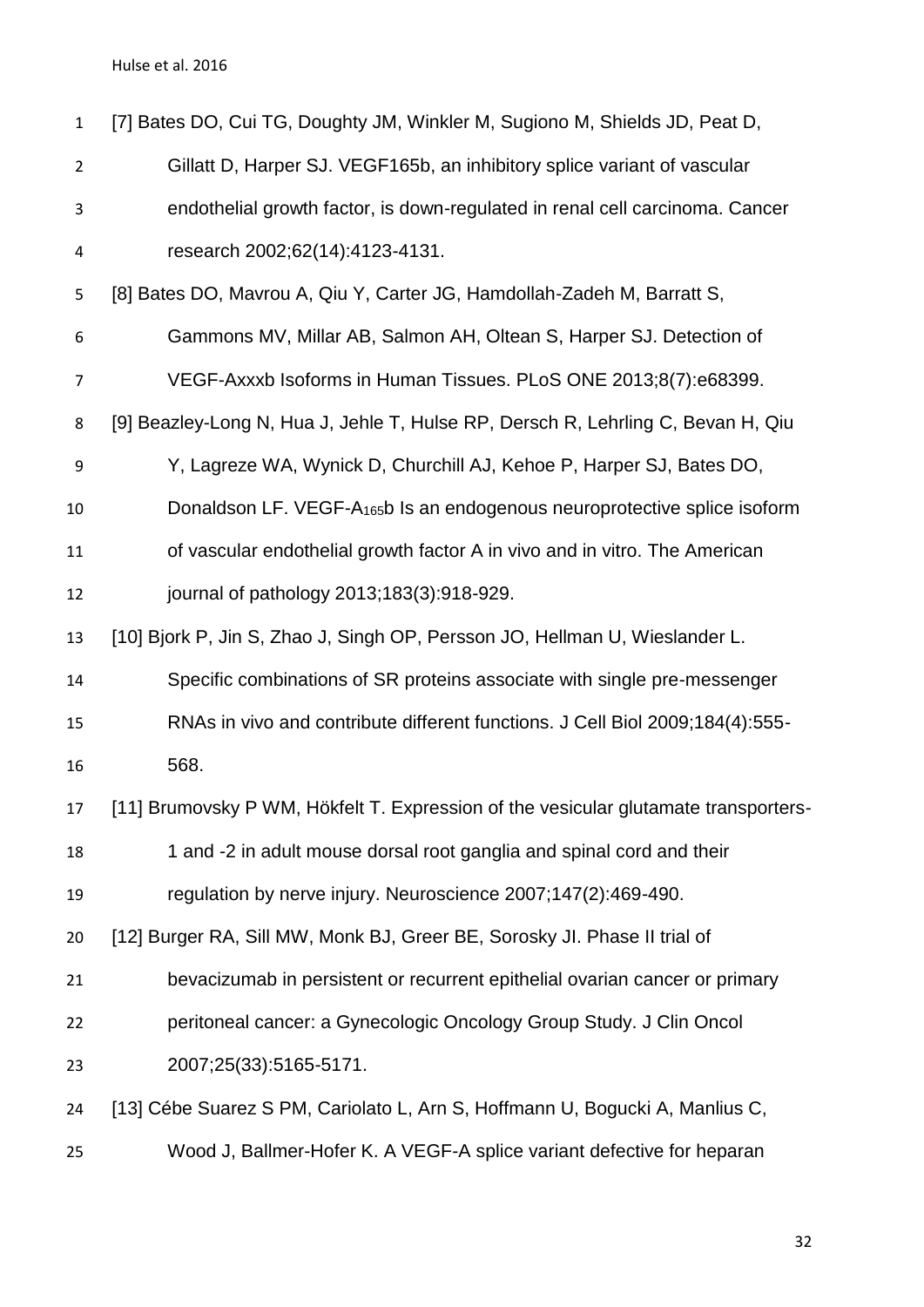<span id="page-32-8"></span><span id="page-32-7"></span><span id="page-32-6"></span><span id="page-32-5"></span><span id="page-32-4"></span><span id="page-32-3"></span><span id="page-32-2"></span><span id="page-32-1"></span><span id="page-32-0"></span>

| $\mathbf{1}$   | sulfate and neuropilin-1 binding shows attenuated signaling through VEGFR-          |
|----------------|-------------------------------------------------------------------------------------|
| $\overline{2}$ | 2. Cellular and molecular life sciences : CMLS 2006;63(17):2067-2077.               |
| 3              | [14] Chen X, Levine JD. Mechanically-evoked C-fiber activity in painful alcohol and |
| 4              | AIDS therapy neuropathy in the rat. Mol Pain 2007;3:5.                              |
| 5              | [15] Cheng JK, Ji RR. Intracellular signaling in primary sensory neurons and        |
| 6              | persistent pain. Neurochem Res 2008;33(10):1970-1978.                               |
| 7              | [16] Clark AK, Old EA, Malcangio M. Neuropathic pain and cytokines: current         |
| 8              | perspectives. J Pain Res 2013;6:803-814.                                            |
| 9              | [17] Costes SV, Daelemans D, Cho EH, Dobbin Z, Pavlakis G, Lockett S. Automatic     |
| 10             | and quantitative measurement of protein-protein colocalization in live cells.       |
| 11             | Biophysical journal 2004;86(6):3993-4003.                                           |
| 12             | [18] Costigan M, Scholz J, Woolf CJ. Neuropathic pain: a maladaptive response of    |
| 13             | the nervous system to damage. Annu Rev Neurosci 2009;32:1-32.                       |
| 14             | [19] Delestienne N, Wauquier C, Soin R, Dierick JF, Gueydan C, Kruys V. The         |
| 15             | splicing factor ASF/SF2 is associated with TIA-1-related/TIA-1-containing           |
| 16             | ribonucleoproteic complexes and contributes to post-transcriptional repression      |
| 17             | of gene expression. The FEBS journal 2010;277(11):2496-2514.                        |
| 18             | [20] Djouhri L, Koutsikou S, Fang X, McMullan S, Lawson SN. Spontaneous pain,       |
| 19             | both neuropathic and inflammatory, is related to frequency of spontaneous           |
| 20             | firing in intact C-fiber nociceptors. The Journal of neuroscience : the official    |
| 21             | journal of the Society for Neuroscience 2006;26(4):1281-1292.                       |
| 22             | [21] Donaldson LF, Beazley-Long N. Alternative RNA splicing: contribution to pain   |
| 23             | and potential therapeutic strategy. Drug discovery today 2016.                      |
| 24             | [22] Drake R, Hulse R, Lumb B, Donaldson L. The degree of acute descending          |
| 25             | control of spinal nociception in an area of primary hyperalgesia is dependent       |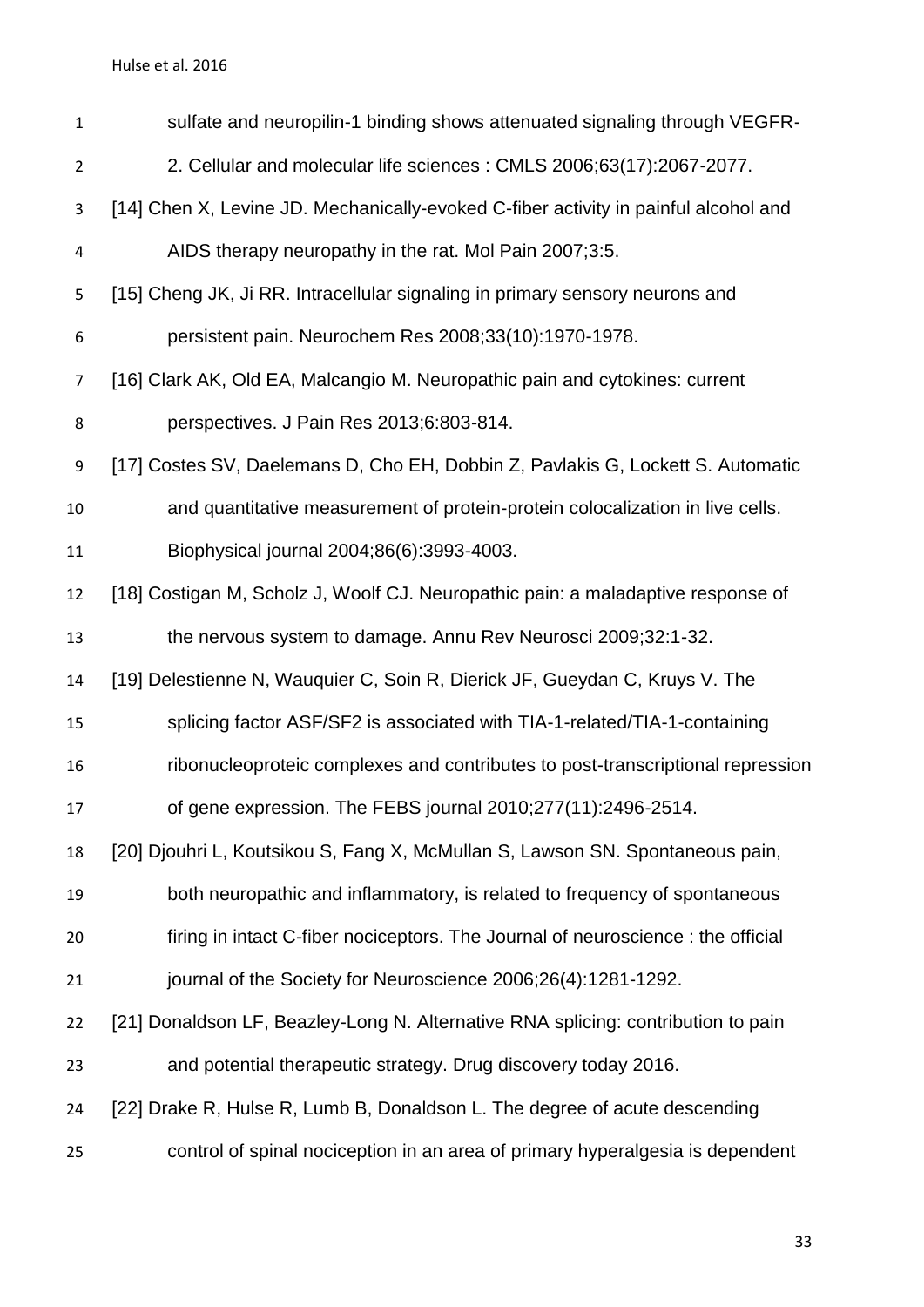| on the peripheral domain of afferent input. The Journal of physiology |
|-----------------------------------------------------------------------|
| 2014;592(16):3611-3624.                                               |

- <span id="page-33-6"></span> [23] Ferrari LF, Bogen O, Reichling DB, Levine JD. Accounting for the delay in the transition from acute to chronic pain: axonal and nuclear mechanisms. J Neurosci 2015;35(2):495-507.
- <span id="page-33-3"></span>[24] Fukuhara T, Hosoya T, Shimizu S, Sumi K, Oshiro T, Yoshinaka Y, Suzuki M,
- Yamamoto N, Herzenberg LA, Herzenberg LA, Hagiwara M. Utilization of host

SR protein kinases and RNA-splicing machinery during viral replication. Proc

- Natl Acad Sci U S A 2006;103(30):11329-11333.
- <span id="page-33-2"></span>[25] Gammons MV, Fedorov O, D. I, Du C, Clark T, Hopkins C, Hagiwara M, Dick

AD, Cox R, Harper SJ, Hancox JC, Knapp S, Bates D. Topical

 antiangiogenesis SRPK1 inhibitors reduce choroidal neovascularisation in rodent models of exudative AMD. IOVS 2013;54(9):6053.

<span id="page-33-5"></span>[26] Gardell LR, Vanderah TW, Gardell SE, Wang R, Ossipov MH, Lai J, Porreca F.

- Enhanced evoked excitatory transmitter release in experimental neuropathy
- requires descending facilitation. The Journal of neuroscience : the official
- 17 journal of the Society for Neuroscience 2003;23(23):8370-8379.
- <span id="page-33-0"></span>[27] Geranton SM, Jimenez-Diaz L, Torsney C, Tochiki KK, Stuart SA, Leith JL,

Lumb BM, Hunt SP. A rapamycin-sensitive signaling pathway is essential for

- the full expression of persistent pain states. The Journal of neuroscience : the
- official journal of the Society for Neuroscience 2009;29(47):15017-15027.
- <span id="page-33-4"></span>[28] Ghosh G, Adams JA. Phosphorylation mechanism and structure of serine-
- arginine protein kinases. The FEBS journal 2011;278(4):587-597.
- <span id="page-33-1"></span>[29] Grosios K, Wood J, Esser R, Raychaudhuri A, Dawson J. Angiogenesis
- inhibition by the novel VEGF receptor tyrosine kinase inhibitor,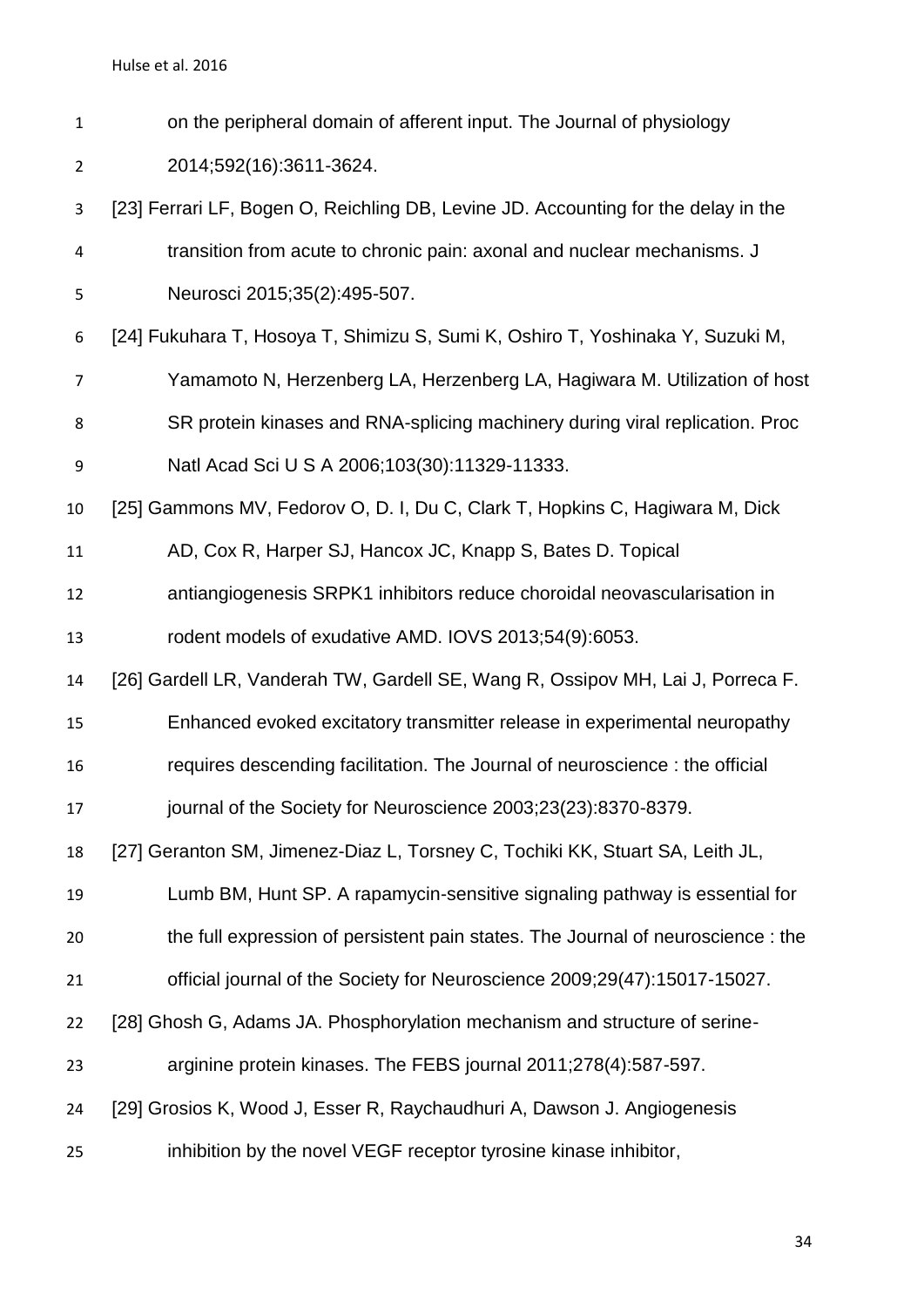<span id="page-34-7"></span><span id="page-34-6"></span><span id="page-34-5"></span><span id="page-34-4"></span><span id="page-34-3"></span><span id="page-34-2"></span><span id="page-34-1"></span><span id="page-34-0"></span>

| $\mathbf{1}$     | PTK787/ZK222584, causes significant anti-arthritic effects in models of              |
|------------------|--------------------------------------------------------------------------------------|
| 2                | rheumatoid arthritis. Inflamm Res 2004;53(4):133-142.                                |
| 3                | [30] Hargreaves K, Dubner R, Brown F, Flores C, Joris J. A new and sensitive         |
| 4                | method for measuring thermal nociception in cutaneous hyperalgesia. Pain             |
| 5                | 1988;32(1):77-88.                                                                    |
| 6                | [31] Harper S, Bates D. VEGF-A splicing: the key to anti-angiogenic therapeutics?    |
| $\overline{7}$   | Nature reviews Cancer 2008;8(11):880-887.                                            |
| 8                | [32] Hughes DI, Scott DT, Todd AJ, Riddell JS. Lack of evidence for sprouting of     |
| $\boldsymbol{9}$ | Abeta afferents into the superficial laminas of the spinal cord dorsal horn after    |
| 10               | nerve section. J Neurosci 2003;23(29):9491-9499.                                     |
| 11               | [33] Hulse R, Wynick D, Donaldson L. Characterization of a novel neuropathic pain    |
| 12               | model in mice. Neuroreport 2008;19(8):825-829.                                       |
| 13               | [34] Hulse R, Wynick D, Donaldson L. Intact cutaneous C fibre afferent properties in |
| 14               | mechanical and cold neuropathic allodynia. European journal of pain                  |
| 15               | 2010;14(6):565.                                                                      |
| 16               | [35] Hulse RP, Beazley-Long N, Hua J, Kennedy H, Prager J, Bevan H, Qiu Y,           |
| 17               | Fernandes ES, Gammons MV, Ballmer-Hofer K, Gittenberger de Groot AC,                 |
| 18               | Churchill AJ, Harper SJ, Brain SD, Bates DO, Donaldson LF. Regulation of             |
| 19               | alternative VEGF-A mRNA splicing is a therapeutic target for analgesia.              |
| 20               | Neurobiology of disease 2014;71:245-259.                                             |
| 21               | [36] Hunt SP PA, Evan G. Induction of c-fos-like protein in spinal cord neurons      |
| 22               | following sensory stimulation. Nature 1987;328(6131):632-634.                        |
| 23               | [37] Kalsotra A, Cooper TA. Functional consequences of developmentally regulated     |
| 24               | alternative splicing. Nature reviews Genetics 2011;12(10):715-729.                   |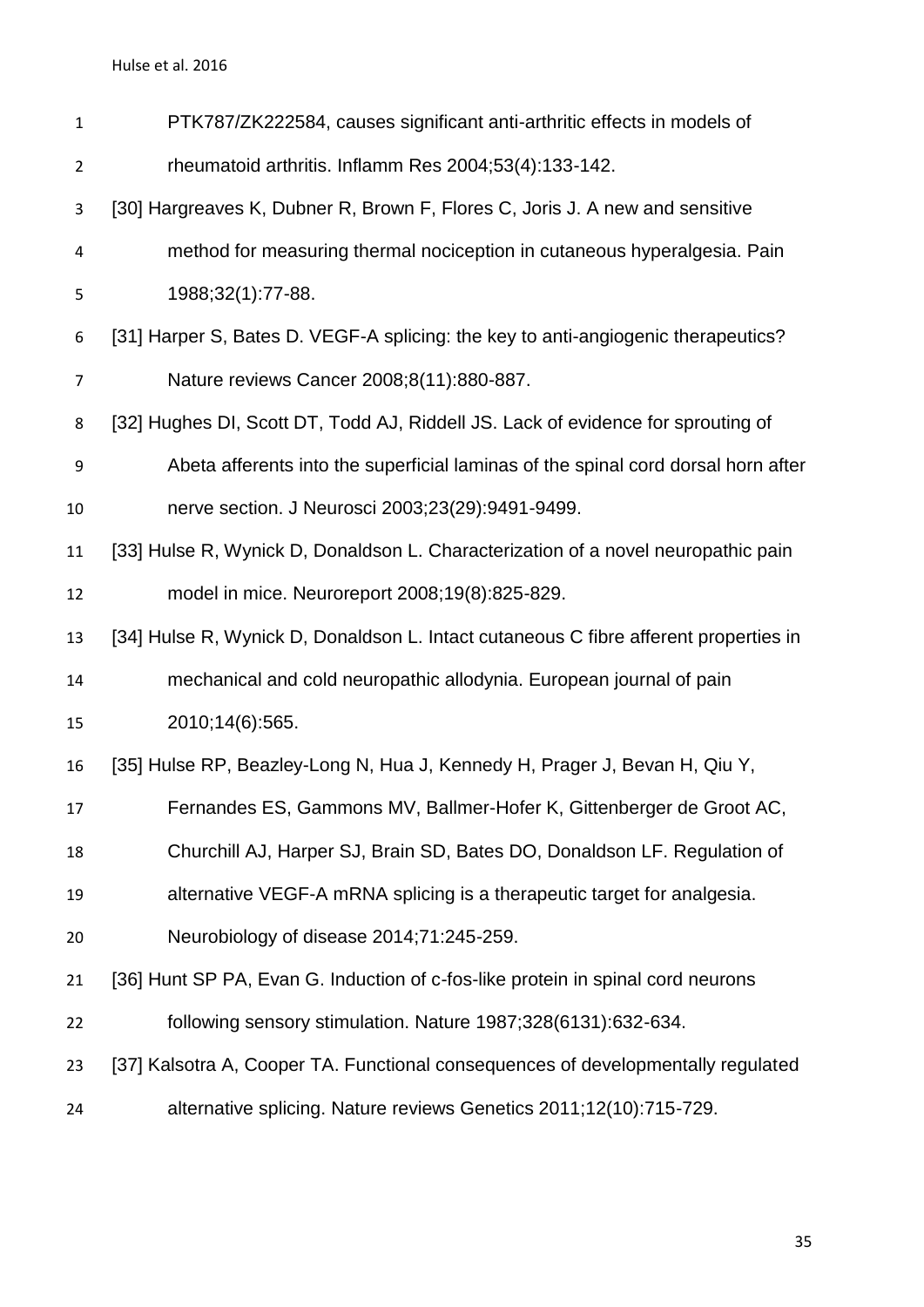<span id="page-35-7"></span><span id="page-35-6"></span><span id="page-35-5"></span><span id="page-35-4"></span><span id="page-35-3"></span><span id="page-35-2"></span><span id="page-35-1"></span><span id="page-35-0"></span>

| $\mathbf{1}$     | [38] Khan GM, Chen SR, Pan HL. Role of primary afferent nerves in allodynia   |
|------------------|-------------------------------------------------------------------------------|
| $\overline{2}$   | caused by diabetic neuropathy in rats. Neuroscience 2002;114(2):291-299.      |
| 3                | [39] Kim HT PS, Lee SE, Chung JM, Lee DH. Non-noxious A fiber afferent input  |
| 4                | enhances capsaicin-induced mechanical hyperalgesia in the rat. Pain           |
| 5                | 2001;94(2):169-175.                                                           |
| 6                | [40] Kirillova I, Rausch VH, Tode J, Baron R, Janig W. Mechano- and           |
| $\overline{7}$   | thermosensitivity of injured muscle afferents. J Neurophysiol                 |
| 8                | 2011;105(5):2058-2073.                                                        |
| $\boldsymbol{9}$ | [41] Koltzenburg M, Torebjork HE, Wahren LK. Nociceptor modulated central     |
| 10               | sensitization causes mechanical hyperalgesia in acute chemogenic and          |
| 11               | chronic neuropathic pain. Brain 1994;117 (Pt 3):579-591.                      |
| 12               | [42] Kramer HH, Doring K. Is the processing of low threshold mechanosensitive |
| 13               | afferents altered in pain? Pain 2013;154(2):187-188.                          |
| 14               | [43] Langenberg MH, Witteveen PO, Roodhart J, Lolkema MP, Verheul HM, Mergui- |
| 15               | Roelvink M, Brendel E, Kratzschmar J, Loembe B, Nol-Boekel A, Christensen     |
| 16               | O, Schellens JH, Voest EE. Phase I evaluation of telatinib, a VEGF receptor   |
| 17               | tyrosine kinase inhibitor, in combination with bevacizumab in subjects with   |
| 18               | advanced solid tumors. Ann Oncol 2011;22(11):2508-2515.                       |
| 19               | [44] Leith J, Wilson A, You H, Lumb B, Donaldson L. Periaqueductal grey       |
| 20               | cyclooxygenase-dependent facilitation of C-nociceptive drive and encoding in  |
| 21               | dorsal horn neurons in the rat. The Journal of physiology 2014;15(595):5093-  |
| 22               | 5107.                                                                         |
| 23               | [45] Leith JL, Wilson AW, Donaldson LF, Lumb BM. Cyclooxygenase-1-derived     |
| 24               | prostaglandins in the periaqueductal gray differentially control C- versus A- |
| 25               | fiber-evoked spinal nociception. J Neurosci 2007;27(42):11296-11305.          |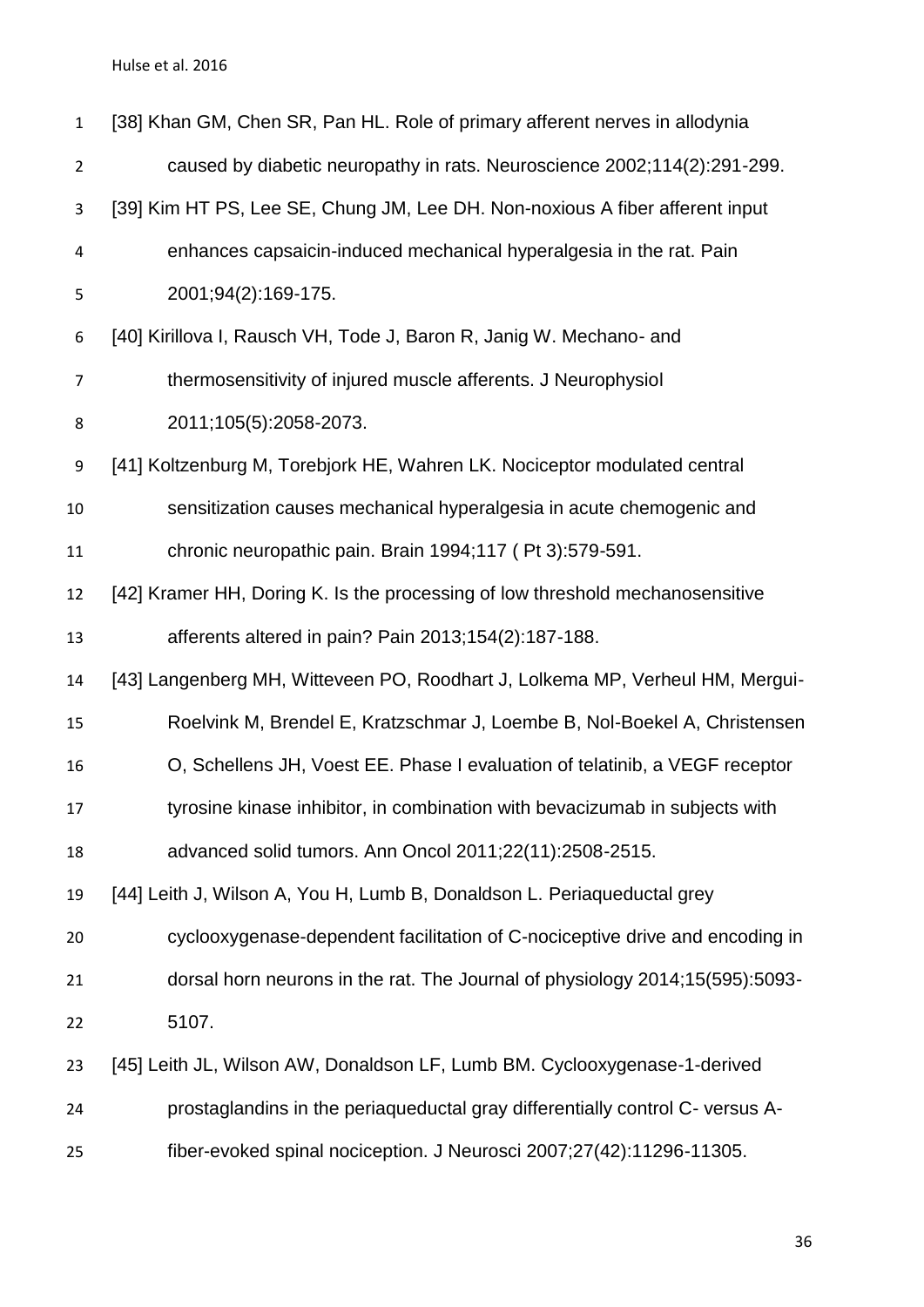- <span id="page-36-0"></span> [46] Li J, Simone D, Larson A. Windup leads to characteristics of central sensitization. Pain 1999;79(1):75-82.
- <span id="page-36-6"></span><span id="page-36-5"></span><span id="page-36-4"></span><span id="page-36-3"></span><span id="page-36-2"></span><span id="page-36-1"></span> [47] Li Q, Lau A, Morris TJ, Guo L, Fordyce CB, Stanley EF. A syntaxin 1, Galpha(o), and N-type calcium channel complex at a presynaptic nerve terminal: analysis by quantitative immunocolocalization. The Journal of neuroscience : the official journal of the Society for Neuroscience 2004;24(16):4070-4081. [48] Liljencrantz J, Bjornsdotter M, Morrison I, Bergstrand S, Ceko M, Seminowicz DA, Cole J, Bushnell MC, Olausson H. Altered C-tactile processing in human dynamic tactile allodynia. Pain 2013;154(2):227-234. [49] Lin J, Li G, Den X, Xu C, Liu S, Gao Y, Liu H, Zhang J, Li X, Liang S. VEGF and 11 its receptor-2 involved in neuropathic pain transmission mediated by P2X(2)(/)(3) receptor of primary sensory neurons. Brain research bulletin 2010;83(5):284-291. [50] Liu S, Xu C, Li G, Liu H, Xie J, Tu G, Peng H, Qiu S, Liang S. Vatalanib decrease the positive interaction of VEGF receptor-2 and P2X2/3 receptor in chronic constriction injury rats. Neurochemistry international 2012;60(6):565- 572. [51] Mavrou A, Brakspear K, Hamdollah-Zadeh M, Damodaran G, Babaei-Jadidi R, Oxley J, Gillatt D, Ladomery M, Harper S, Bates D, Oltean S. Serine-arginine protein kinase 1 (SRPK1) inhibition as a potential novel targeted therapeutic strategy in prostate cancer. Oncogene 2015;34(33):4311-4319. [52] McCarthy KF CT, McCrory C. Cerebrospinal fluid levels of vascular endothelial growth factor correlate with reported pain and are reduced by spinal cord stimulation in patients with failed back surgery syndrome. Neuromodulation 2013;16(6):1525-1403.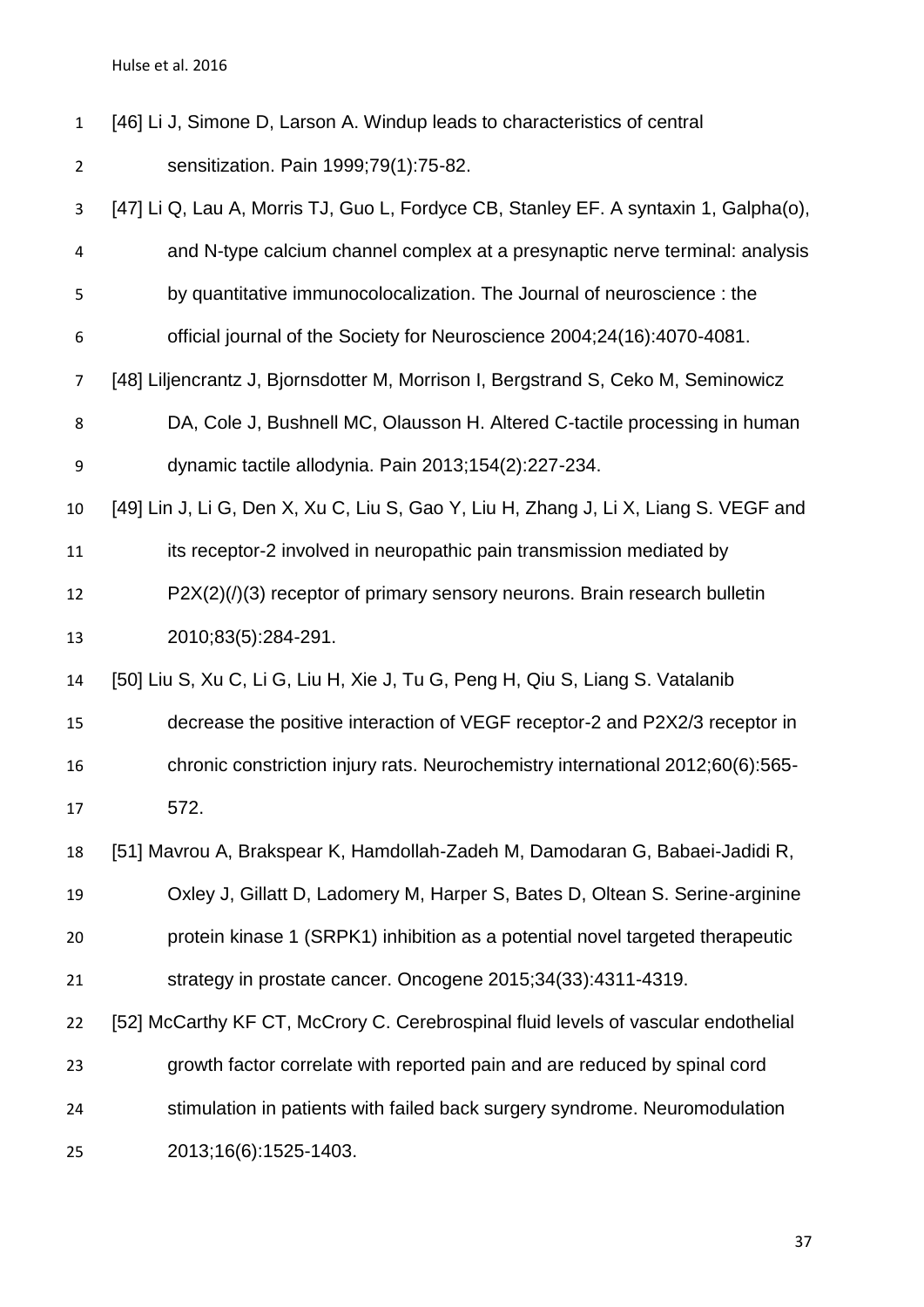<span id="page-37-6"></span><span id="page-37-5"></span><span id="page-37-4"></span><span id="page-37-3"></span><span id="page-37-2"></span><span id="page-37-1"></span><span id="page-37-0"></span>

| $\mathbf{1}$   | [53] McMullan S, Simpson DA, Lumb BM. A reliable method for the preferential       |
|----------------|------------------------------------------------------------------------------------|
| $\overline{2}$ | activation of C- or A-fibre heat nociceptors. Journal of neuroscience methods      |
| 3              | 2004;138(1-2):133-139.                                                             |
| 4              | [54] Minis A, Dahary D, Manor O, Leshkowitz D, Pilpel Y, Yaron A. Subcellular      |
| 5              | transcriptomics-dissection of the mRNA composition in the axonal                   |
| 6              | compartment of sensory neurons. Developmental neurobiology                         |
| 7              | 2014;74(3):365-381.                                                                |
| 8              | [55] Molander C, Hongpaisan J, Persson JK. Distribution of c-fos expressing dorsal |
| 9              | horn neurons after electrical stimulation of low threshold sensory fibers in the   |
| $10\,$         | chronically injured sciatic nerve. Brain Res 1994;644(1):74-82.                    |
| 11             | [56] Nakae A, Nakai K, Tanaka T, Hosokawa K, Mashimo T. Serotonin 2C receptor      |
| 12             | alternative splicing in a spinal cord injury model. Neuroscience letters           |
| 13             | 2013;532:49-54.                                                                    |
| 14             | [57] Nesic O, Sundberg LM, Herrera JJ, Mokkapati VU, Lee J, Narayana PA.           |
| 15             | Vascular endothelial growth factor and spinal cord injury pain. J Neurotrauma      |
| 16             | 2010;27(10):1793-1803.                                                             |
| 17             | [58] Neumann S, Braz JM, Skinner K, Llewellyn-Smith IJ, Basbaum AI. Innocuous,     |
| 18             | not noxious, input activates PKCgamma interneurons of the spinal dorsal horn       |
| 19             | via myelinated afferent fibers. The Journal of neuroscience : the official journal |
| 20             | of the Society for Neuroscience 2008;28(32):7936-7944.                             |
| 21             | [59] Nowak DG, Amin EM, Rennel ES, Hoareau-Aveilla C, Gammons M, Damodoran         |
| 22             | G, Hagiwara M, Harper SJ, Woolard J, Ladomery MR, Bates DO. Regulation             |
| 23             | of vascular endothelial growth factor (VEGF) splicing from pro-angiogenic to       |
| 24             | anti-angiogenic isoforms: a novel therapeutic strategy for angiogenesis. J Biol    |
| 25             | Chem 2010;285(8):5532-5540.                                                        |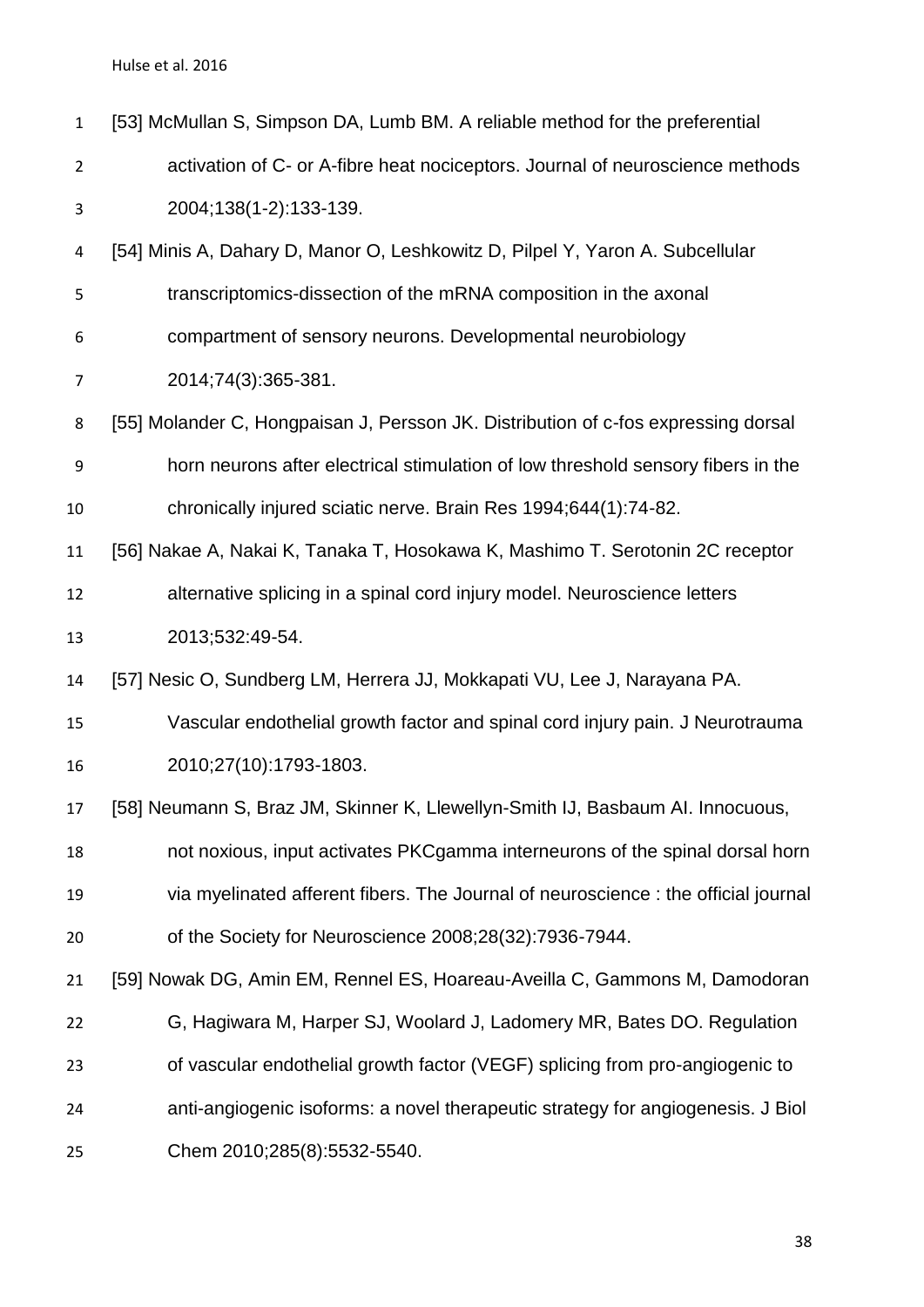<span id="page-38-5"></span><span id="page-38-4"></span><span id="page-38-3"></span><span id="page-38-2"></span><span id="page-38-1"></span><span id="page-38-0"></span>

| $\mathbf{1}$   | [60] Nowak DG, Woolard J, Amin EM, Konopatskaya O, Saleem MA, Churchill AJ,        |
|----------------|------------------------------------------------------------------------------------|
| $\overline{2}$ | Ladomery MR, Harper SJ, Bates DO. Expression of pro- and anti-angiogenic           |
| 3              | isoforms of VEGF is differentially regulated by splicing and growth factors.       |
| 4              | Journal of cell science 2008;121(Pt 20):3487-3495.                                 |
| 5              | [61] Obara I, Hunt SP. Axonal protein synthesis and the regulation of primary      |
| 6              | afferent function. Developmental neurobiology 2014;74(3):269-278.                  |
| $\overline{7}$ | [62] Oliveira AL, Hydling F, Olsson E, Shi T, Edwards RH, Fujiyama F, Kaneko T,    |
| 8              | Hokfelt T, Cullheim S, Meister B. Cellular localization of three vesicular         |
| 9              | glutamate transporter mRNAs and proteins in rat spinal cord and dorsal root        |
| 10             | ganglia. Synapse 2003;50(2):117-129.                                               |
| 11             | [63] Oltean S, Qiu Y, Ferguson J, Stevens M, Neal C, Russell A, Kaura A, Arkill K, |
| 12             | Harris K, Symonds C, Lacey K, Wijeyaratne L, Gammons M, Wylie E, Hulse             |
| 13             | R, Alsop C, Cope G, Damodaran G, Betteridge K, Ramnath R, Satchell S,              |
| 14             | Foster R, Ballmer-Hofer K, Donaldson L, Barratt J, Baelde H, Harper S, Bates       |
| 15             | D, Salmon A. Vascular Endothelial Growth Factor-A165b Is Protective and            |
| 16             | Restores Endothelial Glycocalyx in Diabetic Nephropathy. J Am Soc Nephrol          |
| 17             | 2014;26(8):1889-1904.                                                              |
| 18             | [64] Phillips LH, 2nd, Park TS. Electrophysiological mapping of the segmental      |
| 19             | innervation of the saphenous and sural nerves. Muscle & nerve                      |
| 20             | 1993;16(8):827-831.                                                                |
| 21             | [65] Ropper AH, Gorson KC, Gooch CL, Weinberg DH, Pieczek A, Ware JH,              |
| 22             | Kershen J, Rogers A, Simovic D, Schratzberger P, Kirchmair R, Losordo D.           |
| 23             | Vascular endothelial growth factor gene transfer for diabetic polyneuropathy:      |
| 24             | a randomized, double-blinded trial. Ann Neurol 2009;65(4):386-393.                 |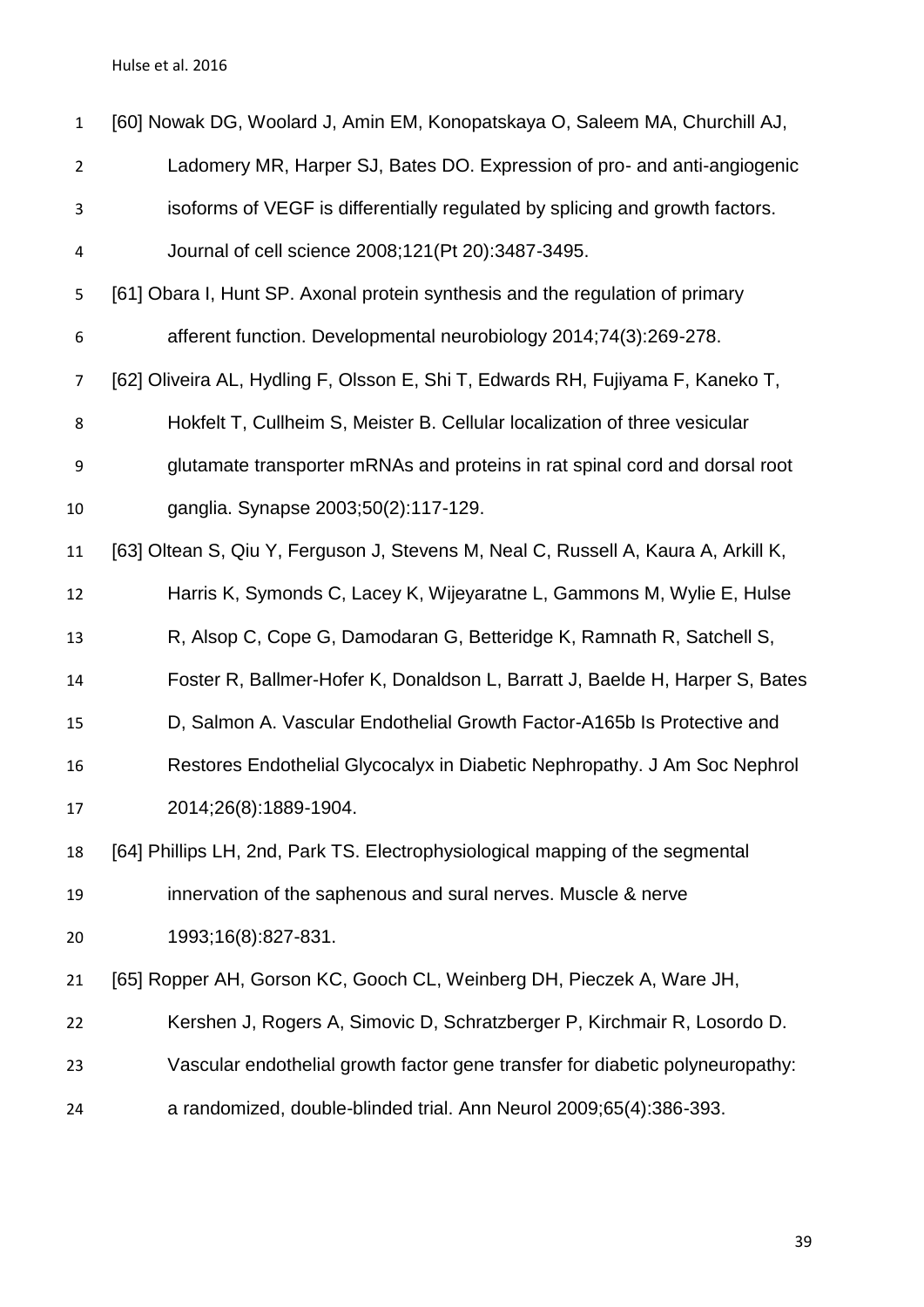<span id="page-39-5"></span><span id="page-39-4"></span><span id="page-39-3"></span><span id="page-39-2"></span><span id="page-39-1"></span><span id="page-39-0"></span>

| $\mathbf{1}$   | [66] Saab CY. Pain-related changes in the brain: diagnostic and therapeutic        |
|----------------|------------------------------------------------------------------------------------|
| $\overline{2}$ | potentials. Trends Neurosci 2012;35(10):629-637.                                   |
| 3              | [67] Schneider C, Rasband W, Eliceiri K. NIH Image to ImageJ: 25 years of image    |
| 4              | analysis. Nat Methods 2012;9(7):671-675.                                           |
| 5              | [68] Serra J, Bostock H, Sola R, Aleu J, Garcia E, Cokic B, Navarro X, Quiles C.   |
| 6              | Microneurographic identification of spontaneous activity in C-nociceptors in       |
| 7              | neuropathic pain states in humans and rats. Pain 2012;153(1):42-55.                |
| 8              | [69] Serra J, Collado A, Sola R, Antonelli F, Torres X, Salgueiro M, Quiles C,     |
| 9              | Bostock H. Hyperexcitable C nociceptors in fibromyalgia. Ann Neurol                |
| 10             | 2014;75(2):196-208.                                                                |
| 11             | [70] Shim B, Ringkamp M, Lambrinos GL, Hartke TV, Griffin JW, Meyer RA. Activity-  |
| 12             | dependent slowing of conduction velocity in uninjured L4 C fibers increases        |
| 13             | after an L5 spinal nerve injury in the rat. Pain 2007;128(1-2):40-51.              |
| 14             | [71] Sondell M LG, Kanje M. Vascular endothelial growth factor has neurotrophic    |
| 15             | activity and stimulates axonal outgrowth, enhancing cell survival and              |
| 16             | Schwann cell proliferation in the peripheral nervous system. J Neurosci            |
| 17             | 1999;19(14):5731-5740.                                                             |
| 18             | [72] Sondell M, Sundler F, Kanje M. Vascular endothelial growth factor is a        |
| 19             | neurotrophic factor which stimulates axonal outgrowth through the flk-1            |
| 20             | receptor. Eur J Neurosci 2000;12(12):4243-4254.                                    |
| 21             | [73] Tavares R, Scherer N, Ferreira C, Costa F, Passetti F. Splice variants in the |
| 22             | proteome: a promising and challenging field to targeted drug discovery. Drug       |
| 23             | Discov Today 2015;20(3):353-360.                                                   |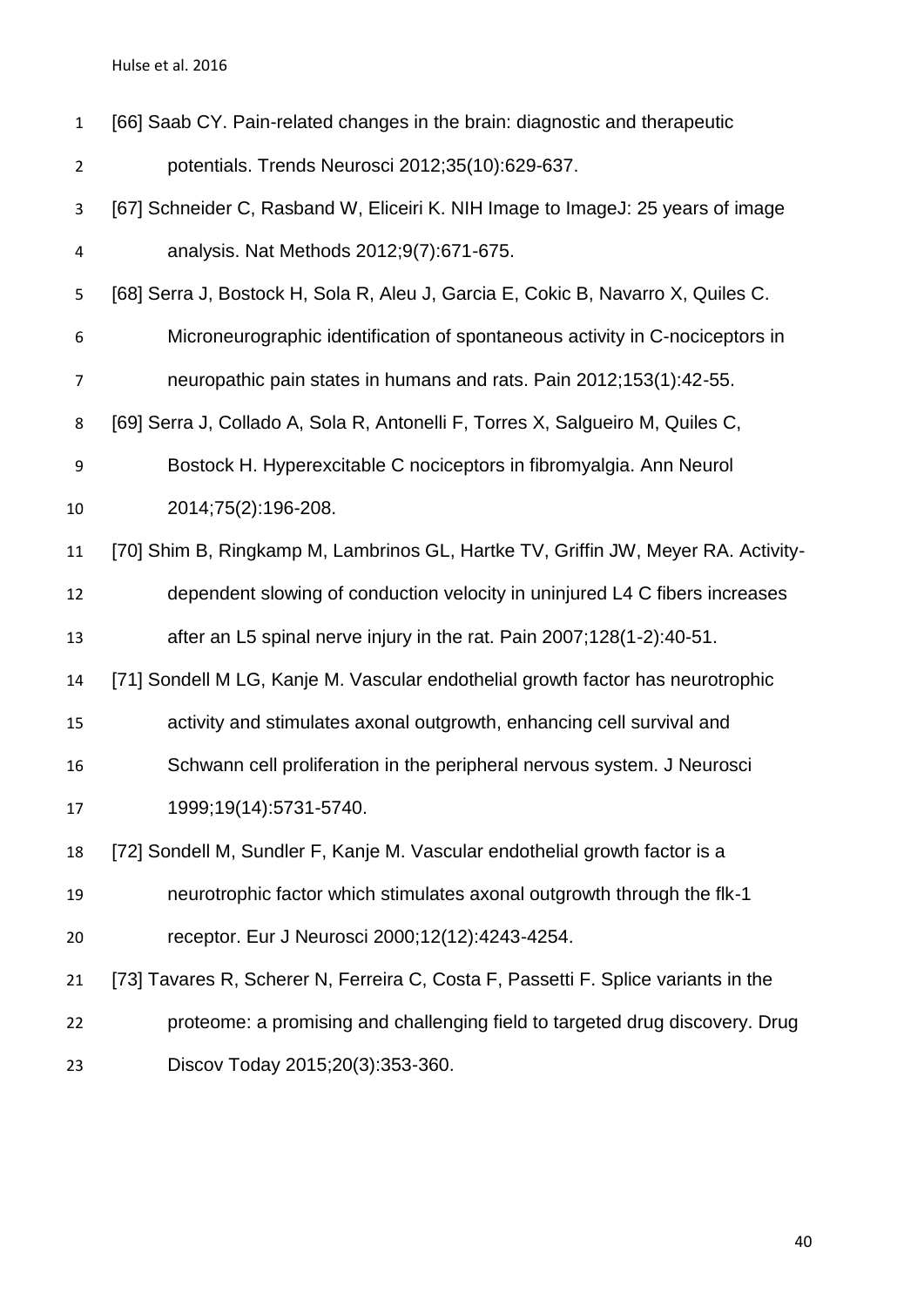<span id="page-40-7"></span><span id="page-40-6"></span><span id="page-40-5"></span><span id="page-40-4"></span><span id="page-40-3"></span><span id="page-40-2"></span><span id="page-40-1"></span><span id="page-40-0"></span>

| $\mathbf{1}$   | [74] Torebjörk H, Lundberg L, LaMotte R. Central changes in processing of          |
|----------------|------------------------------------------------------------------------------------|
|                |                                                                                    |
| $\overline{2}$ | mechanoreceptive input in capsaicin-induced secondary hyperalgesia in              |
| 3              | humans. The Journal of physiology 1992;448:765-780.                                |
| 4              | [75] Torsney C. Inflammatory pain unmasks heterosynaptic facilitation in lamina I  |
| 5              | neurokinin 1 receptor-expressing neurons in rat spinal cord. J Neurosci            |
| 6              | 2011;31(13):5158-5168.                                                             |
| $\overline{7}$ | [76] Torsney C. Inflammatory pain unmasks heterosynaptic facilitation in lamina I  |
| 8              | neurokinin 1 receptor-expressing neurons in rat spinal cord. The Journal of        |
| 9              | neuroscience: the official journal of the Society for Neuroscience                 |
| 10             | 2011;31(13):5158-5168.                                                             |
| 11             | [77] Tripathi V, Song DY, Zong X, Shevtsov SP, Hearn S, Fu XD, Dundr M, Prasanth   |
| 12             | KV. SRSF1 regulates the assembly of pre-mRNA processing factors in                 |
| 13             | nuclear speckles. Molecular biology of the cell 2012;23(18):3694-3706.             |
| 14             | [78] Tsantoulas C, McMahon SB. Opening paths to novel analgesics: the role of      |
| 15             | potassium channels in chronic pain. Trends in neurosciences 2014;37(3):146-        |
| 16             | 158.                                                                               |
| 17             | [79] Tsantoulas C, Zhu L, Shaifta Y, Grist J, Ward JP, Raouf R, Michael GJ,        |
| 18             | McMahon SB. Sensory neuron downregulation of the Kv9.1 potassium                   |
| 19             | channel subunit mediates neuropathic pain following nerve injury. J Neurosci       |
| 20             | 2012;32(48):17502-17513.                                                           |
| 21             | [80] Uceyler N, Sommer C. Cytokine regulation in animal models of neuropathic pain |
| 22             | and in human diseases. Neurosci Lett 2008;437(3):194-198.                          |
| 23             | [81] Ueda H. Molecular mechanisms of neuropathic pain-phenotypic switch and        |
| 24             | initiation mechanisms. Pharmacol Ther 2006;109(1-2):57-77.                         |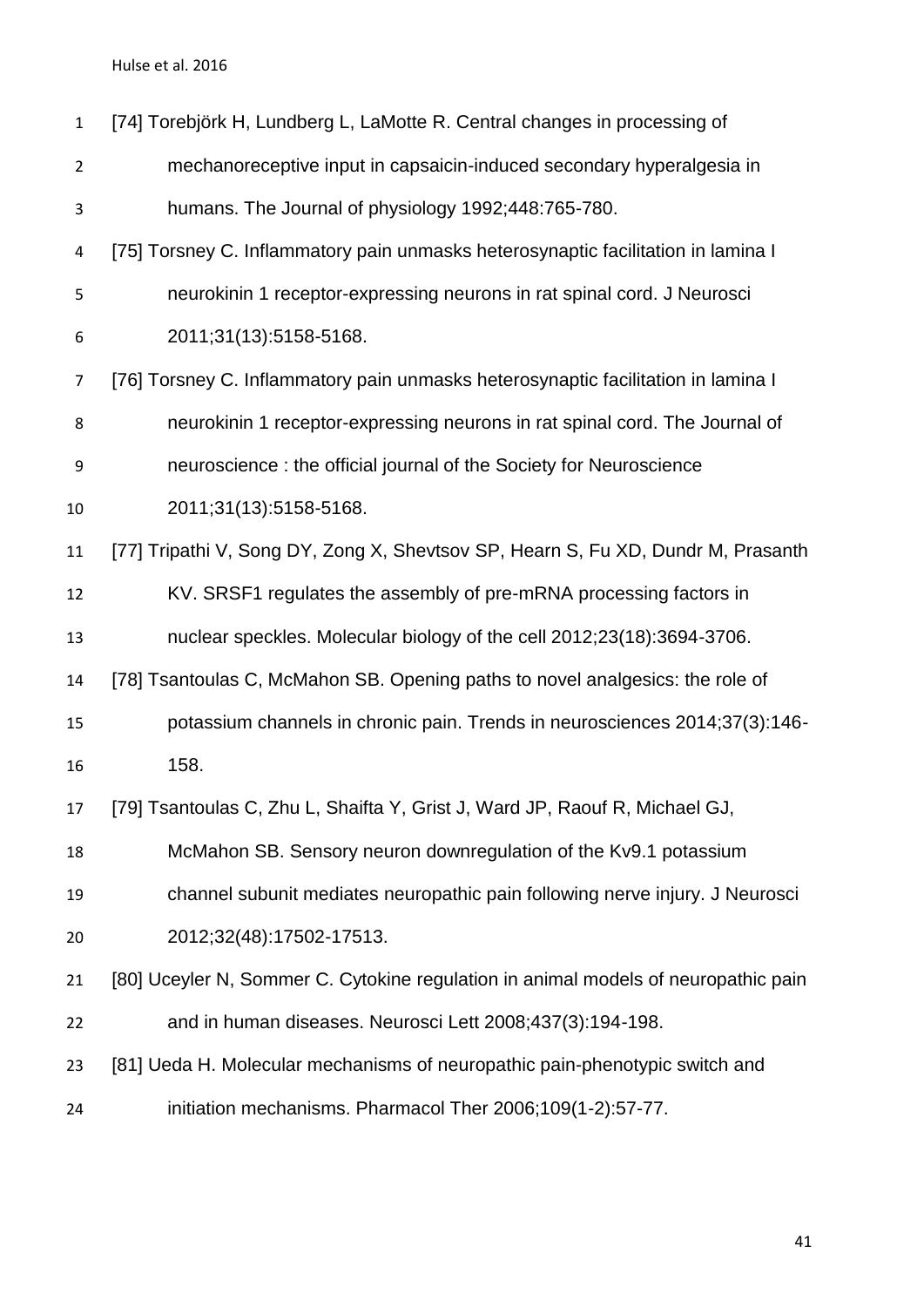<span id="page-41-5"></span><span id="page-41-4"></span><span id="page-41-3"></span><span id="page-41-2"></span><span id="page-41-1"></span><span id="page-41-0"></span>

| $\mathbf{1}$   | [82] van Neerven S, Joosten EA, Brook GA, Lambert CA, Mey J, Weis J, Marcus       |
|----------------|-----------------------------------------------------------------------------------|
| $\overline{2}$ | MA, Steinbusch HW, van Kleef M, Patijn J, Deumens R. Repetitive intrathecal       |
| 3              | VEGF(165) treatment has limited therapeutic effects after spinal cord injury in   |
| 4              | the rat. J Neurotrauma 2010;27(10):1781-1791.                                     |
| 5              | [83] Verheyen A, Peeraer E, Nuydens R, Dhondt J, Poesen K, Pintelon I, Daniels A, |
| 6              | Timmermans JP, Meert T, Carmeliet P, Lambrechts D. Systemic anti-vascular         |
| $\overline{7}$ | endothelial growth factor therapies induce a painful sensory neuropathy. Brain    |
| 8              | 2012;135(Pt 9):2629-2641.                                                         |
| 9              | [84] Walczak JS, Pichette V, Leblond F, Desbiens K, Beaulieu P. Behavioral,       |
| 10             | pharmacological and molecular characterization of the saphenous nerve             |
| 11             | partial ligation: a new model of neuropathic pain. Neuroscience                   |
| 12             | 2005;132(4):1093-1102.                                                            |
| 13             | [85] Whittles CE, Pocock TM, Wedge SR, Kendrew J, Hennequin LF, Harper SJ,        |
| 14             | Bates DO. ZM323881, a novel inhibitor of vascular endothelial growth factor-      |
| 15             | receptor-2 tyrosine kinase activity. Microcirculation 2002;9(6):513-522.          |
| 16             | [86] Wood JM, Bold G, Buchdunger E, Cozens R, Ferrari S, Frei J, Hofmann F,       |
| 17             | Mestan J, Mett H, O'Reilly T, Persohn E, Rosel J, Schnell C, Stover D, Theuer     |
| 18             | A, Towbin H, Wenger F, Woods-Cook K, Menrad A, Siemeister G, Schirner M,          |
| 19             | Thierauch KH, Schneider MR, Drevs J, Martiny-Baron G, Totzke F.                   |
| 20             | PTK787/ZK 222584, a novel and potent inhibitor of vascular endothelial            |
| 21             | growth factor receptor tyrosine kinases, impairs vascular endothelial growth      |
| 22             | factor-induced responses and tumor growth after oral administration. Cancer       |
| 23             | research 2000;60(8):2178-2189.                                                    |
| 24             | [87] Woodbury CJ, Kullmann FA, McIlwrath SL, Koerber HR. Identity of myelinated   |
| 25             | cutaneous sensory neurons projecting to nocireceptive laminae following           |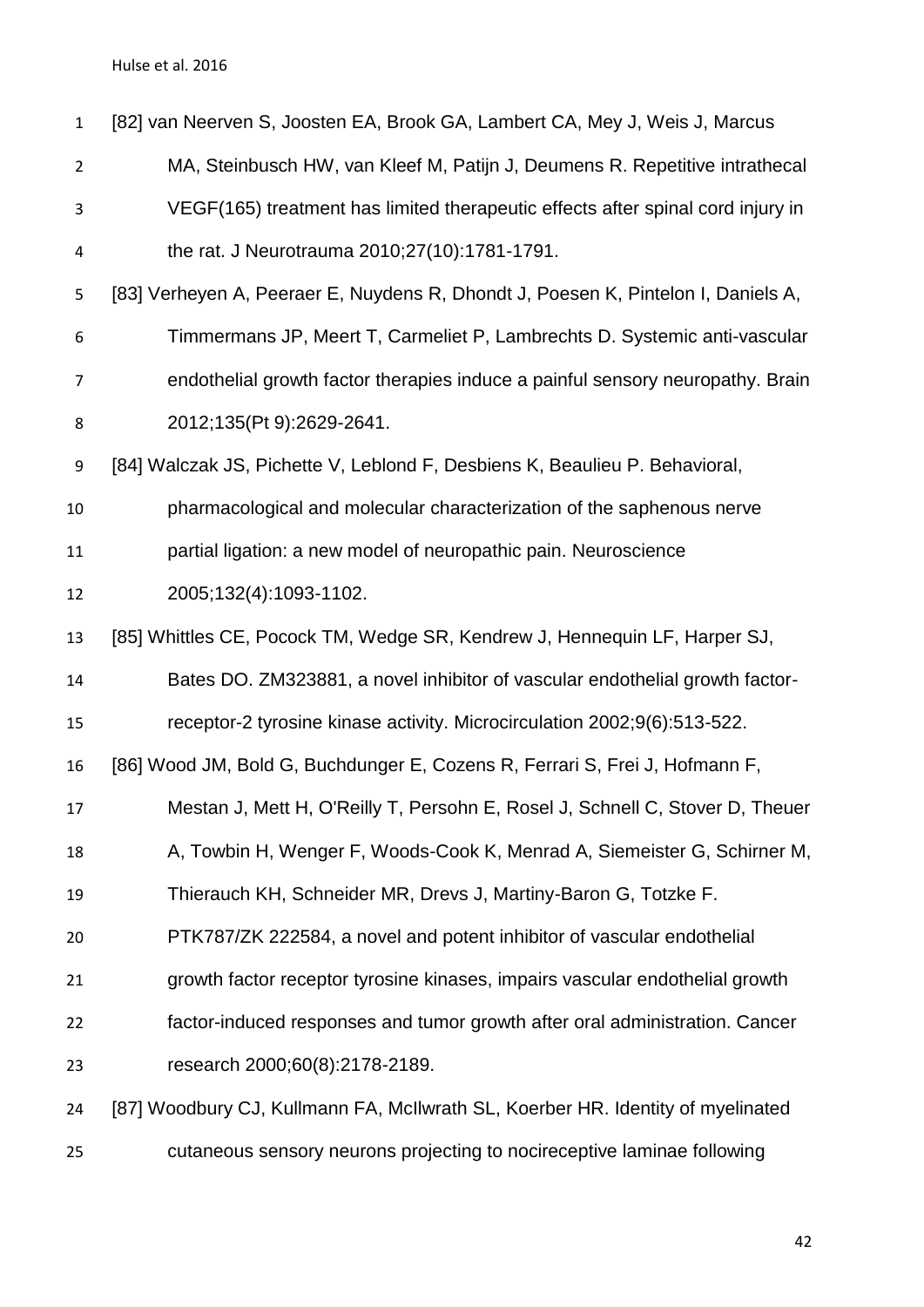nerve injury in adult mice. The Journal of comparative neurology

2008;508(3):500-509.

<span id="page-42-6"></span><span id="page-42-5"></span><span id="page-42-4"></span><span id="page-42-3"></span><span id="page-42-2"></span><span id="page-42-1"></span><span id="page-42-0"></span> [88] Woolard J, Wang WY, Bevan HS, Qiu Y, Morbidelli L, Pritchard-Jones RO, Cui TG, Sugiono M, Waine E, Perrin R, Foster R, Digby-Bell J, Shields JD, Whittles CE, Mushens RE, Gillatt DA, Ziche M, Harper SJ, Bates DO. VEGF165b, an inhibitory vascular endothelial growth factor splice variant: mechanism of action, in vivo effect on angiogenesis and endogenous protein expression. Cancer research 2004;64(21):7822-7835. [89] Woolf C, King A. Dynamic alterations in the cutaneous mechanoreceptive fields of dorsal horn neurons in the rat spinal cord. The Journal of neuroscience : the official journal of the Society for Neuroscience 1990;10(8):2717-2726. [90] Woolf CJ. Central sensitization: implications for the diagnosis and treatment of pain. Pain 2011;152(3 Suppl):S2-15. [91] Woolf CJ, Shortland P, Coggeshall RE. Peripheral nerve injury triggers central sprouting of myelinated afferents. Nature 1992;355(6355):75-78. [92] Yasaka T, Tiong SY, Polgar E, Watanabe M, Kumamoto E, Riddell JS, Todd AJ. A putative relay circuit providing low-threshold mechanoreceptive input to lamina I projection neurons via vertical cells in lamina II of the rat dorsal horn. Molecular pain 2014;10:3. [93] Yeomans D, Pirec V, Proudfit H. Nociceptive responses to high and low rates of noxious cutaneous heating are mediated by different nociceptors in the rat: behavioral evidence. Pain 1996;68(1):133-140. [94] Yeomans D, Proudfit H. Nociceptive responses to high and low rates of noxious cutaneous heating are mediated by different nociceptors in the rat: electrophysiological evidence. Pain 1996;68(1):141-150.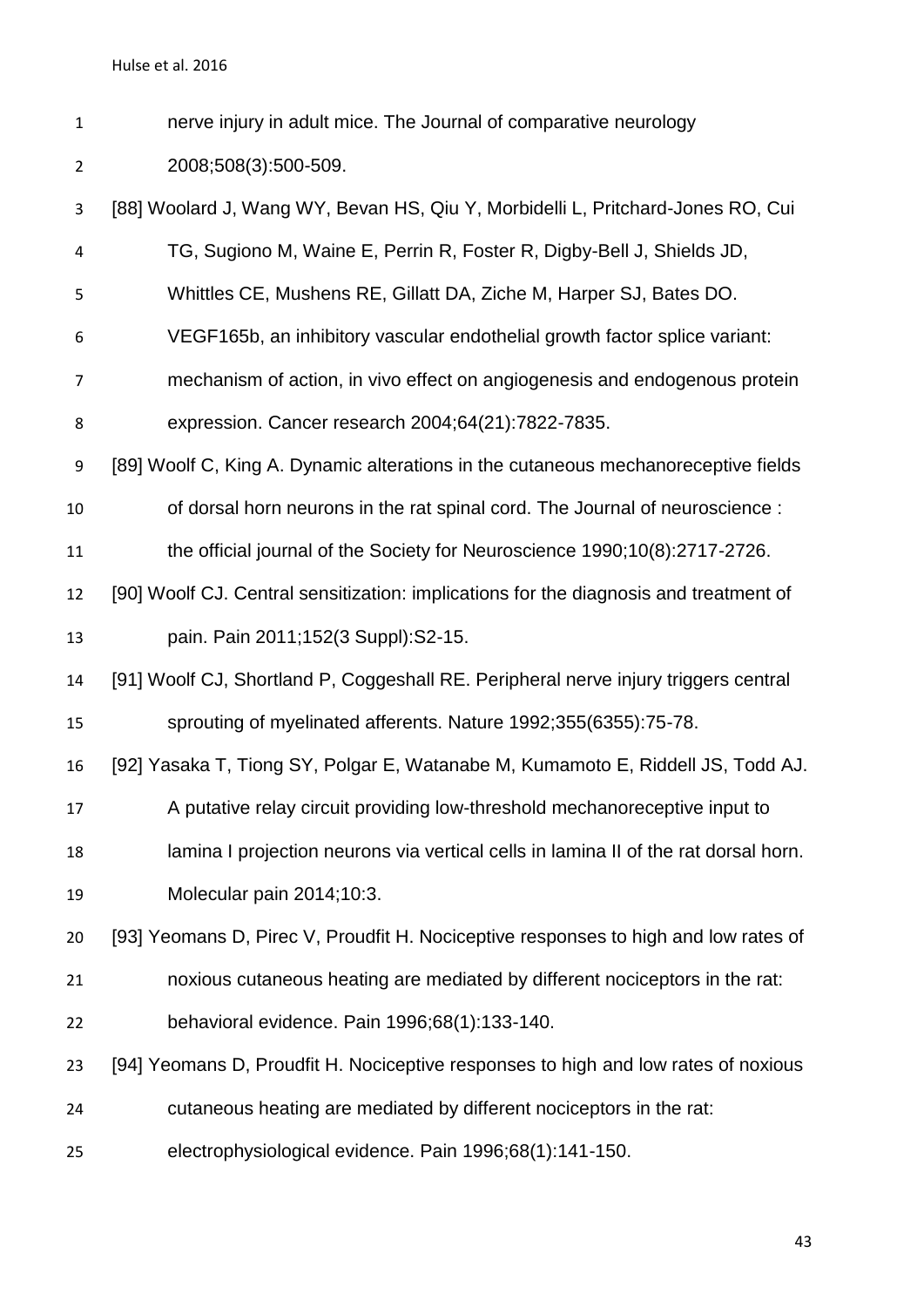<span id="page-43-3"></span><span id="page-43-2"></span><span id="page-43-1"></span><span id="page-43-0"></span>

| $\mathbf{1}$   | [95] Zhong Y, Banning AS, Cockayne DA, Ford AP, Burnstock G, McMahon SB.             |
|----------------|--------------------------------------------------------------------------------------|
| $\overline{2}$ | Bladder and cutaneous sensory neurons of the rat express different functional        |
| 3              | P2X receptors. Neuroscience 2003;120(3):667-675.                                     |
| 4              | [96] Zhu YF, Henry JL. Excitability of Abeta sensory neurons is altered in an animal |
| 5              | model of peripheral neuropathy. BMC neuroscience 2012;13:15.                         |
| 6              | [97] Ziegler EA, Magerl R, R.A. M, R.D. T. Secondary hyperalgesia to punctate        |
| $\overline{7}$ | mechanical stimuli. Brain: a journal of neurology 1999;122:2245-2257.                |
| 8              | [98] Ziegler EA, Magerl W, Meyer RA, Treede RD. Secondary hyperalgesia to            |
| 9              | punctate mechanical stimuli. Central sensitization to A-fibre nociceptor input.      |
| 10             | Brain 1999;122 (Pt 12):2245-2257.                                                    |
|                |                                                                                      |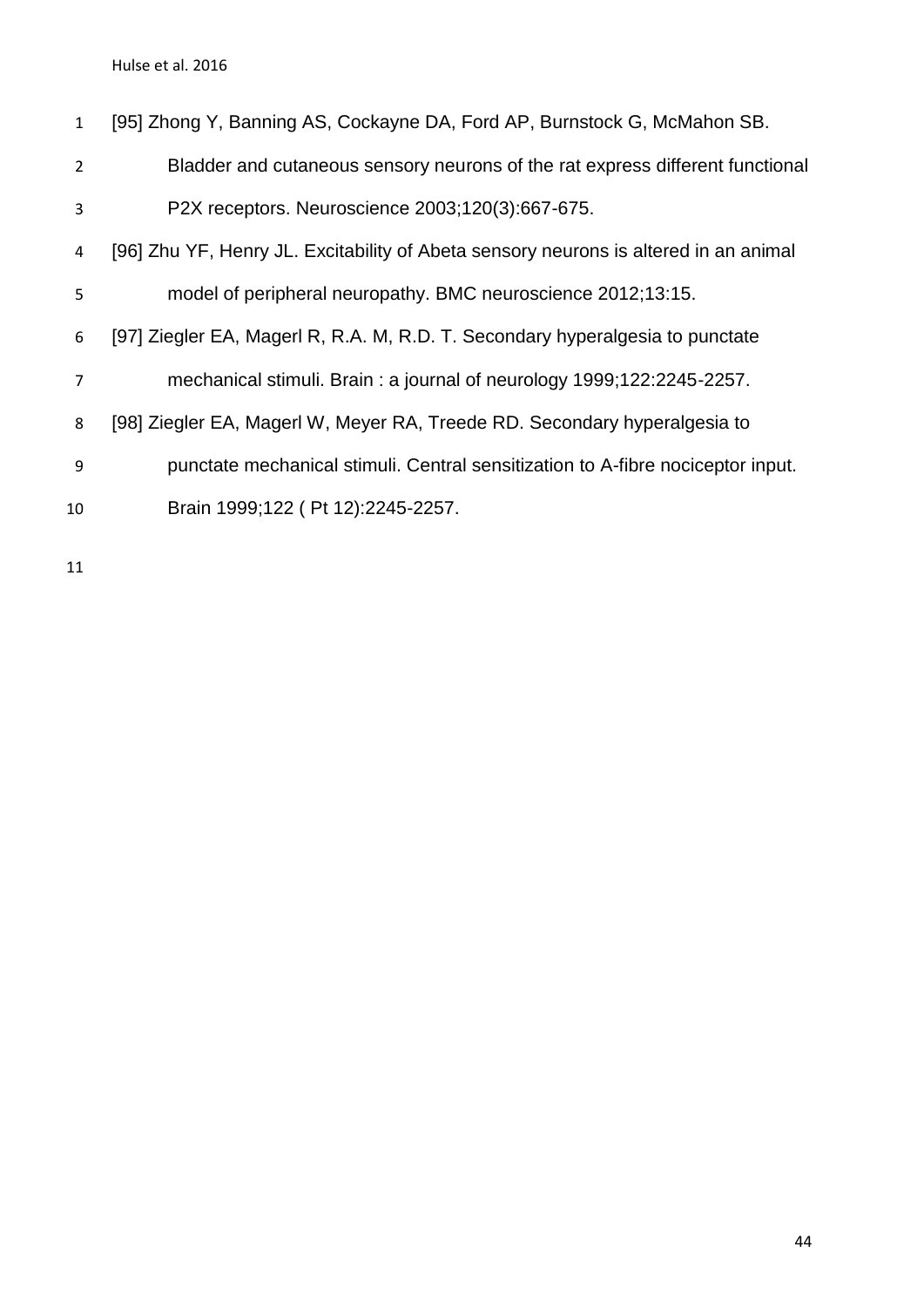Figures and Legends

 Figure 1. SRSF1 expression and activation in DRG sensory neurons following PSNI injury

 [A-C] SRSF1 (Red) was expressed in the cytoplasm (not co-localized with DAPI) of the DRG sensory neurons in naïve animals. [D] Replacement of the primary antibody with a species matched IgG control DRG image resulted in no staining. [E-G] SRSF1 was co-localized with nuclear stain DAPI in DRG sensory neurons following PSNI injury (arrows). In some neurons cytoplasmic SRSF1 is still evident (arrowheads). [H] Omission of the primary antibody resulted in no staining. [I & J] Representative examples of ATF3 expression in NeuN-co-labeled DRG sensory neurons in [I] naïve and [J] PSNI animals. [K] The number of ATF3 positive DRG neurons was significantly increased in the L4 from PSNI animals (unpaired t test, n=5/group). [L-O] High magnification representative images of SRSF1/ATF3/NeuN co-labeled DRG neurons. 14 (white arrows). \*\*  $p < 0.001$ . Scale bars = 50 $\mu$ m low magnification and 20 $\mu$ m high magnification.

Figure 2. SRSF1 expression in NF200 sensory neurons

 [A-C] SRSF1 expression in the cytoplasm of NF-200-positive L4 dorsal root ganglia neurons in the naïve animal. [C] Note the clear cytoplasmic localization of the SRSF1 (arrows). [D-F] Following PSNI, clear SRSF1 nuclear translocation was evident in the NF200 positive neurons (arrows in F). [G] SRSF1 was not expressed in IB4 positive dorsal root ganglia neurons, [H] though SRSF1 is co-localized with nuclear marker DAPI. [I-K] SRSF1 was also localized to NF200-rich sensory nerve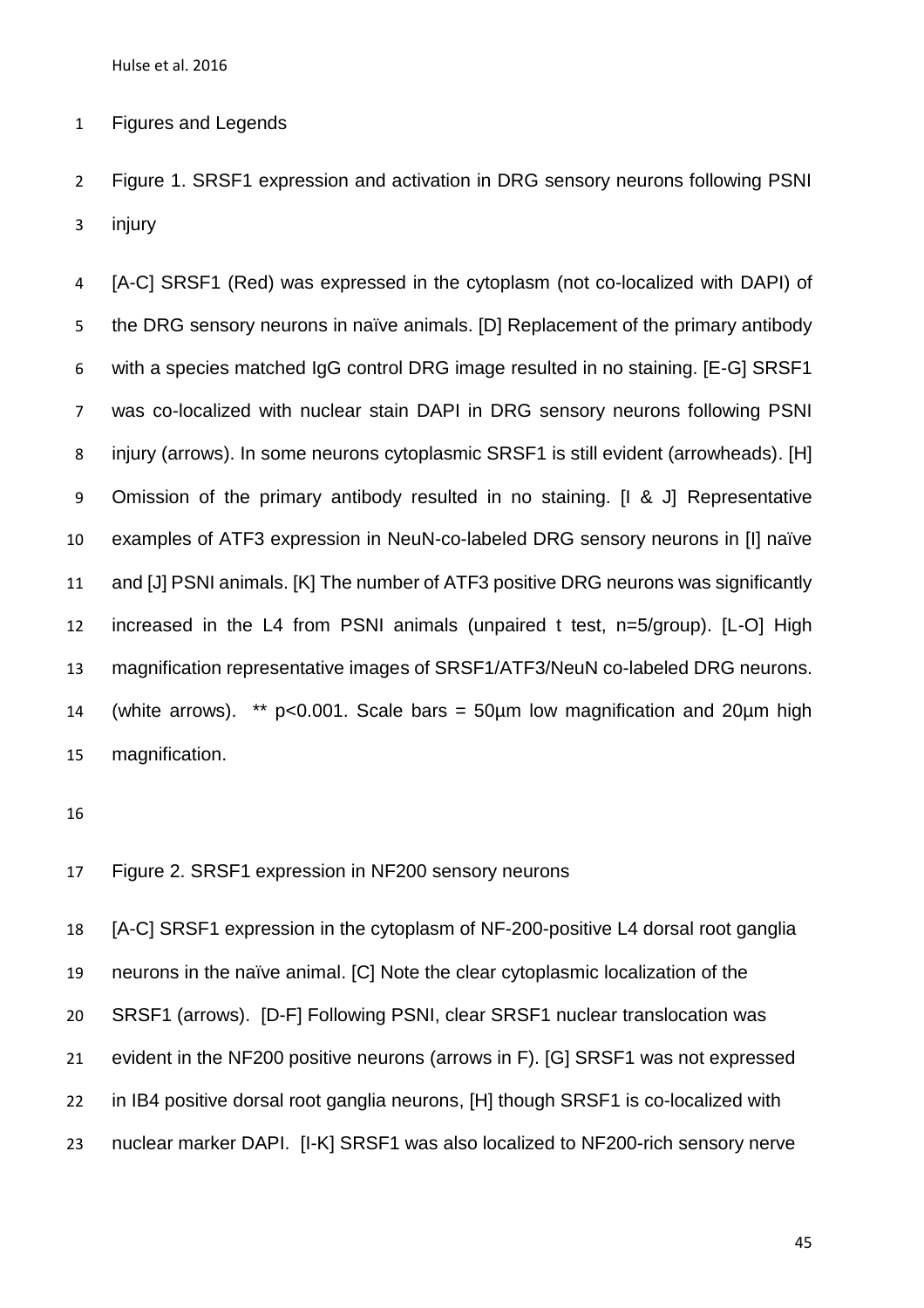fibers of the PSNI saphenous nerve. [L] Quantification of the SRSF1 positive and total number of sensory neurons in the dorsal root ganglia by cell cross-sectional area ( $\mu$ m<sup>2</sup>) in naïve and PSNI injured rats. Scale bars = 50 $\mu$ m. N=5 per group.

 Figure 3. SRSF1 is expressed in myelinated central terminals in the dorsal horn of the spinal cord and increased after PSNI

 [A] SRSF1 was expressed at low levels in the dorsal horn of the spinal cord in naïve animals. [B] vGLUT1 was used as a marker of myelinated sensory fiber central terminals. [C] Merged image of SRSF1 and vGLUT1. [D-F] Two days after PSNI nerve injury there was an increase of SRSF1 expression in the spinal cord, still co- localized with vGLUT1. [F] Inset images of no primary SRSF1 (i) and vGlut1 (ii) antibodies. [G-I] High power views of boxes marked in D-F. [J] Increased SRSF1 expression/localization within the lumbar spinal cord following PSNI was demonstrated by western blot with two different primary antibodies (Santa Cruz mouse monoclonal and Abcam rabbit polyclonal antibodies). [K] Quantification of increased expression post-PSNI in spinal cord vs. naïve rats (Abcam antibody, Mann Whitney U test, p=0.055, n=3) [L] Using coloc2 analysis through determination of Pearson correlation coefficient, there was an increase in the degree of co- localization between vGLUT1 and SRSF1 immunoreactivity in the spinal cord following PSNI, compared to naïve (\*\*p<0.01 Mann Whitney test, n=4 per group). [M] SRSF1 was expressed in DRG neurons that were [N] positive for vGLUT1, a marker 22 of excitatory large diameter DRG neurons. [O] Overlay of vGLUT1 and SRSF1 images. [P & Q] Representative images of SRSF1 stained spinal cord sections used for analysis, showing the contralateral dorsal horn from [P] a naïve and [Q] PSNI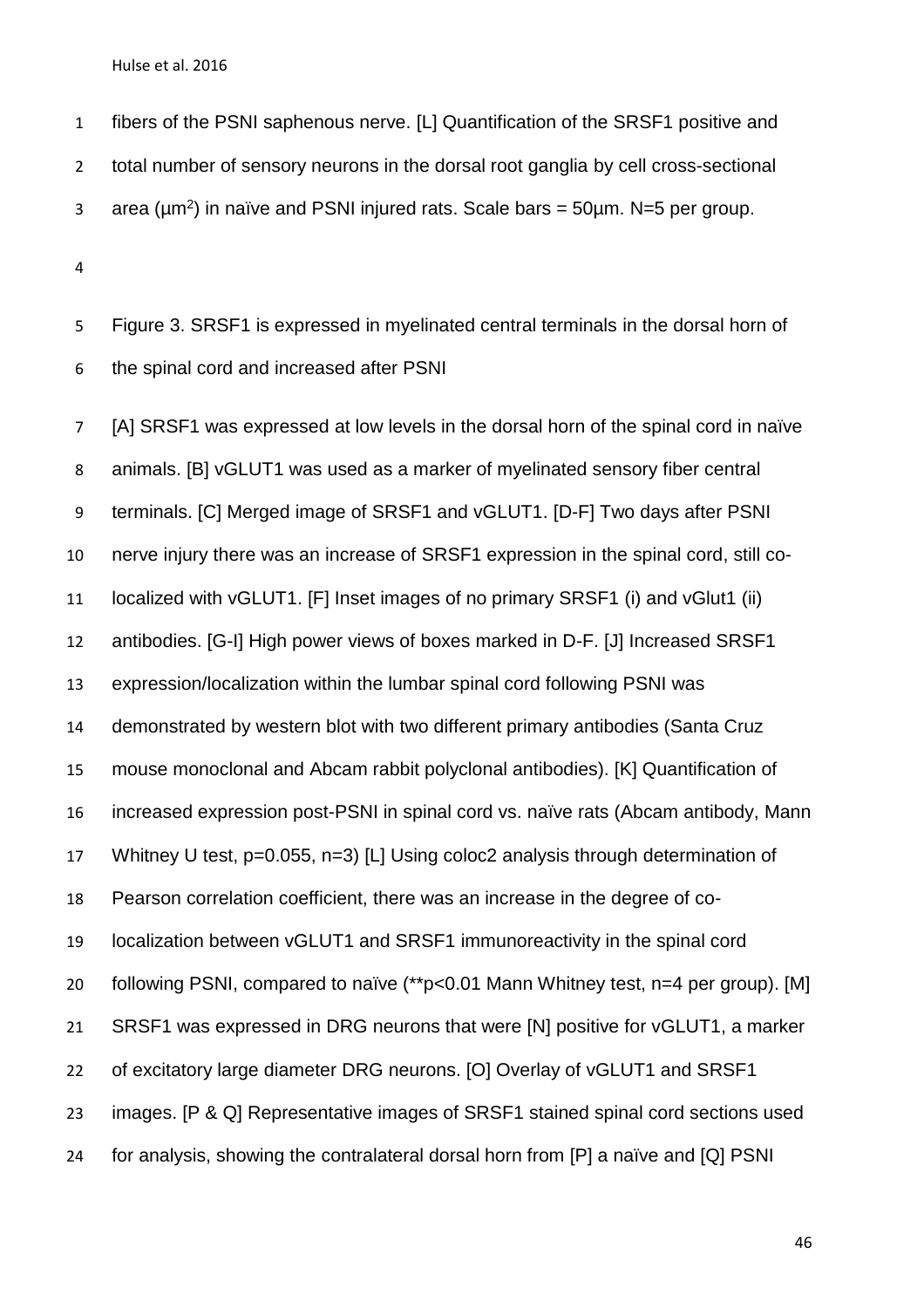animal. [R & S] The same images of contralateral dorsal horns showing VGLUT1

2 staining in  $[R]$  naïve and  $[S]$  PSNI animals (Scale bars = 50 $\mu$ m).

Figure 4. VEGFxxxa isoform expression increases in the spinal cord following PSNI.

[A-F] Immunofluorescence of VEGF in the naïve ([A] ipsilateral [B] contralateral),

PSNI ([C] ipsilateral [D] contralateral) and PSNI+SRPIN ([E] ipsilateral [F]

contralateral) spinal cord (superficial dorsal horn located in top right of images) using

the pan-VEGF-A antibody A20. [G-I] Co-localization of pan-VEGF-A with SRSF1 in

the dorsal horn of the lumbar spinal cord (high magnification images). [J] Western

blot of protein extracted from spinal cords of 6 animals, three naïve and three after

PSNI. Pan-VEGF-A but not VEGF-A165b increased after PSNI. [K]. Densitometric

analysis of the Western blot showed a large increase in pan-VEGF-A expression, no

increase in VEGF-Axxxb expression and [L] a reduction in the proportion of VEGF-

Axxxb after PSNI versus naïve animals (one way ANOVA, Sidak post hoc test,

15  $*p<0.05$ , (F(3,6)=1.347), n=3 per group). Scale bars = 50 $\mu$ m.

 Figure 5. Inhibition of SRPK1 activity in the spinal cord prevents neuropathic pain Intrathecal (i.t.) SRPIN340 treatment in rats completely prevented [A] mechanical (F 19 test  $(2,20) = 3.539$ , [B] dynamic brush allodynia (F  $(2,20) = 5.526$ ) and [C] cooling 20 allodynia (F  $(2, 20) = 7.8$ ) after PSNI  $(n=9, PSNI + vehicle, n=6, PSNI + SRPIN340)$  in the ipsilateral hindpaw. Contralateral hind-paws were not different between groups following mechanical, brush and cooling nociceptive testing. Withdrawal latencies 23 were increased both [D] ipsilaterally  $(F(2,20) = 25.86)$  and [E] contralaterally  $(F(2,$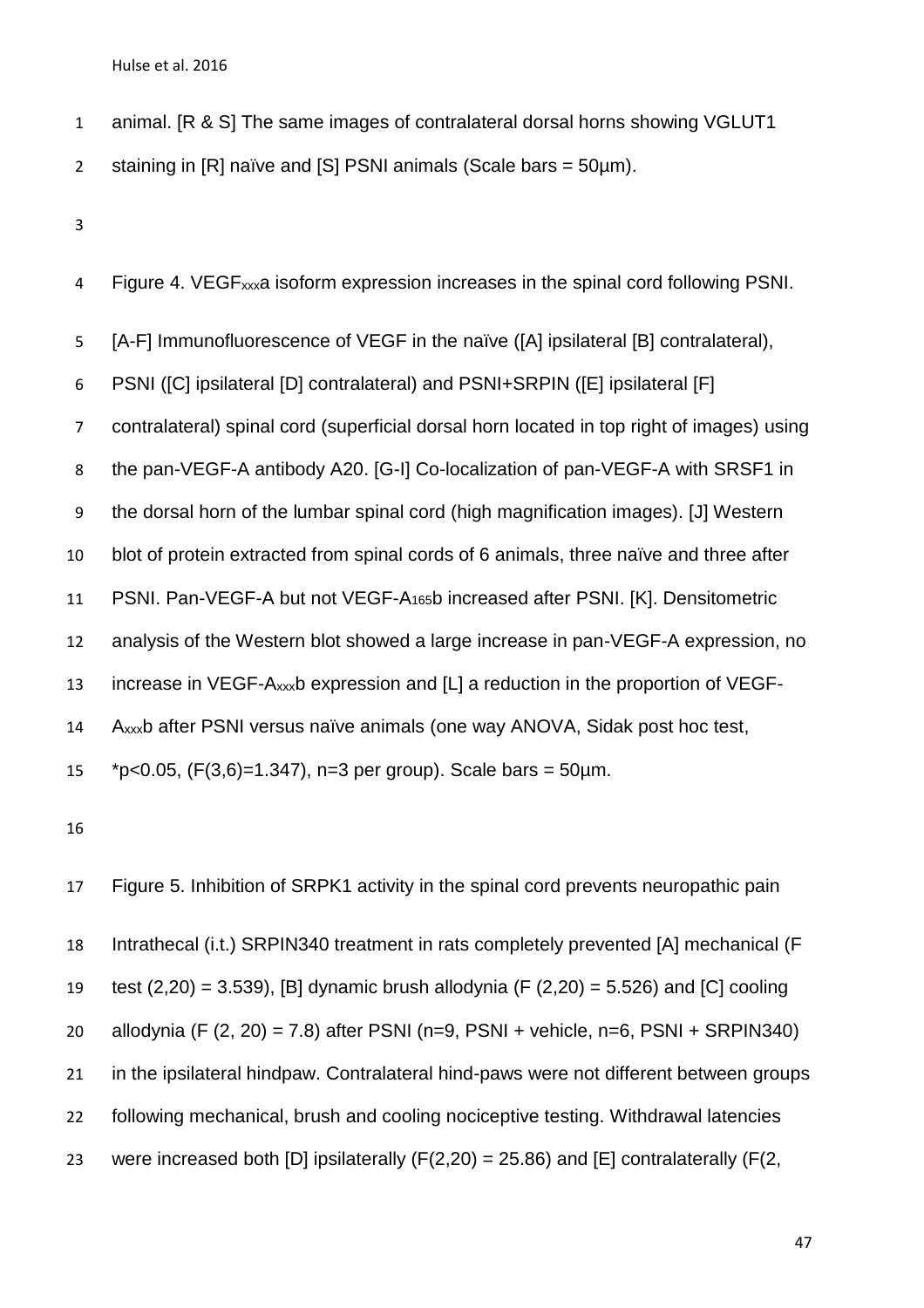- 20) = 12.72) following i.t. SRPIN340 treatment. (\*p<0.05, \*\*p<0.01, \*\*\*p<0.001 two way ANOVA with post-hoc Bonferroni tests).
- 

 Figure 6. PSNI increases and intrathecal SRPIN340 reduces SRSF1 expression in the spinal dorsal horn.

[A-C] SRSF1 immunoreactivity in vGLUT1-positive terminals in the spinal cord after

7 PSNI. (C shows the co-localization of SRSF1 and vGLUT1). [D-F] Intrathecal 10µM

8 SRPIN340 reduced SRSF1 immunoreactivity in vGLUT1-positive terminals. [F]

indicates that there is a loss of expression of SRSF1 but not vGLUT-1. [G]

Quantification of SRSF1/vGLUT1 fluorescence intensity by area. PSNI increased

SRSF1 staining and SRPIN340 treatment led to a reduction in SRSF1

immunostaining within the dorsal horn 2 days after PSNI (F (2,9) =11.16, \*p<0.05,

\*\*p<0.01 one way ANOVA with post-hoc Bonferroni test; n=4 per group). [H]

Intrathecal SRPIN 340 treatment in PSNI injured animals demonstrate a reduction in

colocalisation between vGLUT1 and SRSF1 compared to PSNI+vehicle group

(\*\*p<0.01, Mann Whitney test, n=4 per group).

 Figure 7. Inhibition of SRPK1 in the spinal cord following PSNI leads to reduction in VEGF-Axxxa expression.

 [A] Immunoblotting for pan-VEGF-A, VEGF-Axxxb and tubulin expression in spinal cord from 4 PSNI animals treated with vehicle or SRPIN340. [B] Quantification of 22 intensity showed that the amount of VEGF-Axxxb increased slightly, and pan-VEGF-A 23 reduced resulting in [C] a restoration of the VEGF-A $_{165}$ b ratio in PSNI towards that in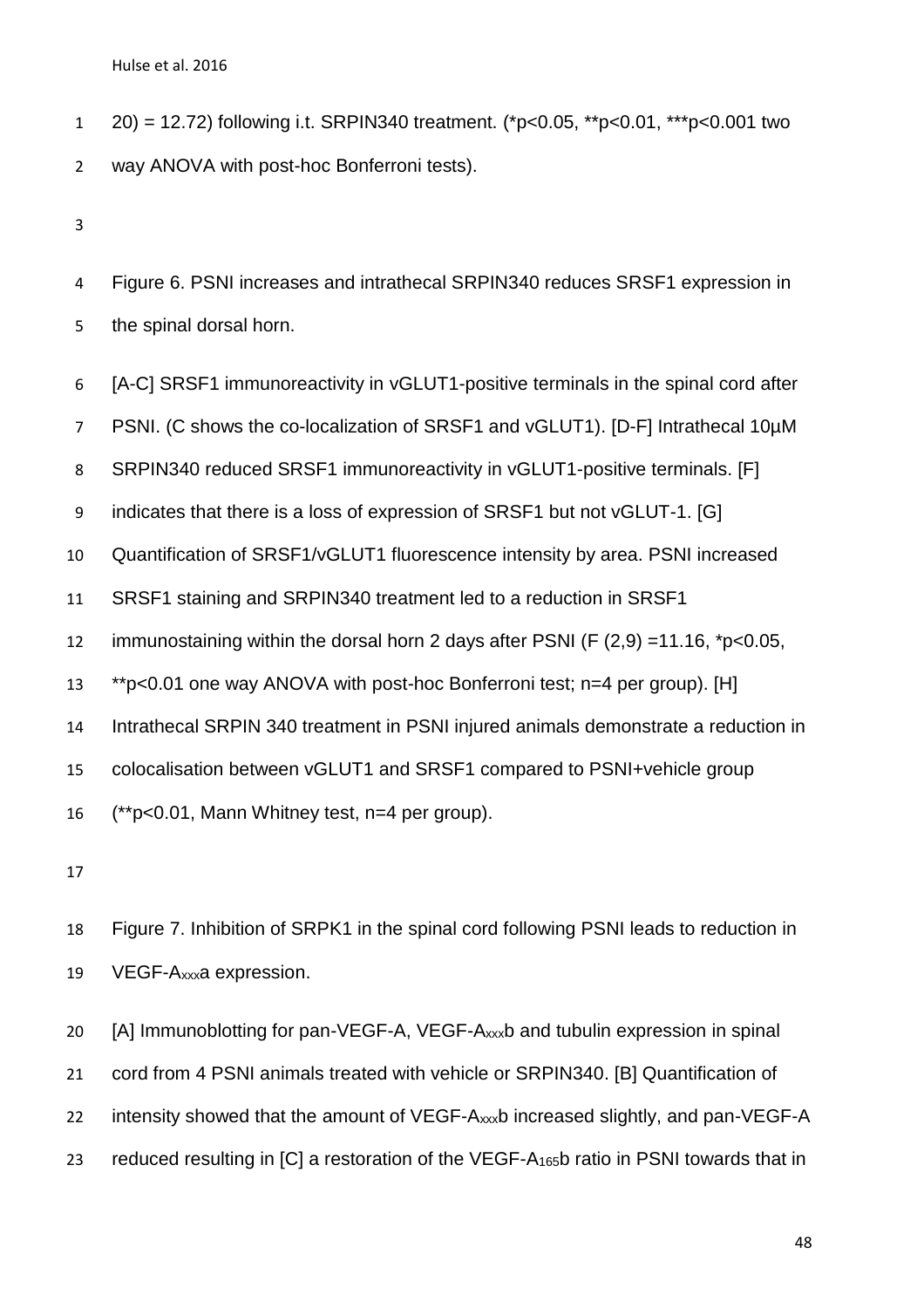naïve control animals (compare with Fig. 3H, one way ANOVA, \*p<0.05 Sidak test (F(3,6)=3.529) n=3 per group). [D-E] C-fos immunostaining in spinal cord dorsal horn in PSNI animals treated with either i.t. vehicle or SRPIN340. [F]. Increased spinal neuronal activation, indicated by increased numbers of c-fos expressing dorsal horn neurons after PSNI, was blocked by PSNI+SRPIN340 treatment (one way ANOVA 6 with post Bonferroni test, \*\*\*  $p < 0.001$ ,  $(F(2, 9) = 36.50)$ , n=4 per group for c-fos expression). [G] SRPK1 was expressed in the lumbar spinal cord in the naïve animal, and was unchanged post-PSNI (n=3 per group, NS) Scale bar=40μm.

 Figure 8. VEGF receptor 2 blockade leads to attenuation of nociceptive pain behavior in rats.

 [A] Intraperitoneal injection of 30mg/kg PTK787 led to an increased withdrawal latency to heat (two way ANOVA with post-hoc Bonferroni test n=5/group, \*\*p<0.01, (F(1,20) = 5.388). Intraperitoneal 30mg/kg PTK787 attenuated both [B] time (F (11, = 13.39) and [C] number (F)11, 132) = 4.015) of formalin-induced pain behaviors within the second phase (two way ANOVA with post-hoc Bonferroni test, \*p<0.05, \*\*p<0.01, n=7/group). Area under the curve analysis of [D] duration (F(1,12)  $18 = 5.874$ ) and [E] number (F (1,12) = 8.739) for the two phases of nociceptive behaviors shown in B & C (\*\*p<0.01, \*\*\*p<0.001 two way ANOVA with post-hoc Bonferroni test). [F] Intrathecal injection of 200nM of VEGFR2 antagonist ZM323881 21 led to an increase in EMG response threshold only to A-nociceptor stimulation versus baseline and vehicle groups (\*\*p<0.01; two way ANOVA with post Bonferroni) (n=3-5/group).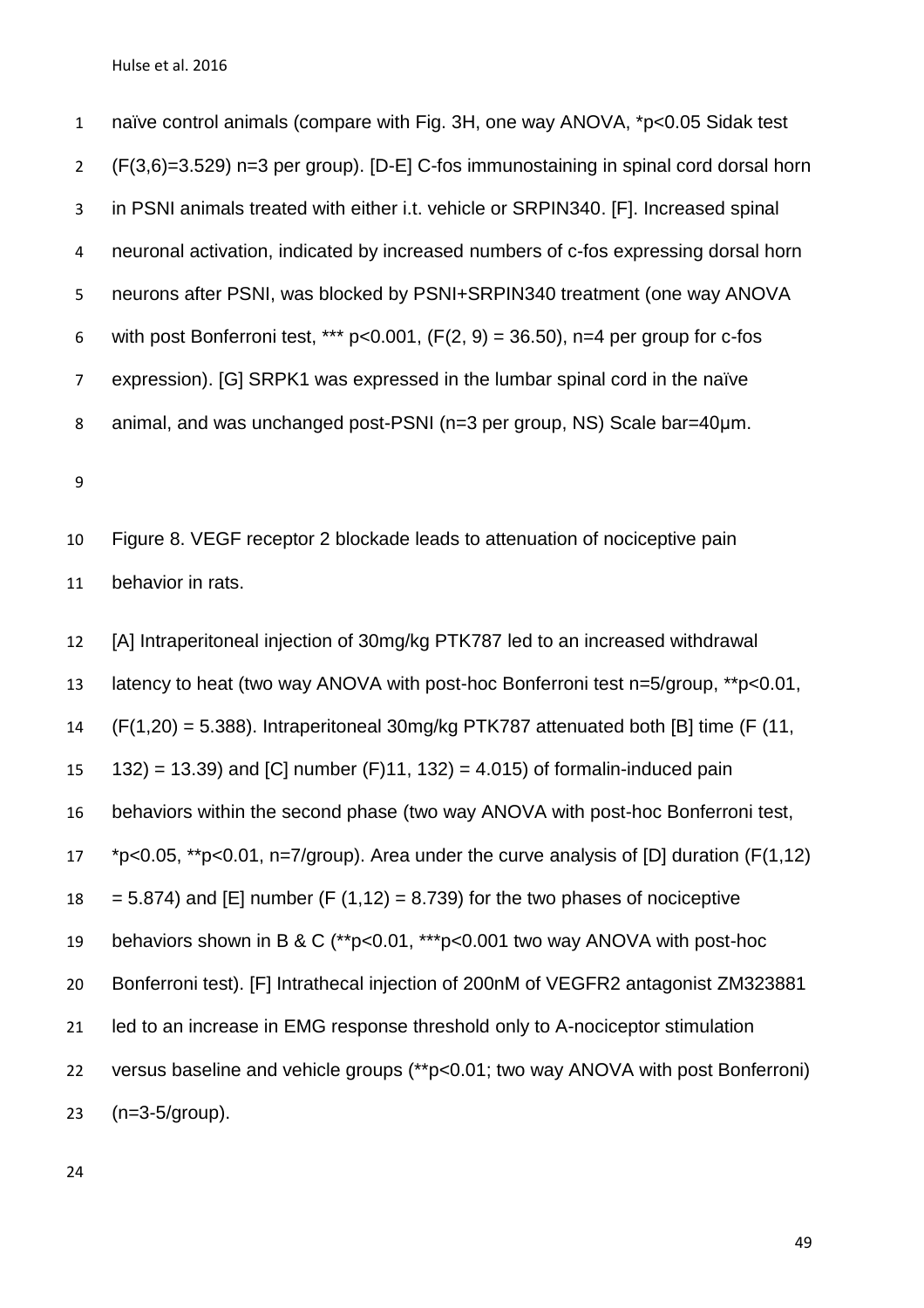Figure 9. Alteration of spinal VEGFR activation attenuates nociceptive behavior in naïve mice and rats

 [A] Intrathecal administration of 200nM PTK787 increased mechanical withdrawal 4 thresholds  $(F(1,10) = 12.47)$  and [B] increased withdrawal latency to heat in mice  $(F(1, 12) = 8.165, n=4$ /group vehicle, (8 hind paws used as replicates), n=3/group PTK787, (6 hind paws used as replicates), \*\*p<0.01 two-way ANOVA with post-hoc Bonferroni test). [C] Intrathecal VEGF-A165a reduced mechanical thresholds (F(1,12)  $8 = 17.18$ ) and [D] heat (F(1,12) = 18.61) withdrawal latencies in mice (n=4/group (8) hind paws used as replicates). [E] Intrathecal VEGF-A165b increased mechanical 10 thresholds  $(F(1, 12) = 25.26)$  and  $[F]$  thermal  $(F(1, 16) = 5.631)$  response latencies in mice (n=4 vehicle group (8 hind paws used as replicates), n=5 VEGF group, (10 hind paws used as replicates)). [G] Treatment of rats with a VEGF-A165b neutralizing 13 antibody decreased both mechanical thresholds  $(F(1, 15) = 18.66)$  and [H] thermal 14 latencies ( $(F(1,15) = 1.400, n=3$  group (6 hind paws used as replicates), two way ANOVA with post-hoc Bonferroni test, \*\*\*p<0.001).

 Figure 10. Attenuation of VEGFR2 signaling leads to alleviation of neuropathic pain in rats

 Intrathecal application of VEGF-A165b two days after PSNI surgery abolished [A] 20 mechanical (F(2, 10) = 32.39) and [B] cooling (F(2, 20) = 14.03) allodynia (n=6 per 21 group), and increased withdrawal latencies to heat in both [C] ipsilateral (F  $(2,20)$  =  $4.201$ ) and [D] contralateral hind paws (F  $(2,10) = 3.476$ , two way ANOVA with post- hoc Bonferroni test, \*p<0.05, \*\*p<0.01, \*\*\*p<0.001, n=6 per group). Contralateral hind-paws from both groups did not differ in nociceptive behavioral response to [A]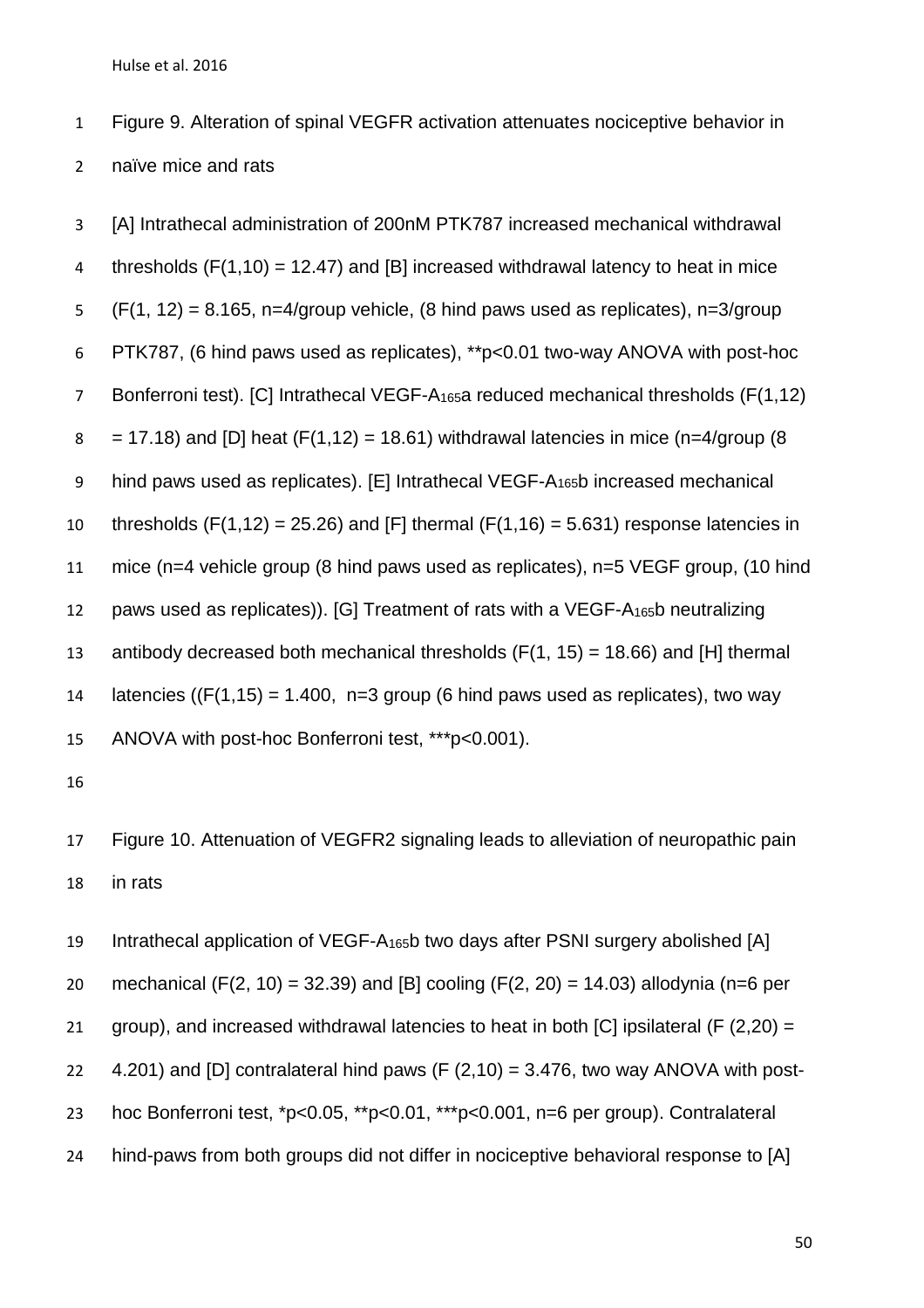- mechanical and [B] cooling stimulation. IP 30mg/kg PTK787 led to increased
- withdrawal latencies to heat in the [E] ipsilateral (F(2,12)=2.45) and [F] contralateral
- limb (F(2,12)=1.38)) (two way ANOVA with post-hoc Bonferroni test, \*\*p<0.01, n=4
- per group).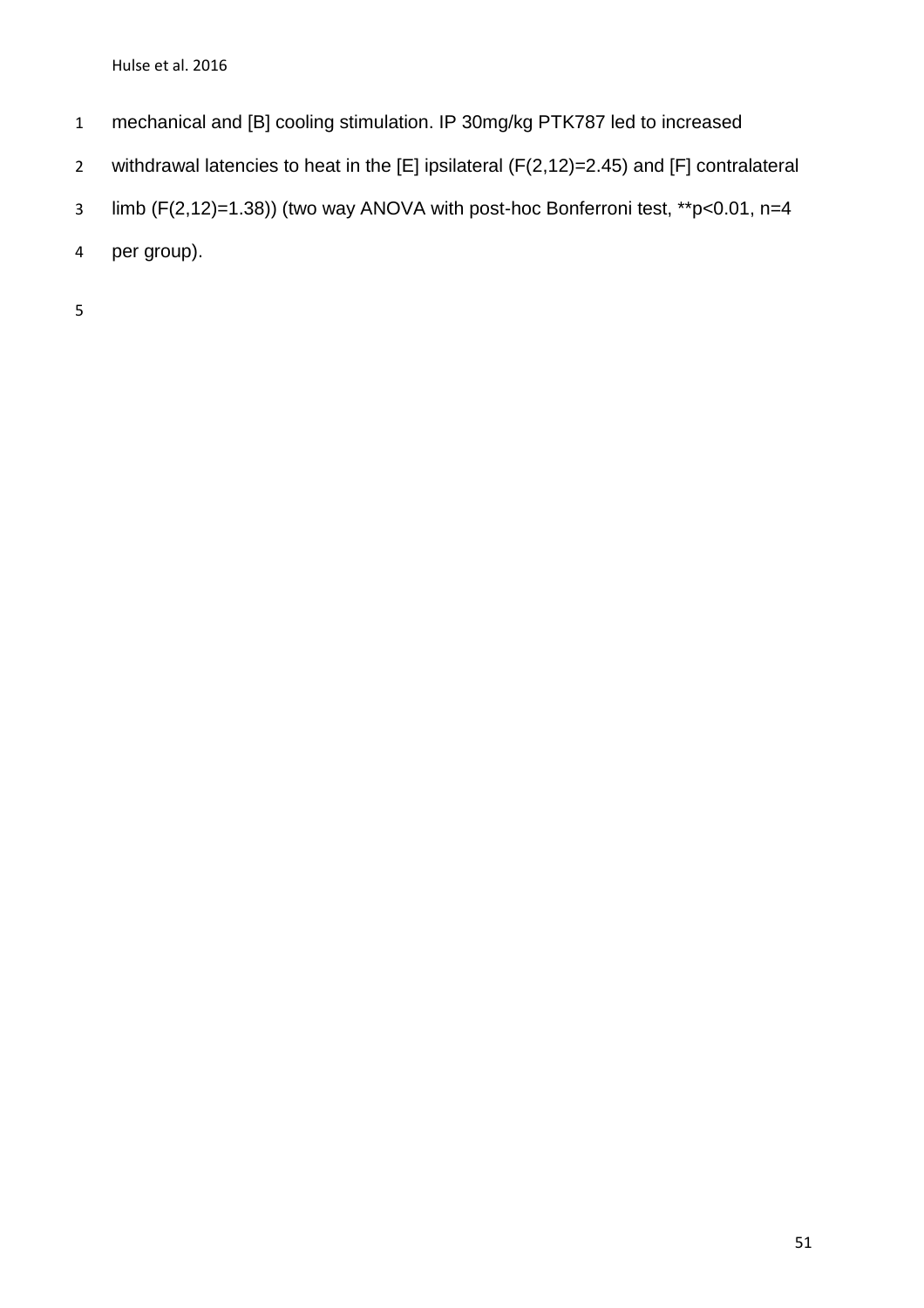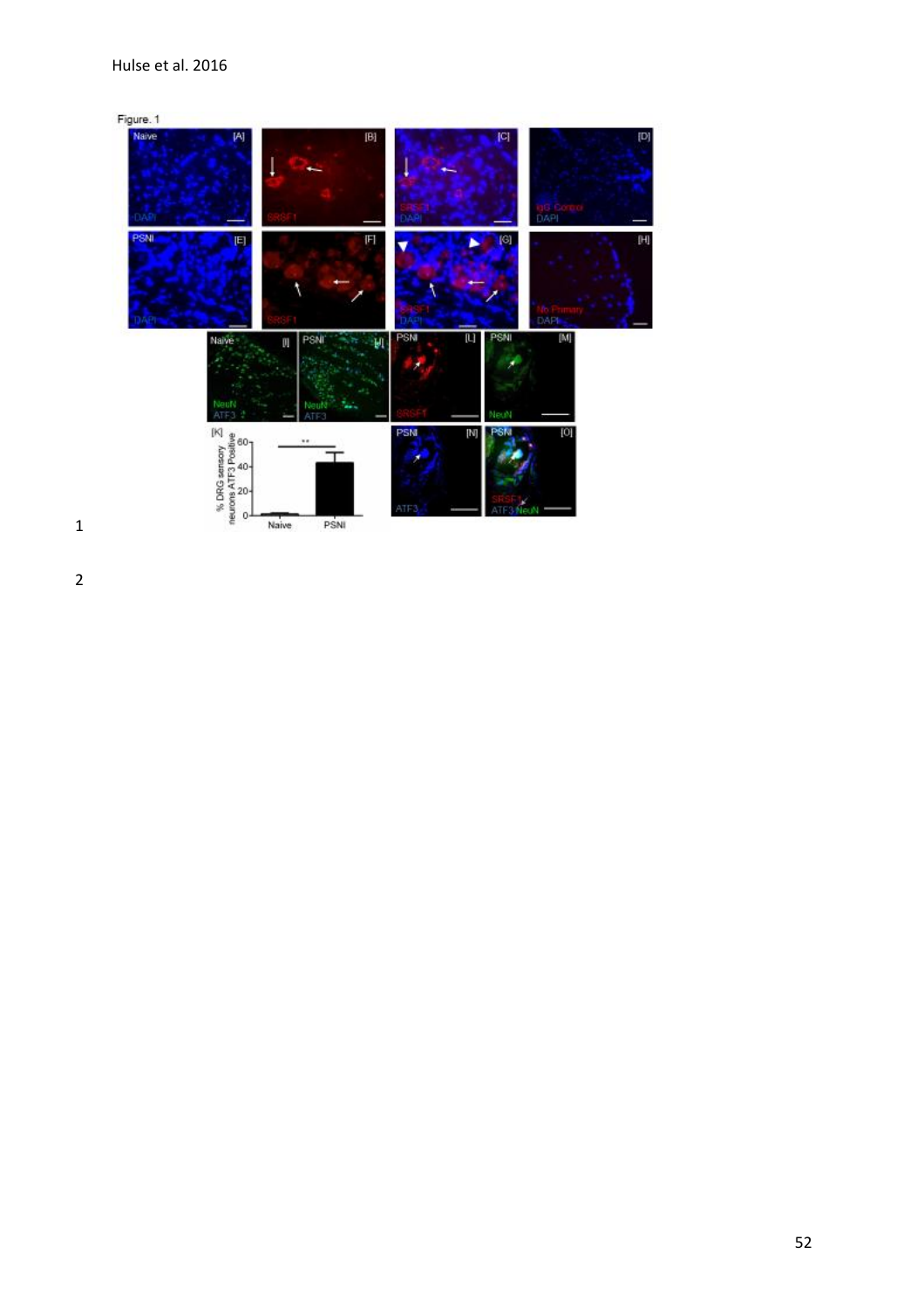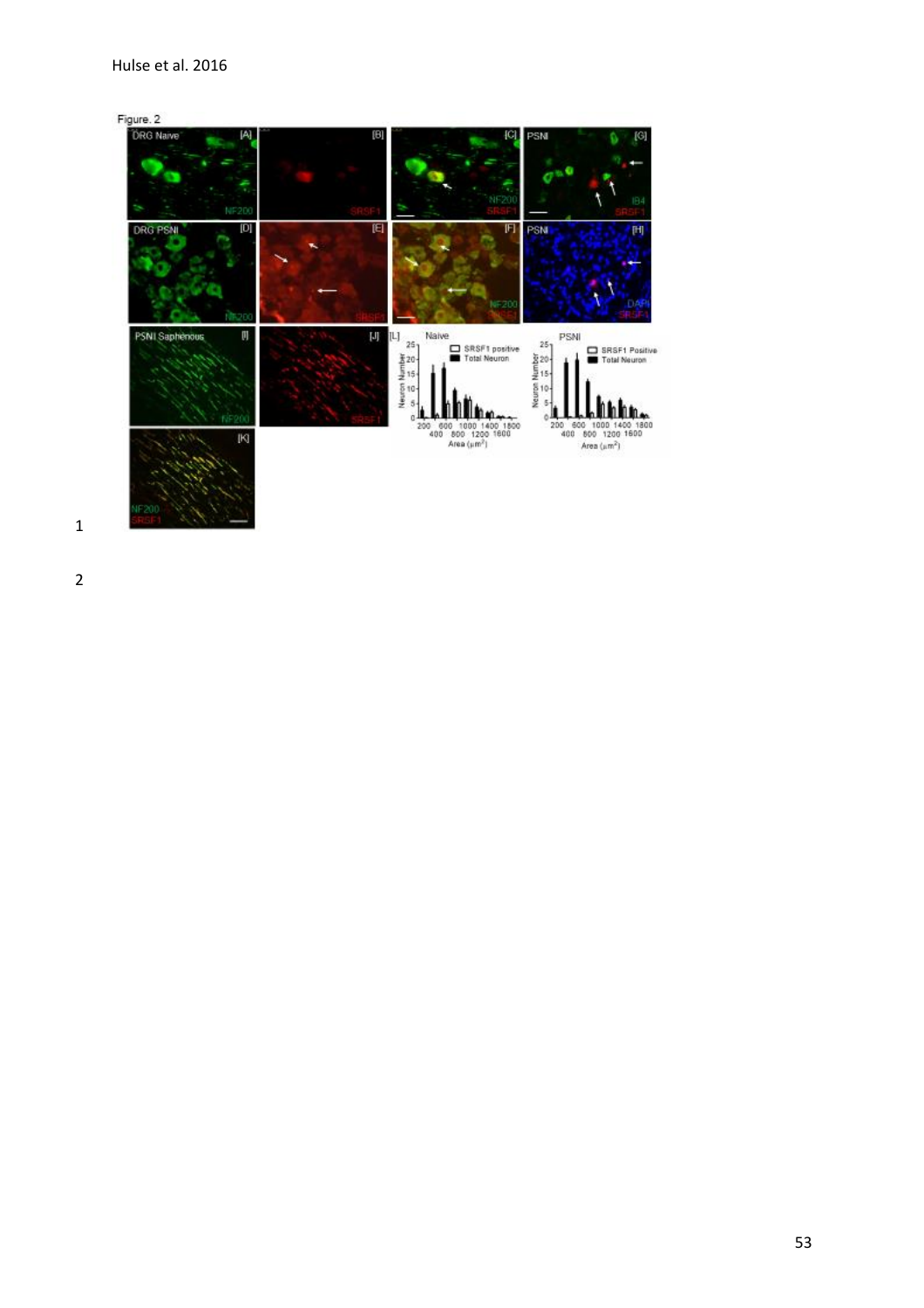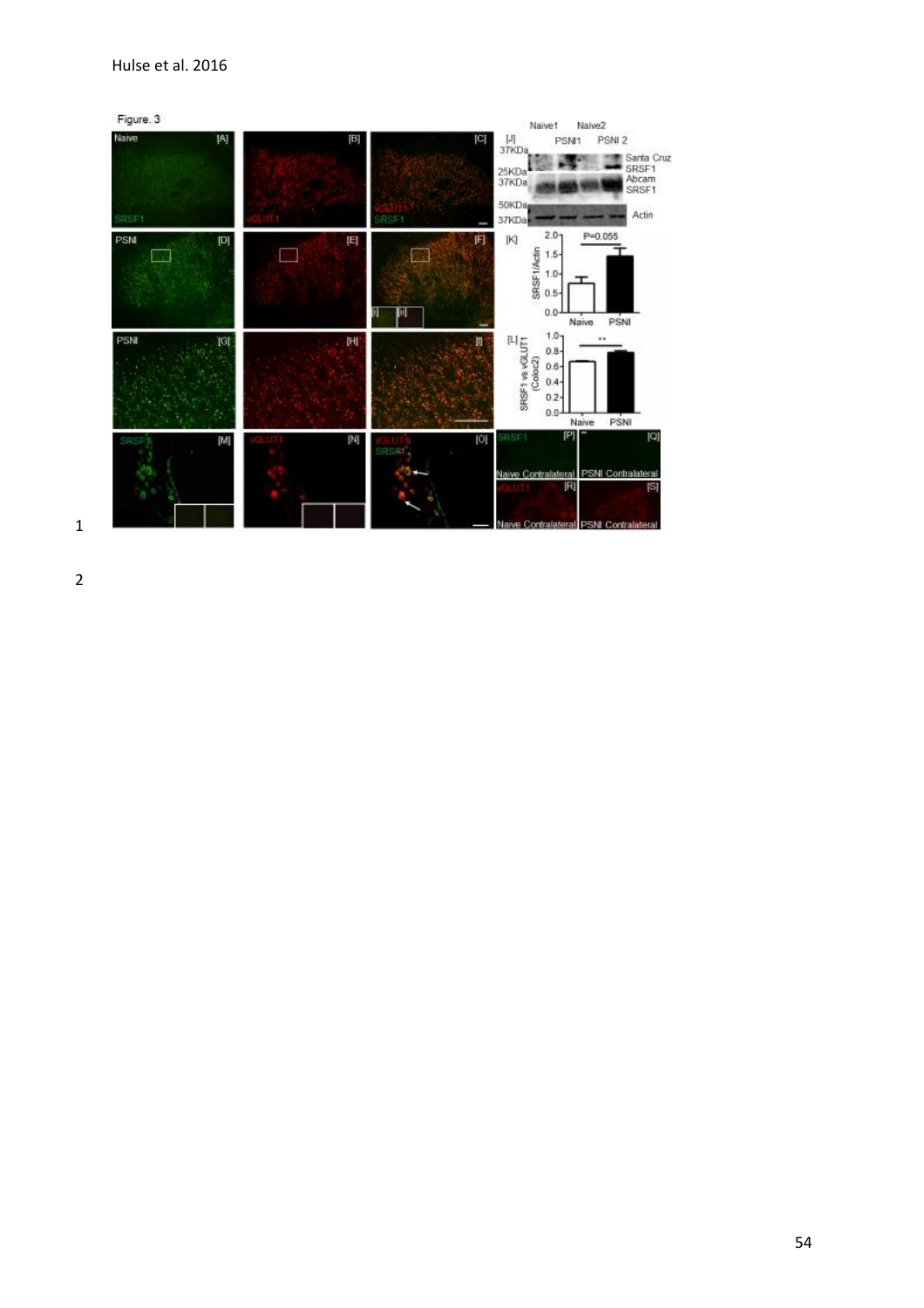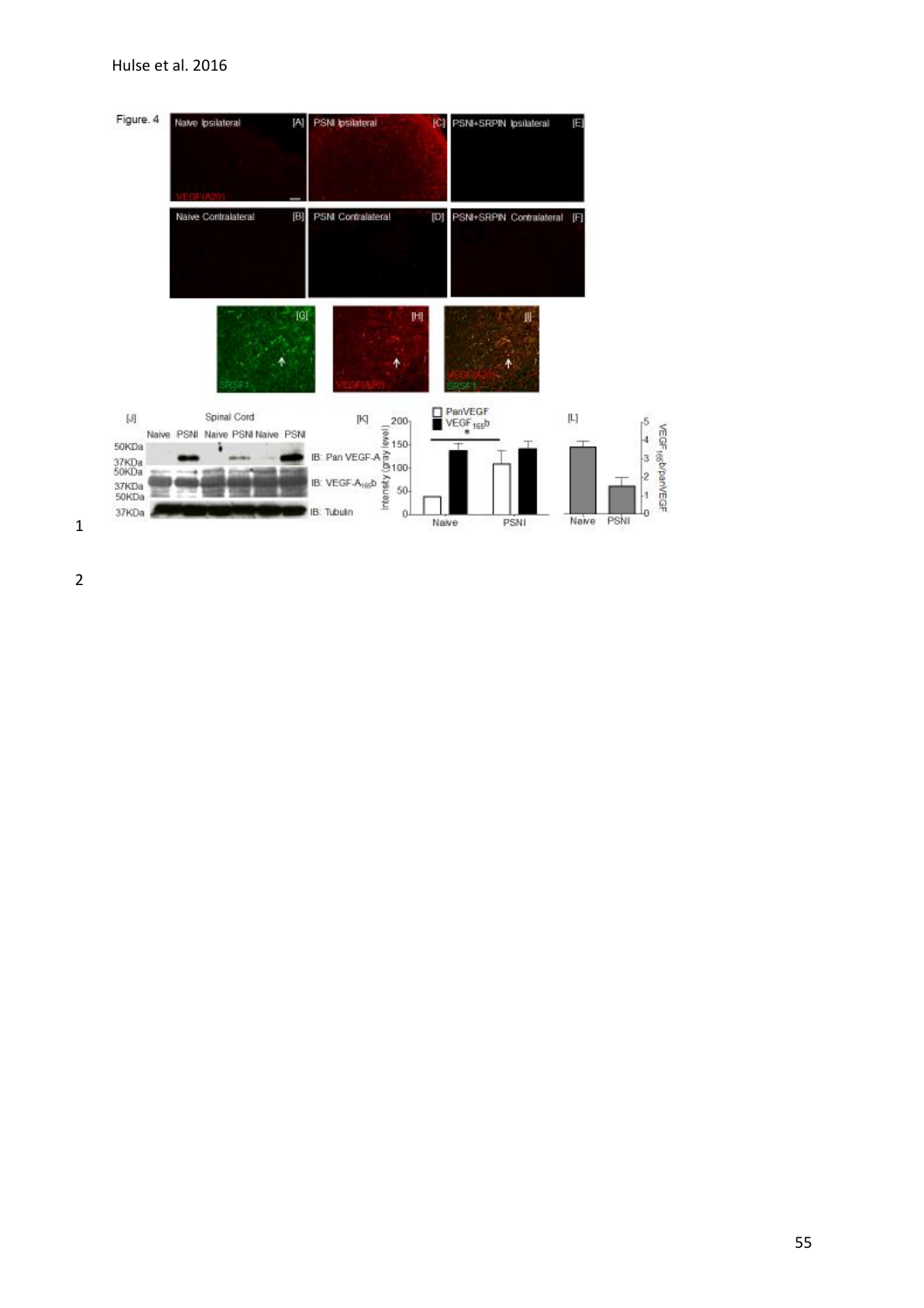



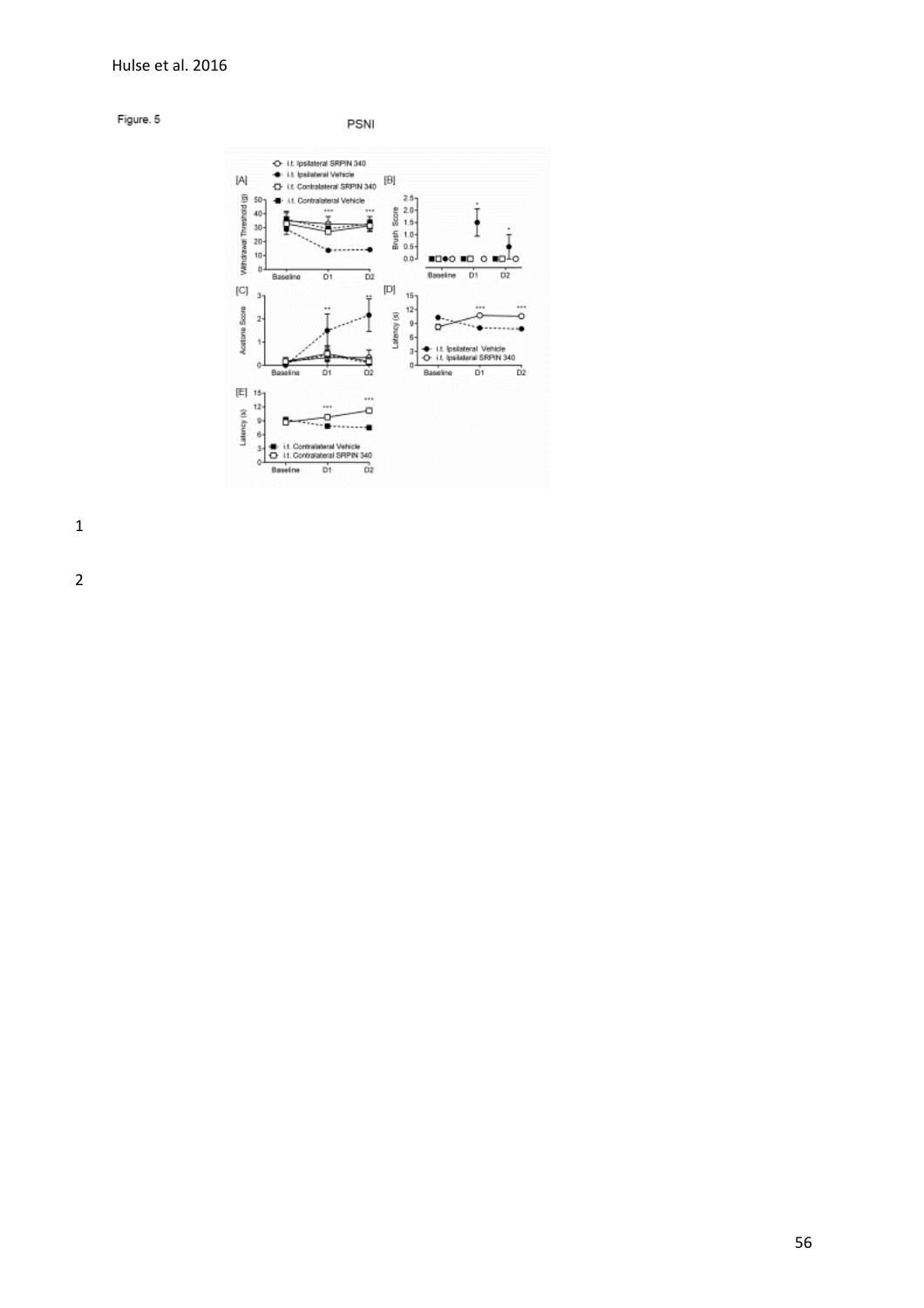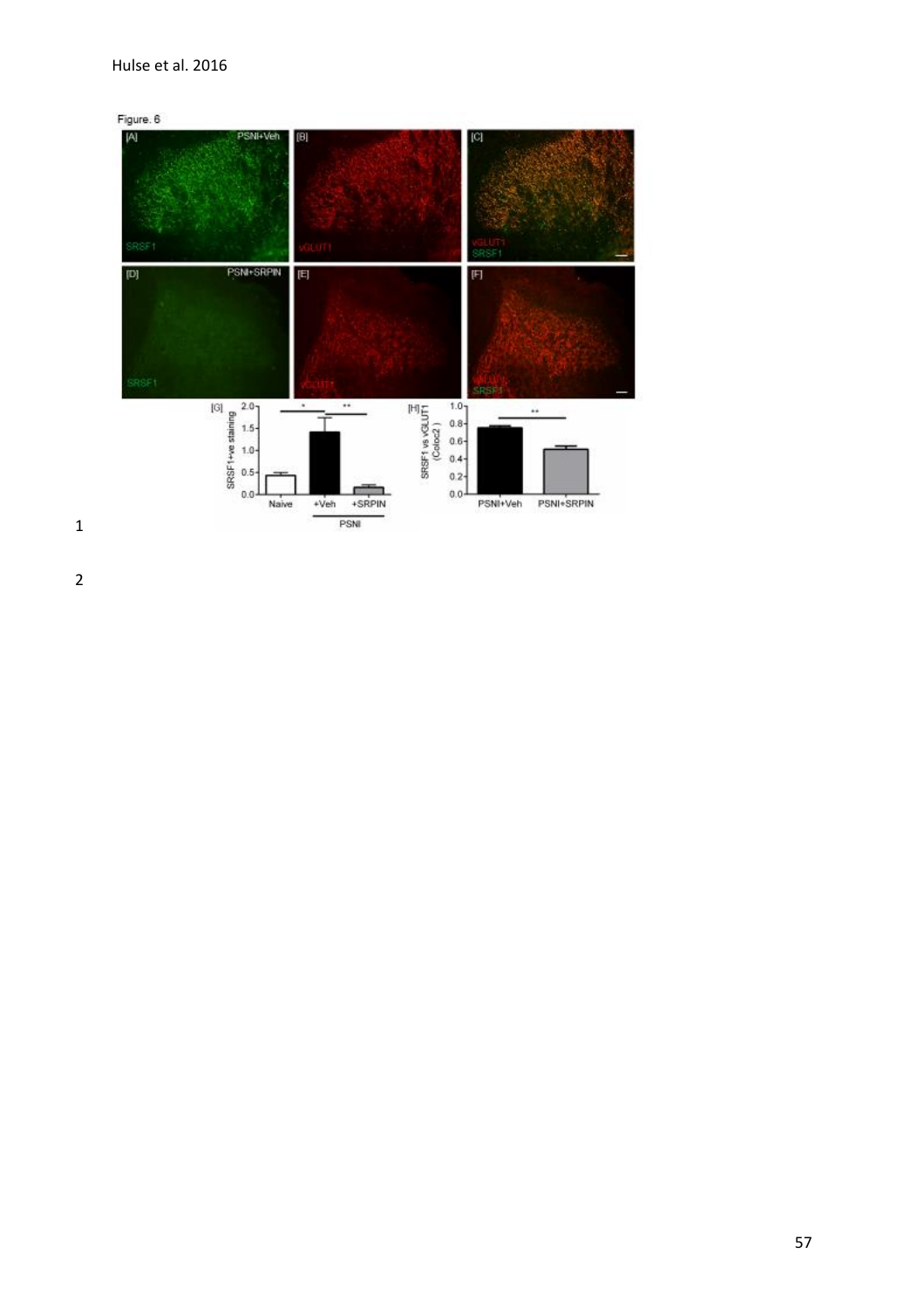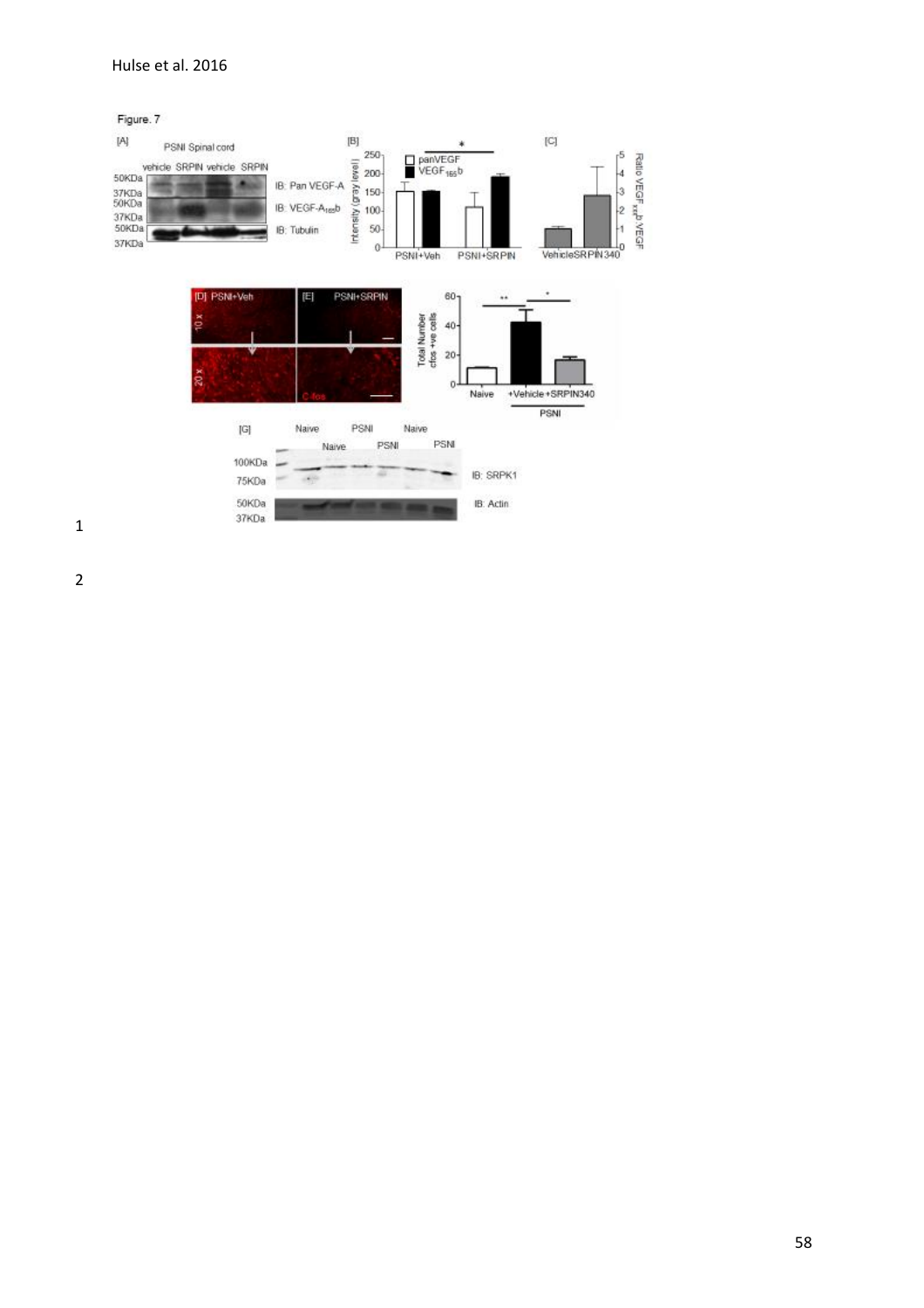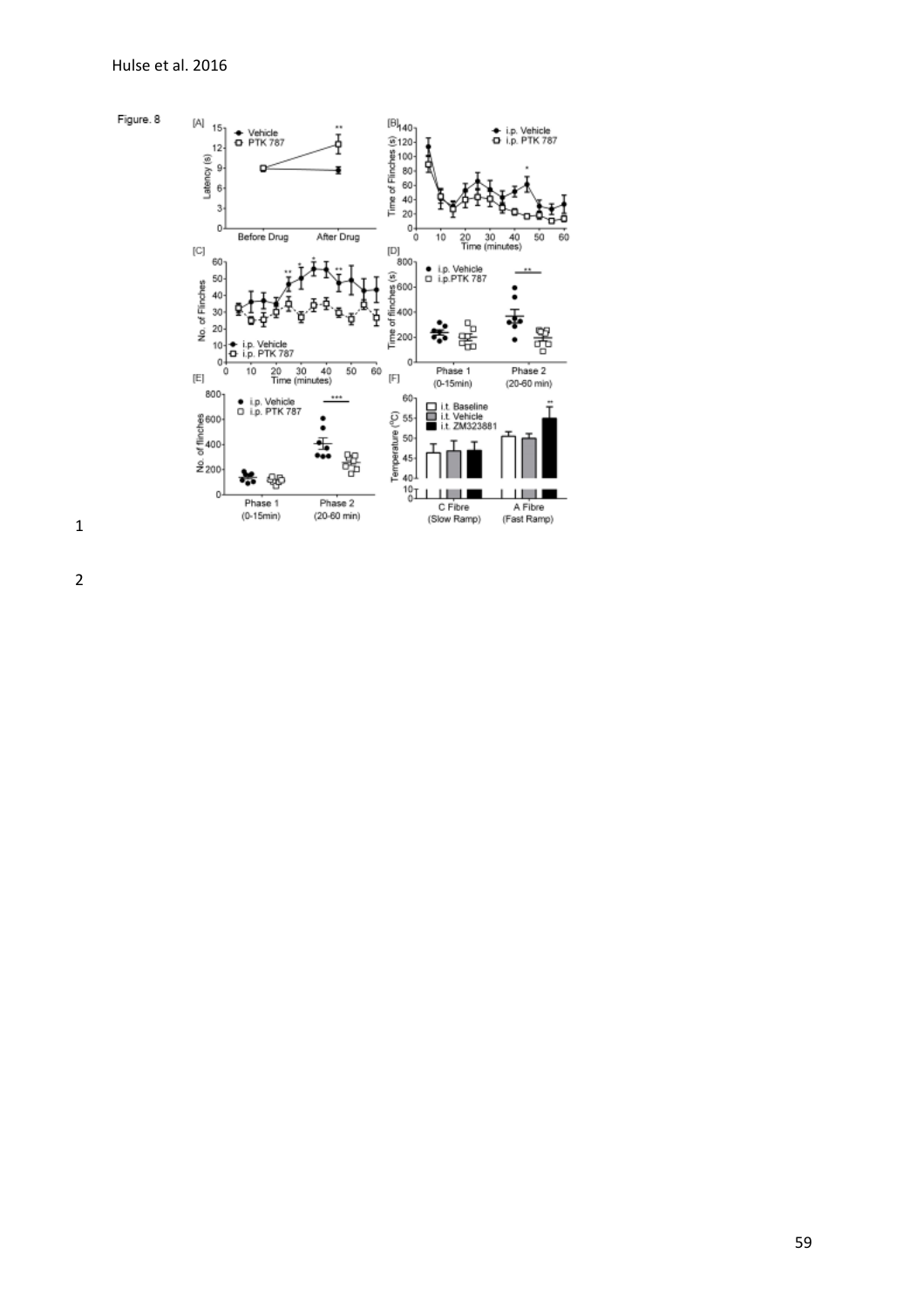